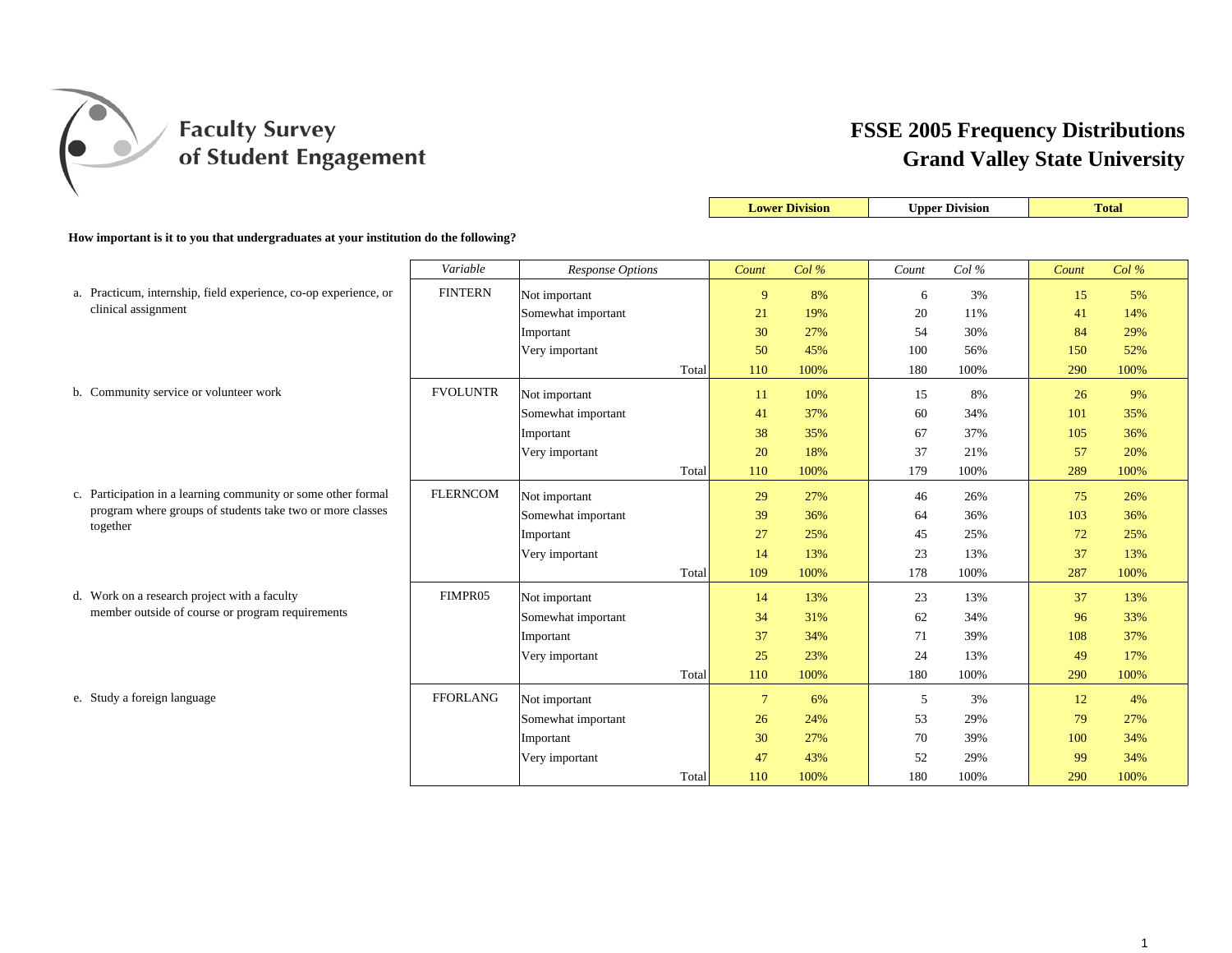

|                                                                                                  |                 |                    |                | <b>Lower Division</b> |                | <b>Upper Division</b> |       | <b>Total</b> |
|--------------------------------------------------------------------------------------------------|-----------------|--------------------|----------------|-----------------------|----------------|-----------------------|-------|--------------|
| How important is it to you that undergraduates at your institution do the following? (continued) |                 |                    |                |                       |                |                       |       |              |
|                                                                                                  | Variable        | Response Options   | Count          | $Col\%$               | Count          | Col%                  | Count | Col%         |
| f. Study abroad                                                                                  | <b>FSTUDYAB</b> | Not important      | 14             | 13%                   | 18             | 10%                   | 32    | 11%          |
|                                                                                                  |                 | Somewhat important | 33             | 30%                   | 56             | 31%                   | 89    | 31%          |
|                                                                                                  |                 | Important          | 30             | 27%                   | 61             | 34%                   | 91    | 31%          |
|                                                                                                  |                 | Very important     | 33             | 30%                   | 45             | 25%                   | 78    | 27%          |
|                                                                                                  |                 | Total              | 110            | 100%                  | 180            | 100%                  | 290   | 100%         |
| g. Independent study                                                                             | <b>FINDSTUD</b> | Not important      | 20             | 18%                   | 46             | 26%                   | 66    | 23%          |
|                                                                                                  |                 | Somewhat important | 37             | 34%                   | 67             | 37%                   | 104   | 36%          |
|                                                                                                  |                 | Important          | 30             | 27%                   | 47             | 26%                   | 77    | 27%          |
|                                                                                                  |                 | Very important     | 23             | 21%                   | 20             | 11%                   | 43    | 15%          |
|                                                                                                  |                 | Total              | 110            | 100%                  | 180            | 100%                  | 290   | 100%         |
| h. Self-designed major                                                                           | <b>FSDMAJOR</b> | Not important      | 47             | 43%                   | 85             | 48%                   | 132   | 46%          |
|                                                                                                  |                 | Somewhat important | 39             | 35%                   | 65             | 37%                   | 104   | 36%          |
|                                                                                                  |                 | Important          | 19             | 17%                   | 24             | 13%                   | 43    | 15%          |
|                                                                                                  |                 | Very important     | 5              | 5%                    | $\overline{4}$ | 2%                    | 9     | 3%           |
|                                                                                                  |                 | Total              | 110            | 100%                  | 178            | 100%                  | 288   | 100%         |
| i. Culminating senior experience (capstone course, thesis,                                       | <b>FSENIOR</b>  | Not important      | $\overline{2}$ | 2%                    | 3              | 2%                    | 5     | 2%           |
| project, comprehensive exam, etc.)                                                               |                 | Somewhat important | 11             | 10%                   | 19             | 11%                   | 30    | 10%          |
|                                                                                                  |                 | Important          | 30             | 27%                   | 61             | 34%                   | 91    | 31%          |
|                                                                                                  |                 | Very important     | 67             | 61%                   | 97             | 54%                   | 164   | 57%          |
|                                                                                                  |                 | Total              | 110            | 100%                  | 180            | 100%                  | 290   | 100%         |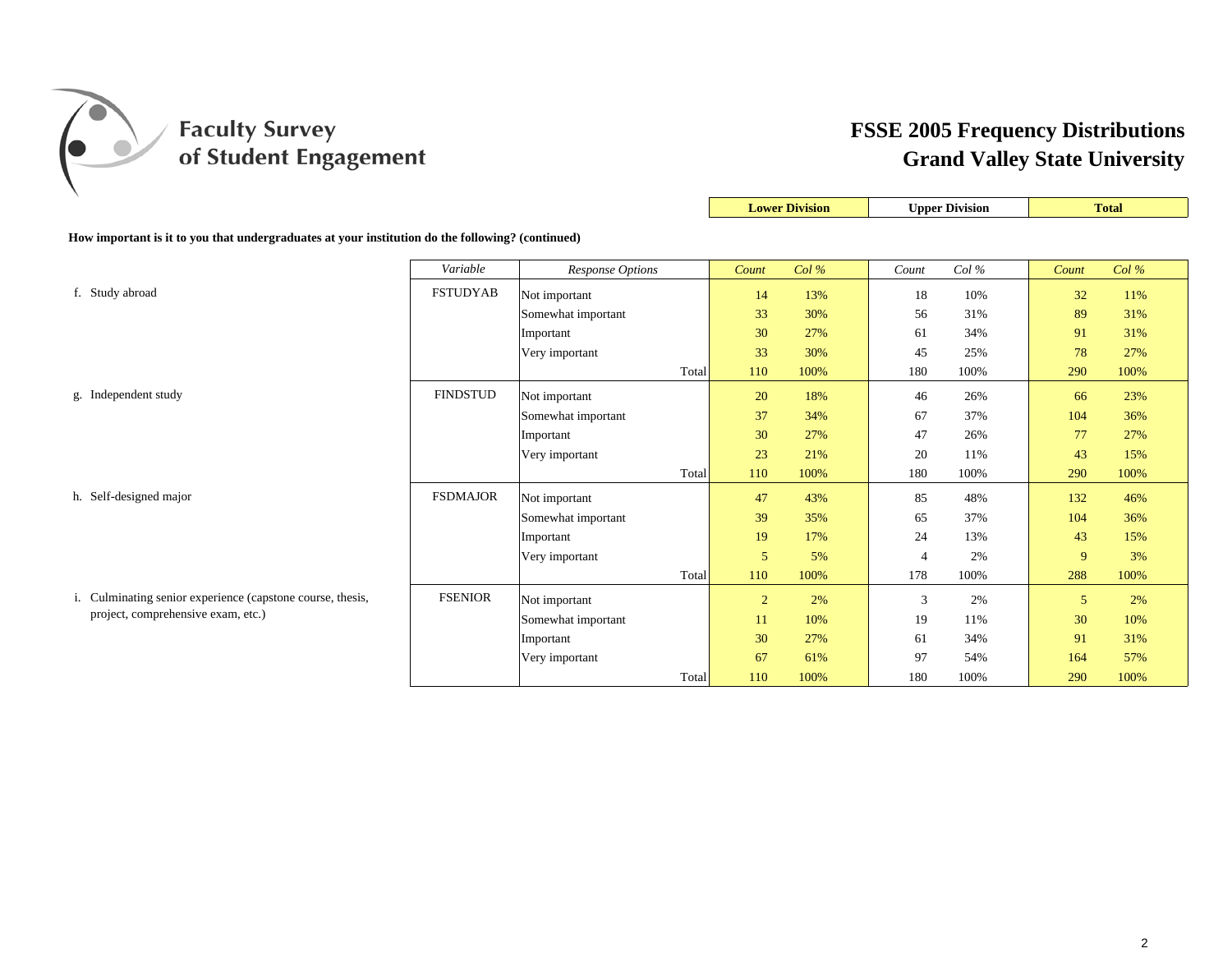

| <b>Lower Division</b> | <b>Upper Division</b> |  |
|-----------------------|-----------------------|--|
|                       |                       |  |

**Select the response that you believe best represents the quality of student relationships.**

|                     | Variable       | Response Options                         | Count        | $Col\%$ | Count          | $Col\%$ | Count          | Col% |
|---------------------|----------------|------------------------------------------|--------------|---------|----------------|---------|----------------|------|
| With other students | <b>FENVSTU</b> | Unfriendly, Unsupportive, Sense of       |              |         |                |         |                |      |
|                     |                | Alienation                               | $\mathbf{0}$ | 0%      | $\overline{0}$ | 0%      | $\overline{0}$ | 0%   |
|                     |                |                                          |              | 1%      |                | 1%      | 3              | 1%   |
|                     |                |                                          | 6            | 5%      | $\mathbf Q$    | 5%      | 15             | 5%   |
|                     |                |                                          | 25           | 23%     | 37             | 21%     | 62             | 22%  |
|                     |                |                                          | 36           | 33%     | 53             | 30%     | 89             | 31%  |
|                     |                |                                          | 37           | 34%     | 67             | 38%     | 104            | 36%  |
|                     |                | Friendly, Supportive, Sense of Belonging | 5            | 5%      | 10             | 6%      | 15             | 5%   |
|                     |                |                                          |              |         |                |         |                |      |
|                     |                | Total                                    | 110          | 100%    | 178            | 100%    | 288            | 100% |

**Select the response that you believe best represents the quality of student relationships.**

With faculty members

| Variable       | Response Options                      | Count        | $Col\%$ | Count    | $Col\%$ | Count          | $Col\%$ |
|----------------|---------------------------------------|--------------|---------|----------|---------|----------------|---------|
| <b>FENVFAC</b> |                                       |              |         |          |         |                |         |
|                | Unavailable, Unhelpful, Unsympathetic | $\mathbf{0}$ | 0%      | $\theta$ | 0%      | $\mathbf{0}$   | 0%      |
|                |                                       | $\mathbf{0}$ | 0%      | 4        | 2%      | $\overline{4}$ | 1%      |
|                |                                       | 5            | 5%      | 8        | 4%      | 13             | 5%      |
|                |                                       | 13           | 12%     | 27       | 15%     | 40             | 14%     |
|                |                                       | 43           | 39%     | 54       | 30%     | 97             | 34%     |
|                |                                       | 40           | 36%     | 68       | 38%     | 108            | 38%     |
|                | Available, Helpful, Sympathetic       | 9            | 8%      | 17       | 10%     | 26             | 9%      |
|                |                                       |              |         |          |         |                |         |
|                | Total                                 | 110          | 100%    | 178      | 100%    | 288            | 100%    |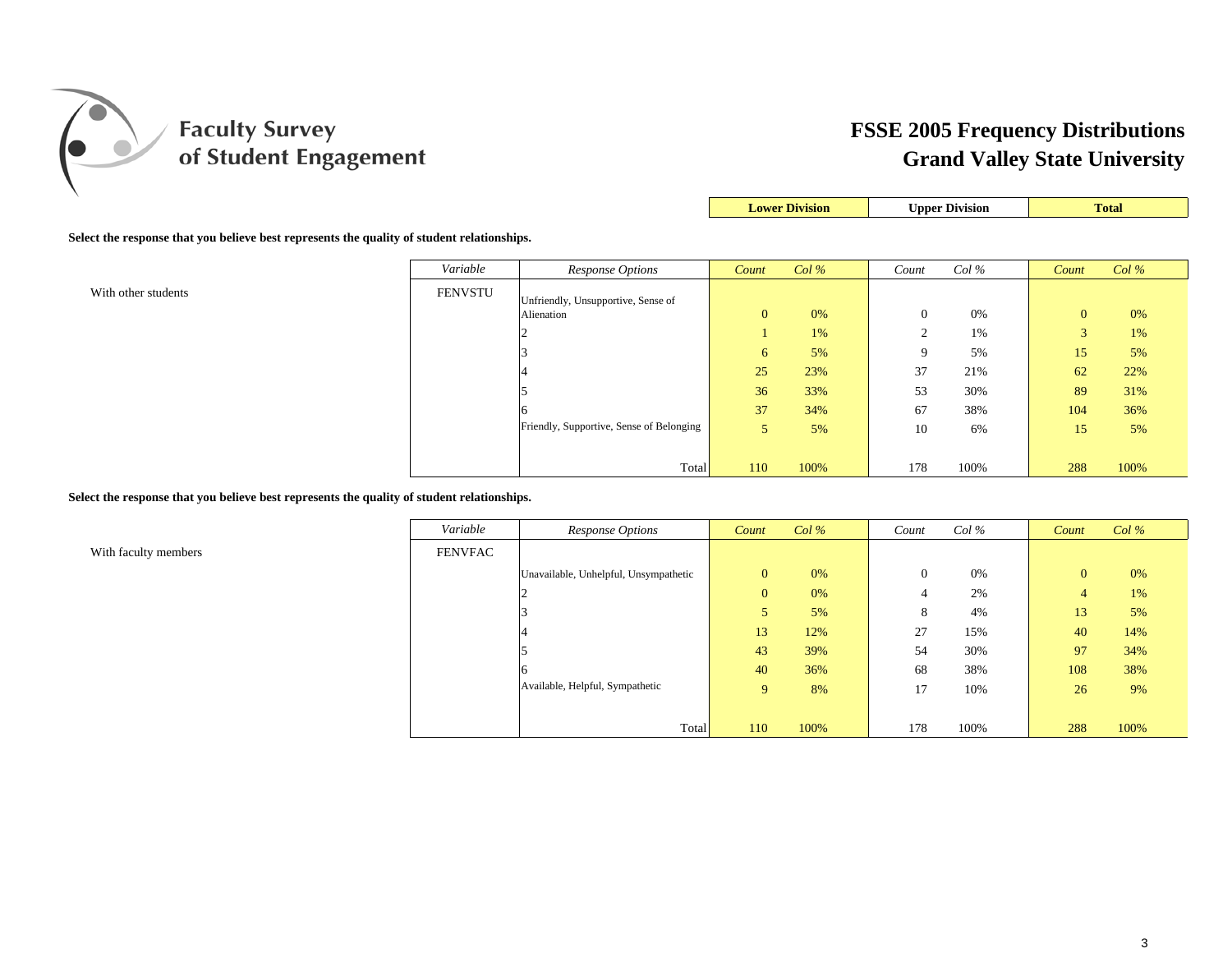

|--|

#### **Select the response that you believe best represents the quality of student relationships.**

|                               | Variable       | Response Options               |       | Count          | $Col\%$ | Count             | $Col\%$ | Count          | $Col\%$ |
|-------------------------------|----------------|--------------------------------|-------|----------------|---------|-------------------|---------|----------------|---------|
| With administrative personnel | <b>FENVADM</b> | Unhelpful, Inconsiderate,      |       |                |         |                   |         |                |         |
|                               |                | Rigid                          |       |                | 1%      | $\mathbf{\Omega}$ | 2%      | $\overline{4}$ | 1%      |
|                               |                |                                |       | $\overline{4}$ | 4%      | 12                | 7%      | 16             | 6%      |
|                               |                |                                |       | 15             | 14%     | 25                | 14%     | 40             | 14%     |
|                               |                |                                |       | 45             | 42%     | 71                | 41%     | 116            | 42%     |
|                               |                |                                |       | 25             | 24%     | 36                | 21%     | 61             | 22%     |
|                               |                |                                |       | 10             | 9%      | 19                | 11%     | 29             | 10%     |
|                               |                | Helpful, Considerate, Flexible |       | 6              | 6%      | ⇁                 | 4%      | 13             | 5%      |
|                               |                |                                |       |                |         |                   |         |                |         |
|                               |                |                                | Total | 106            | 100%    | 173               | 100%    | 279            | 100%    |

**To what extent does your institution emphasize each of the following?**

|                                                                | Variable        | Response Options |       | Count | $Col\%$ | Count          | $Col\%$ | Count | Col% |
|----------------------------------------------------------------|-----------------|------------------|-------|-------|---------|----------------|---------|-------|------|
| a. Requiring student to spend significant amounts              | <b>FENVSCHO</b> | Very little      |       | 13    | 12%     | 24             | 13%     | 37    | 13%  |
| of time studying and on academic work                          |                 | Some             |       | 44    | 40%     | 77             | 43%     | 121   | 42%  |
|                                                                |                 | Quite a bit      |       | 38    | 35%     | 56             | 31%     | 94    | 33%  |
|                                                                |                 | Very much        |       | 15    | 14%     | 21             | 12%     | 36    | 13%  |
|                                                                |                 |                  | Total | 110   | 100%    | 178            | 100%    | 288   | 100% |
| b. Providing students the support they need to help            | <b>FENVSUPR</b> | Very little      |       |       | 1%      | $\overline{2}$ | 1%      | 3     | 1%   |
| them succeed academically                                      |                 | Some             |       | 25    | 23%     | 31             | 17%     | 56    | 19%  |
|                                                                |                 | Ouite a bit      |       | 52    | 47%     | 97             | 54%     | 149   | 52%  |
|                                                                |                 | Very much        |       | 32    | 29%     | 49             | 27%     | 81    | 28%  |
|                                                                |                 |                  | Total | 110   | 100%    | 179            | 100%    | 289   | 100% |
| c. Encouraging contact among students from different economic, | <b>FENVDIVR</b> | Very little      |       | 21    | 19%     | 43             | 24%     | 64    | 22%  |
| social, and racial or ethnic backgrounds                       |                 | Some             |       | 58    | 53%     | 86             | 49%     | 144   | 50%  |
|                                                                |                 | Quite a bit      |       | 21    | 19%     | 37             | 21%     | 58    | 20%  |
|                                                                |                 | Very much        |       | 9     | 8%      |                | 6%      | 20    | 7%   |
|                                                                |                 |                  | Total | 109   | 100%    | 177            | 100%    | 286   | 100% |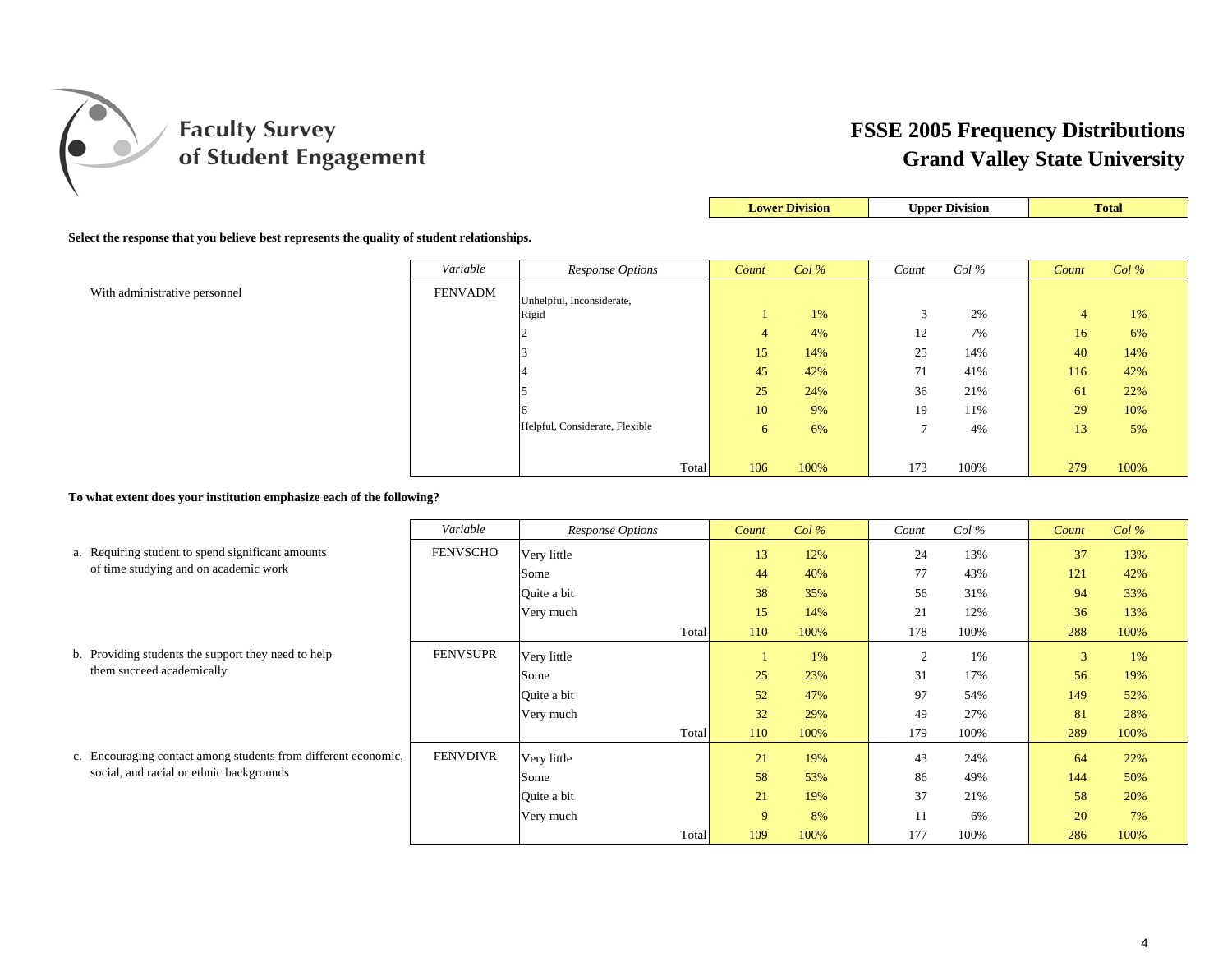

|                                                                                   |                 |                  |       |                 | <b>Lower Division</b> |              | <b>Upper Division</b> |              | <b>Total</b> |
|-----------------------------------------------------------------------------------|-----------------|------------------|-------|-----------------|-----------------------|--------------|-----------------------|--------------|--------------|
| To what extent does your institution emphasize each of the following? (continued) |                 |                  |       |                 |                       |              |                       |              |              |
|                                                                                   | Variable        | Response Options |       | Count           | Col%                  | Count        | Col %                 | Count        | Col%         |
| d. Helping students cope with their non-academic responsibilities                 | <b>FENVNACA</b> | Very little      |       | 23              | 21%                   | 38           | 21%                   | 61           | 21%          |
| (work, family, etc.)                                                              |                 | Some             |       | 60              | 55%                   | 100          | 56%                   | 160          | 56%          |
|                                                                                   |                 | Ouite a bit      |       | 20              | 18%                   | 33           | 19%                   | 53           | 19%          |
|                                                                                   |                 | Very much        |       | 6               | 6%                    | 6            | 3%                    | 12           | 4%           |
|                                                                                   |                 | Total            |       | 109             | 100%                  | 177          | 100%                  | 286          | 100%         |
| e. Providing students the support they need                                       | <b>FENVSOCA</b> | Very little      |       | 12              | 11%                   | 20           | 11%                   | 32           | 11%          |
| to thrive socially                                                                |                 | Some             |       | 64              | 59%                   | 105          | 60%                   | 169          | 60%          |
|                                                                                   |                 | Quite a bit      |       | 25              | 23%                   | 40           | 23%                   | 65           | 23%          |
|                                                                                   |                 | Very much        |       | $7\phantom{.0}$ | 6%                    | 9            | 5%                    | 16           | 6%           |
|                                                                                   |                 | Total            |       | 108             | 100%                  | 174          | 100%                  | 282          | 100%         |
| f. Encouraging students to participate in co-curricular activities                | <b>FENVACT</b>  | Very little      |       | 10              | 9%                    | 9            | 5%                    | 19           | 7%           |
| (organizations, campus publications, student government,                          |                 | Some             |       | 44              | 41%                   | 96           | 54%                   | 140          | 49%          |
| social fraternity or sorority, intercollegiate or intramural sports,              |                 | Quite a bit      |       | 43              | 40%                   | 56           | 31%                   | 99           | 35%          |
| $etc.$ )                                                                          |                 | Very much        |       | 11              | 10%                   | 17           | 10%                   | 28           | 10%          |
|                                                                                   |                 | Total            |       | 108             | 100%                  | 178          | 100%                  | 286          | 100%         |
| g. Encouraging students to attend campus events and activities                    | <b>FENVEVEN</b> | Very little      |       | 11              | 10%                   | 13           | 7%                    | 24           | 8%           |
| (special speakers, cultural performances, athletic events, etc.)                  |                 | Some             |       | 39              | 35%                   | 73           | 42%                   | 112          | 39%          |
|                                                                                   |                 | Quite a bit      |       | 44              | 40%                   | 68           | 39%                   | 112          | 39%          |
|                                                                                   |                 | Very much        |       | 16              | 15%                   | 21           | 12%                   | 37           | 13%          |
|                                                                                   |                 | Total            |       | 110             | 100%                  | 175          | 100%                  | 285          | 100%         |
| h. Encouraging students to use computers in their academic work                   | <b>FENVCOMP</b> | Very little      |       | $\mathbf{0}$    | 0%                    | $\mathbf{0}$ | 0%                    | $\mathbf{0}$ | 0%           |
|                                                                                   |                 | Some             |       | 12              | 11%                   | 9            | 5%                    | 21           | 7%           |
|                                                                                   |                 | Quite a bit      |       | 33              | 30%                   | 60           | 34%                   | 93           | 32%          |
|                                                                                   |                 | Very much        |       | 65              | 59%                   | 108          | 61%                   | 173          | 60%          |
|                                                                                   |                 |                  | Total | 110             | 100%                  | 177          | 100%                  | 287          | 100%         |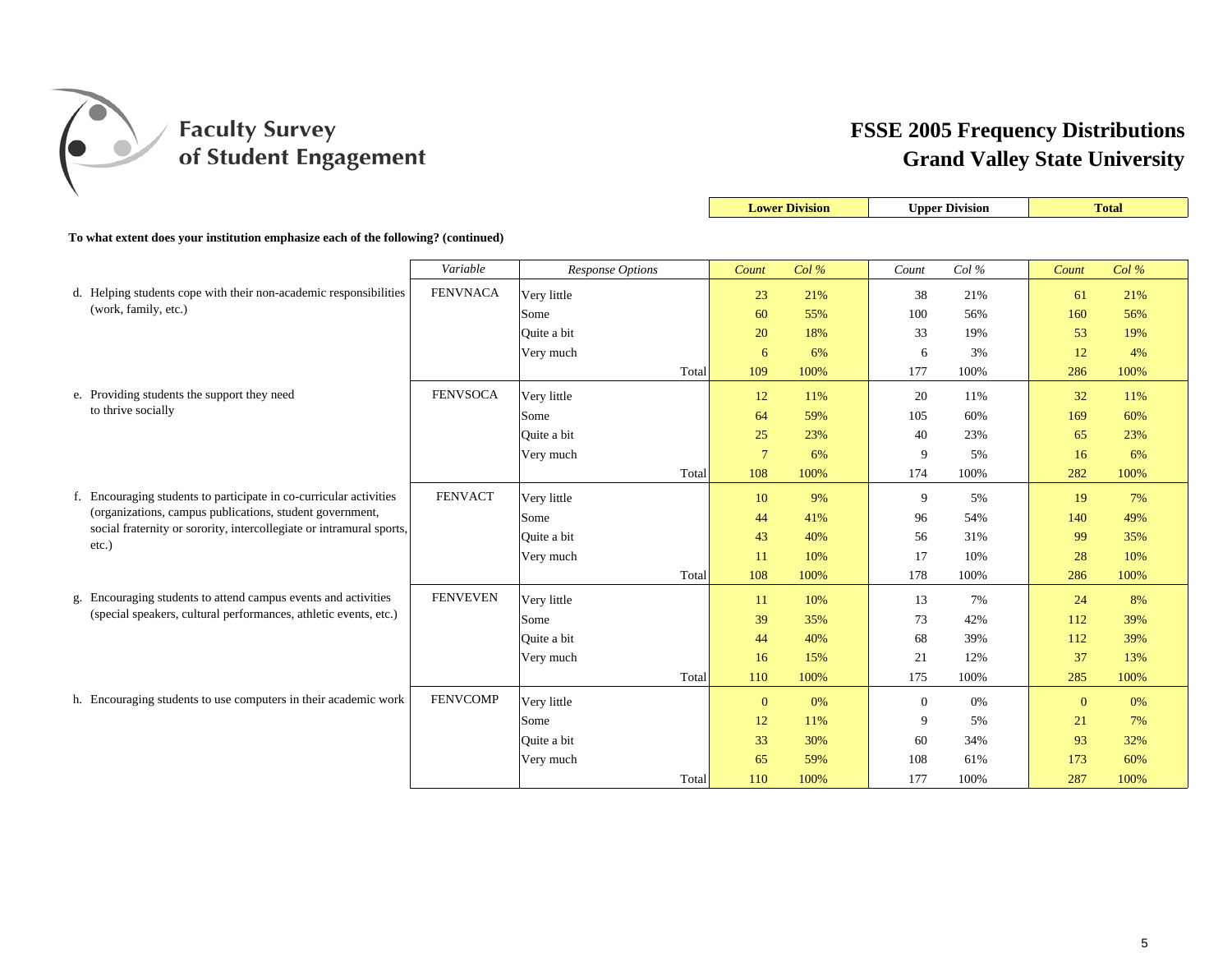

|                                                                                        |                 |                  |                  | <b>Lower Division</b> |                | <b>Upper Division</b> |                | <b>Total</b> |
|----------------------------------------------------------------------------------------|-----------------|------------------|------------------|-----------------------|----------------|-----------------------|----------------|--------------|
| About how many hours do you spend in a typical 7-day week doing each of the following? |                 |                  |                  |                       |                |                       |                |              |
|                                                                                        | Variable        | Response Options | Count            | Col%                  | Count          | Col %                 | Count          | Col %        |
| a. Teaching undergraduate students in class                                            | <b>UGTEACH</b>  | 10               | $\mathbf{1}$     | 1%                    | 1              | 1%                    | $\overline{2}$ | 1%           |
|                                                                                        |                 | $1 - 4$          | 9                | 8%                    | 13             | 7%                    | 22             | 8%           |
|                                                                                        |                 | $5-8$            | 15               | 14%                   | 36             | 20%                   | 51             | 18%          |
|                                                                                        |                 | $9-12$           | 62               | 57%                   | $101\,$        | 56%                   | 163            | 56%          |
|                                                                                        |                 | $13 - 16$        | 20               | 18%                   | 17             | 9%                    | 37             | 13%          |
|                                                                                        |                 | 17-20            | $\mathbf{1}$     | 1%                    | 10             | 6%                    | 11             | 4%           |
|                                                                                        |                 | 21-30            | $\boldsymbol{0}$ | $0\%$                 | $\sqrt{2}$     | 1%                    | $\overline{c}$ | 1%           |
|                                                                                        |                 | More than 30     | $\overline{1}$   | 1%                    | $\mathbf{0}$   | 0%                    | $\overline{1}$ | 0%           |
|                                                                                        |                 | Total            | 109              | 100%                  | 180            | 100%                  | 289            | 100%         |
| b. Grading papers and exams                                                            | <b>GRADEPAP</b> | $\overline{0}$   | $\overline{2}$   | 2%                    | $\mathbf{1}$   | 1%                    | $\mathbf{3}$   | 1%           |
|                                                                                        |                 | $1-4$            | $24\,$           | 22%                   | 48             | 27%                   | 72             | 25%          |
|                                                                                        |                 | $5 - 8$          | 41               | 38%                   | 67             | 37%                   | 108            | 37%          |
|                                                                                        |                 | $9-12$           | 26               | 24%                   | 35             | 19%                   | 61             | 21%          |
|                                                                                        |                 | $13 - 16$        | 10               | 9%                    | 15             | 8%                    | 25             | 9%           |
|                                                                                        |                 | $17 - 20$        | $\mathfrak{S}$   | 5%                    | 10             | 6%                    | 15             | 5%           |
|                                                                                        |                 | $21 - 30$        | $\mathbf{0}$     | 0%                    | $\mathbf{3}$   | 2%                    | $\overline{3}$ | 1%           |
|                                                                                        |                 | More than 30     | $\overline{1}$   | 1%                    | -1             | 1%                    | $\overline{2}$ | 1%           |
|                                                                                        |                 | Total            | 109              | 100%                  | 180            | 100%                  | 289            | 100%         |
| c. Giving other forms of written and oral feedback                                     | <b>GRADEBCK</b> | $\overline{0}$   | $\mathbf{1}$     | 1%                    | $\overline{2}$ | 1%                    | 3              | 1%           |
| to students                                                                            |                 | $1 - 4$          | 67               | 61%                   | 96             | 53%                   | 163            | 56%          |
|                                                                                        |                 | $5 - 8$          | 28               | 26%                   | 56             | 31%                   | 84             | 29%          |
|                                                                                        |                 | $9 - 12$         | 6                | 6%                    | 18             | 10%                   | 24             | 8%           |
|                                                                                        |                 | $13 - 16$        | 3                | 3%                    | $\overline{2}$ | 1%                    | 5              | 2%           |
|                                                                                        |                 | $17 - 20$        | $\overline{3}$   | 3%                    | $\overline{4}$ | 2%                    | $\overline{7}$ | 2%           |
|                                                                                        |                 | $21-30$          | 1                | 1%                    | -1             | 1%                    | $\overline{2}$ | 1%           |
|                                                                                        |                 | More than 30     | $\mathbf{0}$     | $0\%$                 | $\overline{1}$ | 1%                    | $\overline{1}$ | $0\%$        |
|                                                                                        |                 | Total            | 109              | 100%                  | 180            | 100%                  | 289            | 100%         |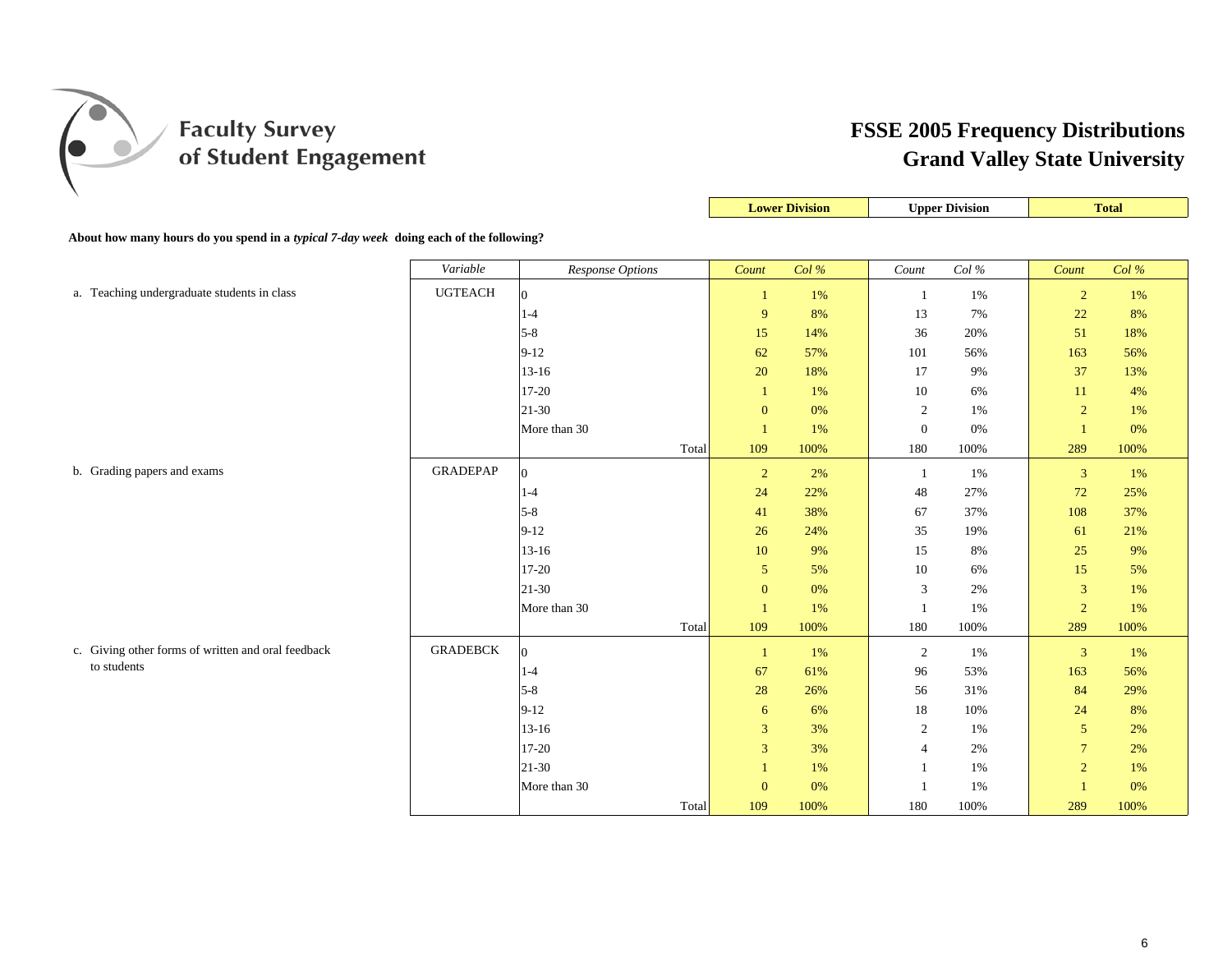

|                                                                                                    |                 |                  |       |                  | <b>Lower Division</b> |                  | <b>Upper Division</b> |                 | <b>Total</b> |
|----------------------------------------------------------------------------------------------------|-----------------|------------------|-------|------------------|-----------------------|------------------|-----------------------|-----------------|--------------|
| About how many hours do you spend in a typical 7-day week doing each of the following? (continued) |                 |                  |       |                  |                       |                  |                       |                 |              |
|                                                                                                    | Variable        | Response Options |       | Count            | Col %                 | Count            | Col $\%$              | Count           | Col%         |
| d. Preparing for class                                                                             | <b>CLASSPRP</b> | $\overline{0}$   |       | $\mathbf{1}$     | $1\%$                 | $\boldsymbol{0}$ | 0%                    | -1              | 0%           |
|                                                                                                    |                 | $1 - 4$          |       | 12               | 11%                   | 27               | 15%                   | 39              | 13%          |
|                                                                                                    |                 | $5-8$            |       | 45               | 41%                   | 75               | 42%                   | 120             | 42%          |
|                                                                                                    |                 | $9-12$           |       | 29               | 27%                   | 41               | 23%                   | 70              | 24%          |
|                                                                                                    |                 | $13 - 16$        |       | $10\,$           | 9%                    | 24               | 13%                   | 34              | 12%          |
|                                                                                                    |                 | $17 - 20$        |       | $\overline{7}$   | 6%                    | $\overline{7}$   | 4%                    | 14              | 5%           |
|                                                                                                    |                 | $21 - 30$        |       | $\mathfrak{Z}$   | 3%                    | $\overline{4}$   | 2%                    | $7\phantom{.0}$ | 2%           |
|                                                                                                    |                 | More than 30     |       | $\sqrt{2}$       | 2%                    | $\sqrt{2}$       | 1%                    | $\overline{4}$  | 1%           |
|                                                                                                    |                 |                  | Total | 109              | 100%                  | 180              | 100%                  | 289             | 100%         |
| e. Reflecting on ways to improve my teaching                                                       | <b>REFLECT</b>  | $\overline{0}$   |       | $\mathbf{1}$     | 1%                    | $\mathfrak{Z}$   | 2%                    | $\overline{4}$  | 1%           |
|                                                                                                    |                 | $1 - 4$          |       | 81               | 75%                   | 127              | 71%                   | 208             | 72%          |
|                                                                                                    |                 | $5 - 8$          |       | 20               | 19%                   | 36               | 20%                   | 56              | 20%          |
|                                                                                                    |                 | $9-12$           |       | $\mathfrak{Z}$   | 3%                    | $\tau$           | 4%                    | 10              | 3%           |
|                                                                                                    |                 | $13 - 16$        |       | $\overline{3}$   | 3%                    | 1                | 1%                    | $\overline{4}$  | 1%           |
|                                                                                                    |                 | 17-20            |       | $\boldsymbol{0}$ | 0%                    | $\sqrt{2}$       | 1%                    | $\sqrt{2}$      | 1%           |
|                                                                                                    |                 | 21-30            |       | $\boldsymbol{0}$ | 0%                    | $\boldsymbol{0}$ | 0%                    | $\mathbf{0}$    | 0%           |
|                                                                                                    |                 | More than 30     |       | $\mathbf{0}$     | 0%                    | $\sqrt{3}$       | 2%                    | 3               | 1%           |
|                                                                                                    |                 |                  | Total | 108              | 100%                  | 179              | 100%                  | 287             | 100%         |
| f. Research and scholarly activities                                                               | <b>SCHOLAR</b>  | $\overline{0}$   |       | $\overline{5}$   | 5%                    | 3                | 2%                    | 8               | 3%           |
|                                                                                                    |                 | $1 - 4$          |       | 43               | 39%                   | 70               | 39%                   | 113             | 39%          |
|                                                                                                    |                 | $5-8$            |       | 34               | 31%                   | 50               | 28%                   | 84              | 29%          |
|                                                                                                    |                 | $9-12$           |       | 14               | 13%                   | 31               | 17%                   | 45              | 16%          |
|                                                                                                    |                 | $13 - 16$        |       | $\mathfrak{S}$   | 5%                    | 12               | 7%                    | 17              | 6%           |
|                                                                                                    |                 | 17-20            |       | 6                | 6%                    | 12               | 7%                    | 18              | 6%           |
|                                                                                                    |                 | $21 - 30$        |       | $\overline{c}$   | 2%                    | $\mathbf{0}$     | 0%                    | $\sqrt{2}$      | 1%           |
|                                                                                                    |                 | More than 30     |       | $\mathbf{0}$     | 0%                    | 2                | 1%                    | $\overline{2}$  | 1%           |
|                                                                                                    |                 |                  | Total | 109              | 100%                  | 180              | 100%                  | 289             | 100%         |

 $\mathbb{R}$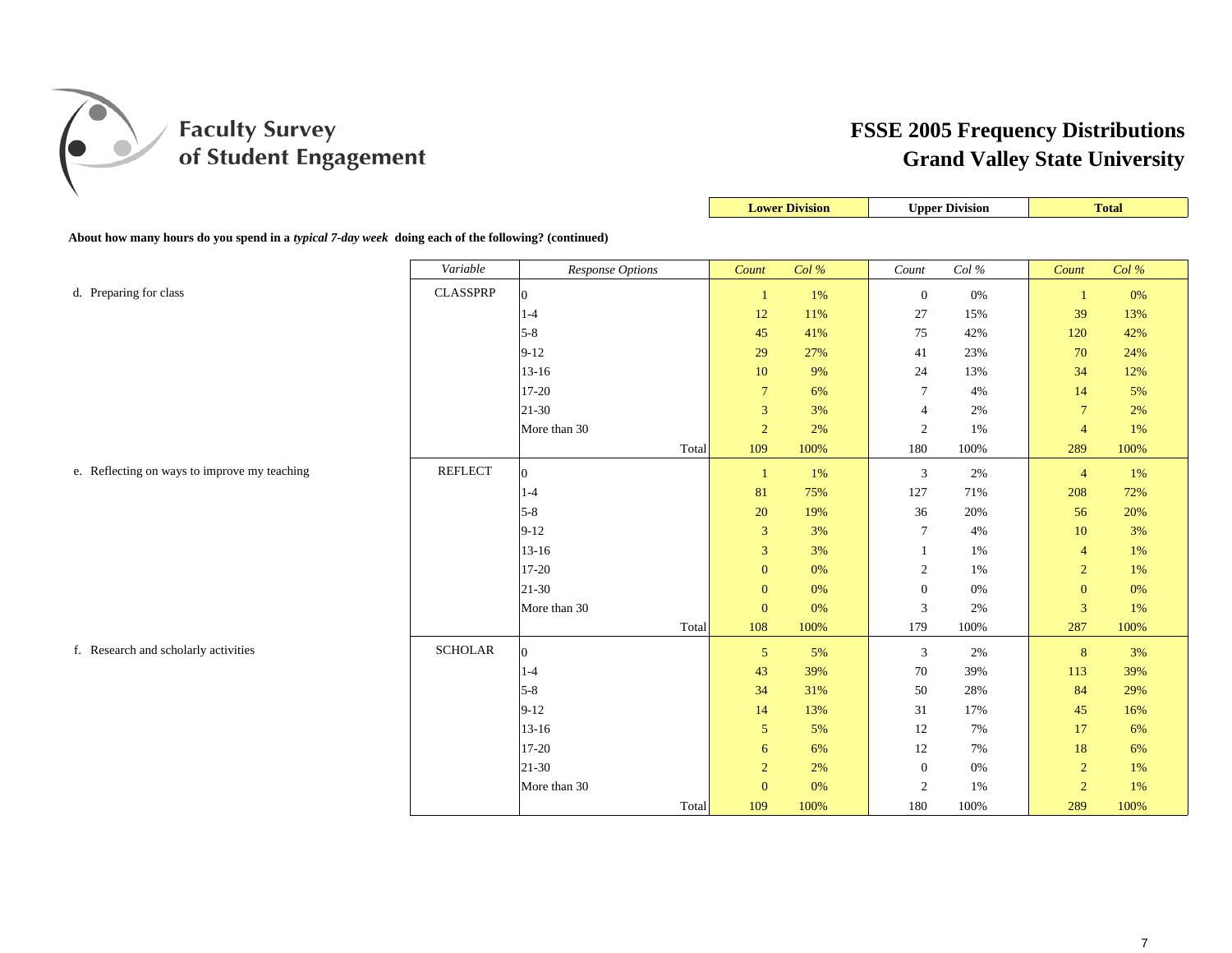

|                                                                                                    |                 |                  |                  | <b>Lower Division</b> |                  | <b>Upper Division</b> |                | <b>Total</b> |
|----------------------------------------------------------------------------------------------------|-----------------|------------------|------------------|-----------------------|------------------|-----------------------|----------------|--------------|
| About how many hours do you spend in a typical 7-day week doing each of the following? (continued) |                 |                  |                  |                       |                  |                       |                |              |
|                                                                                                    | Variable        | Response Options | Count            | Col %                 | Count            | Col $\%$              | Count          | Col%         |
| g. Working with undergraduates on research                                                         | FRESEARC        | $\overline{0}$   | 43               | 41%                   | 67               | 37%                   | 110            | 39%          |
|                                                                                                    |                 | $1-4$            | $45\,$           | 43%                   | 89               | 49%                   | 134            | 47%          |
|                                                                                                    |                 | $5 - 8$          | 12               | 12%                   | 17               | 9%                    | 29             | 10%          |
|                                                                                                    |                 | $9 - 12$         | $\sqrt{2}$       | 2%                    | $\overline{4}$   | $2\%$                 | 6              | 2%           |
|                                                                                                    |                 | $13 - 16$        | $\mathbf{0}$     | 0%                    | 1                | $1\%$                 | $\mathbf{1}$   | 0%           |
|                                                                                                    |                 | 17-20            | $\mathbf{0}$     | 0%                    | 1                | 1%                    | $\mathbf{1}$   | 0%           |
|                                                                                                    |                 | 21-30            | $\mathbf{1}$     | $1\%$                 | $\boldsymbol{0}$ | $0\%$                 | $\mathbf{1}$   | $0\%$        |
|                                                                                                    |                 | More than 30     | $\mathbf{1}$     | 1%                    | 1                | 1%                    | $\overline{2}$ | 1%           |
|                                                                                                    |                 | Total            | 104              | 100%                  | $180\,$          | 100%                  | 284            | 100%         |
| h. Advising undergraduate students                                                                 | <b>ADVISE</b>   | $\overline{0}$   | $\overline{9}$   | 8%                    | 12               | 7%                    | 21             | 7%           |
|                                                                                                    |                 | $1 - 4$          | 81               | 75%                   | 119              | 66%                   | 200            | 69%          |
|                                                                                                    |                 | $5 - 8$          | 12               | 11%                   | 36               | 20%                   | 48             | 17%          |
|                                                                                                    |                 | $9-12$           | $\sqrt{3}$       | 3%                    | 11               | 6%                    | 14             | 5%           |
|                                                                                                    |                 | $13 - 16$        | 1                | 1%                    | 1                | 1%                    | $\overline{2}$ | 1%           |
|                                                                                                    |                 | 17-20            |                  | $1\%$                 | $\boldsymbol{0}$ | 0%                    | $\overline{1}$ | 0%           |
|                                                                                                    |                 | $21 - 30$        | 1                | 1%                    | $\boldsymbol{0}$ | $0\%$                 | $\mathbf{1}$   | 0%           |
|                                                                                                    |                 | More than 30     | $\mathbf{0}$     | 0%                    | 1                | 1%                    | $\mathbf{1}$   | 0%           |
|                                                                                                    |                 | Total            | 108              | 100%                  | 180              | 100%                  | 288            | 100%         |
| i. Supervising internships or other field experiences                                              | <b>FIELDEXP</b> | $\overline{0}$   | 74               | 69%                   | 112              | 63%                   | 186            | 65%          |
|                                                                                                    |                 | $1 - 4$          | 29               | 27%                   | 45               | 25%                   | 74             | 26%          |
|                                                                                                    |                 | $5 - 8$          | $\overline{4}$   | 4%                    | 10               | 6%                    | 14             | 5%           |
|                                                                                                    |                 | $9 - 12$         | 1                | 1%                    | 5                | 3%                    | 6              | 2%           |
|                                                                                                    |                 | $13 - 16$        | $\mathbf{0}$     | 0%                    | $\overline{4}$   | 2%                    | $\overline{4}$ | 1%           |
|                                                                                                    |                 | 17-20            | $\boldsymbol{0}$ | 0%                    | 1                | 1%                    | $\mathbf{1}$   | 0%           |
|                                                                                                    |                 | 21-30            | $\boldsymbol{0}$ | 0%                    | $\overline{1}$   | 1%                    | $\overline{1}$ | 0%           |
|                                                                                                    |                 | More than 30     | $\mathbf{0}$     | 0%                    | -1               | 1%                    | $\overline{1}$ | $0\%$        |
|                                                                                                    |                 | Total            | 108              | 100%                  | 179              | 100%                  | 287            | 100%         |

 $\mathbb{R}$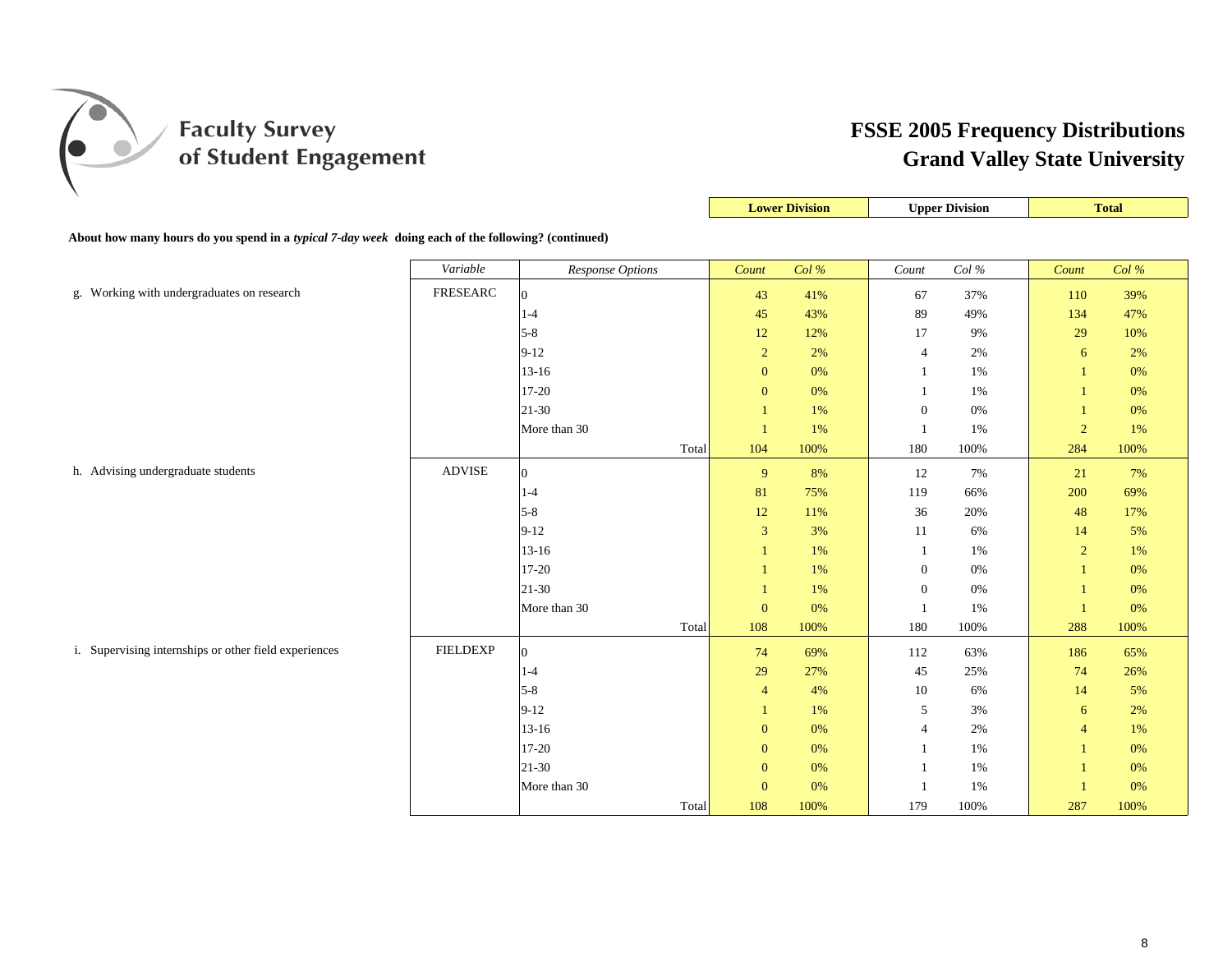

|                                                                                                    |                 |                  |                | <b>Lower Division</b> |                | <b>Upper Division</b> |                  | <b>Total</b> |
|----------------------------------------------------------------------------------------------------|-----------------|------------------|----------------|-----------------------|----------------|-----------------------|------------------|--------------|
| About how many hours do you spend in a typical 7-day week doing each of the following? (continued) |                 |                  |                |                       |                |                       |                  |              |
|                                                                                                    | Variable        | Response Options | Count          | Col %                 | Count          | Col $\%$              | Count            | Col %        |
| Working with students on activities other than course work<br>j.                                   | <b>FFACOTHR</b> | $\overline{0}$   | 41             | 38%                   | 72             | 40%                   | 113              | 39%          |
| (committees, orientation, student life activities, etc.)                                           |                 | $1-4$            | 60             | 56%                   | 95             | 53%                   | 155              | 54%          |
|                                                                                                    |                 | $5 - 8$          | 6              | 6%                    | 10             | 6%                    | 16               | 6%           |
|                                                                                                    |                 | $9 - 12$         | 1              | 1%                    | $\overline{2}$ | 1%                    | 3                | 1%           |
|                                                                                                    |                 | $13 - 16$        | $\mathbf{0}$   | 0%                    | $\mathbf{0}$   | 0%                    | $\mathbf{0}$     | 0%           |
|                                                                                                    |                 | $17 - 20$        | $\mathbf{0}$   | 0%                    | $\mathbf{0}$   | 0%                    | $\boldsymbol{0}$ | 0%           |
|                                                                                                    |                 | $21 - 30$        | $\mathbf{0}$   | 0%                    | $\mathbf{0}$   | 0%                    | $\boldsymbol{0}$ | 0%           |
|                                                                                                    |                 | More than 30     | $\mathbf{0}$   | 0%                    | -1             | 1%                    | $\overline{1}$   | 0%           |
|                                                                                                    |                 | Total            | 108            | 100%                  | 180            | 100%                  | 288              | 100%         |
| k. Other interactions with students outside of the classroom                                       | <b>FINTERAC</b> | $\Omega$         | 13             | 12%                   | 24             | 13%                   | 37               | 13%          |
|                                                                                                    |                 | $1 - 4$          | 84             | 78%                   | 133            | 74%                   | 217              | 75%          |
|                                                                                                    |                 | $5 - 8$          | 9              | 8%                    | 16             | 9%                    | 25               | 9%           |
|                                                                                                    |                 | $9 - 12$         | $\mathbf{1}$   | 1%                    | 6              | 3%                    | $\overline{7}$   | 2%           |
|                                                                                                    |                 | $13 - 16$        | $\mathbf{0}$   | 0%                    | $\overline{0}$ | 0%                    | $\mathbf{0}$     | 0%           |
|                                                                                                    |                 | 17-20            | $\mathbf{0}$   | 0%                    | $\mathbf{0}$   | 0%                    | $\mathbf{0}$     | 0%           |
|                                                                                                    |                 | $21 - 30$        | $\mathbf{0}$   | 0%                    | $\mathbf{0}$   | 0%                    | $\mathbf{0}$     | 0%           |
|                                                                                                    |                 | More than 30     | $\mathbf{1}$   | 1%                    | $\mathbf{1}$   | 1%                    | $\overline{2}$   | 1%           |
|                                                                                                    |                 | Total            | 108            | 100%                  | 180            | 100%                  | 288              | 100%         |
| 1. Conducting service activities                                                                   | <b>SERVICE</b>  | $\overline{0}$   | 24             | 22%                   | 51             | 29%                   | 75               | 26%          |
|                                                                                                    |                 | $1-4$            | 59             | 55%                   | 75             | 42%                   | 134              | 47%          |
|                                                                                                    |                 | $5 - 8$          | 19             | 18%                   | 27             | 15%                   | 46               | 16%          |
|                                                                                                    |                 | $9 - 12$         | $\mathbf{1}$   | 1%                    | 15             | 8%                    | 16               | 6%           |
|                                                                                                    |                 | $13 - 16$        | $\overline{2}$ | 2%                    | 5              | 3%                    | $\overline{7}$   | 2%           |
|                                                                                                    |                 | $17 - 20$        | $\overline{2}$ | 2%                    | 1              | 1%                    | $\mathbf{3}$     | 1%           |
|                                                                                                    |                 | $21 - 30$        | $\mathbf{0}$   | 0%                    | $\overline{2}$ | 1%                    | $\overline{2}$   | 1%           |
|                                                                                                    |                 | More than 30     | $\overline{1}$ | $1\%$                 | $\sqrt{2}$     | 1%                    | $\mathbf{3}$     | 1%           |
|                                                                                                    |                 | Total            | 108            | 100%                  | 178            | 100%                  | 286              | 100%         |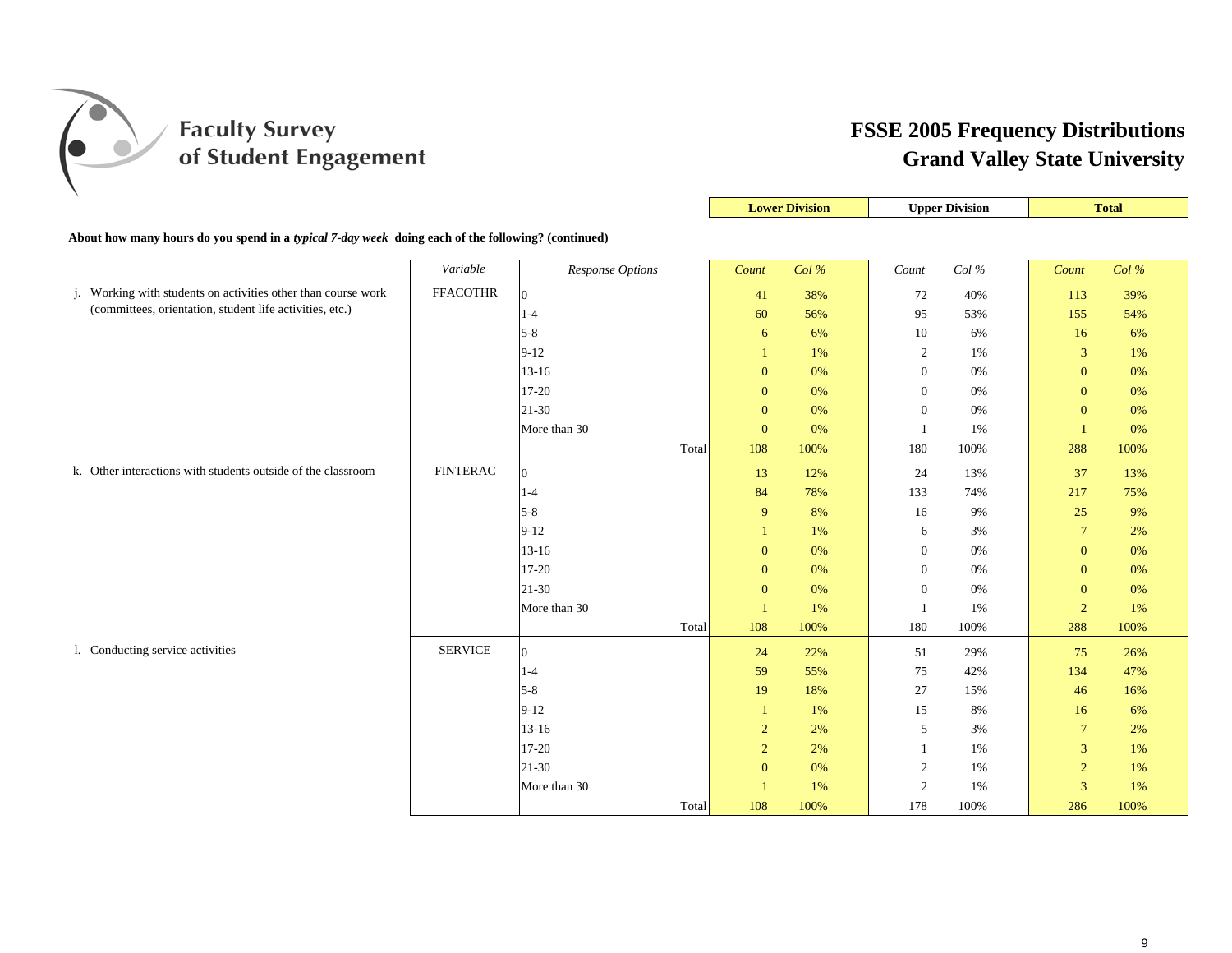

|                                                                                                                                                           |                  |                               |       |                 | <b>Lower Division</b> |                | <b>Upper Division</b> |                | <b>Total</b> |  |
|-----------------------------------------------------------------------------------------------------------------------------------------------------------|------------------|-------------------------------|-------|-----------------|-----------------------|----------------|-----------------------|----------------|--------------|--|
| Please respond to the following questions based on one particular undergraduate course section you are teaching or have taught during this academic year. |                  |                               |       |                 |                       |                |                       |                |              |  |
|                                                                                                                                                           | Variable         | Response Options              |       | Count           | $Col\%$               | Count          | Col%                  | Count          | $Col\%$      |  |
| In what format do you teach your selected course section?                                                                                                 | <b>TEACFORM</b>  | Classroom, on-campus          |       | 106             | 96%                   | 175            | 98%                   | 281            | 97%          |  |
|                                                                                                                                                           |                  | Classroom, auxiliary location |       | 3               | 3%                    | 3              | 2%                    | 6              | 2%           |  |
|                                                                                                                                                           |                  | Distance education            |       |                 | 1%                    |                | 1%                    | $\overline{2}$ | 1%           |  |
|                                                                                                                                                           |                  |                               | Total | 110             | 100%                  | 179            | 100%                  | 289            | 100%         |  |
| Does your selected course section fulfill a general                                                                                                       | <b>GENEDREQ</b>  | No                            |       | 41              | 37%                   | 133            | 74%                   | 174            | 60%          |  |
| education requirement on your campus?                                                                                                                     |                  | Yes                           |       | 69              | 63%                   | 47             | 26%                   | 116            | 40%          |  |
|                                                                                                                                                           |                  |                               | Total | 110             | 100%                  | 180            | 100%                  | 290            | 100%         |  |
| How many students are enrolled in your selected course                                                                                                    | CS <sub>05</sub> | 9 or less                     |       | -1              | 1%                    | $\overline{4}$ | 2%                    | 5              | 2%           |  |
| section?                                                                                                                                                  |                  | 10 to 19                      |       | $7\phantom{.0}$ | 6%                    | 25             | 14%                   | 32             | 11%          |  |
|                                                                                                                                                           |                  | 20 to 29                      |       | 32              | 29%                   | 52             | 29%                   | 84             | 29%          |  |
|                                                                                                                                                           |                  | 30 to 49                      |       | 33              | 30%                   | 70             | 39%                   | 103            | 36%          |  |
|                                                                                                                                                           |                  | 50 to 99                      |       | 26              | 24%                   | 22             | 12%                   | 48             | 17%          |  |
|                                                                                                                                                           |                  | 100 or more                   |       | 11              | 10%                   | 6              | 3%                    | 17             | 6%           |  |
|                                                                                                                                                           |                  |                               | Total | 110             | 100%                  | 179            | 100%                  | 289            | 100%         |  |
| Prior to this semester, how many times have you taught                                                                                                    | CT <sub>05</sub> | $\Omega$                      |       | 10              | 9%                    | 14             | 8%                    | 24             | 9%           |  |
| vour selected course?                                                                                                                                     |                  | $1$ to $2$                    |       | 17              | 16%                   | 28             | 16%                   | 45             | 16%          |  |
|                                                                                                                                                           |                  | $3$ to 9                      |       | 43              | 40%                   | 71             | 42%                   | 114            | 41%          |  |
|                                                                                                                                                           |                  | 10 to 19                      |       | 22              | 20%                   | 26             | 15%                   | 48             | 17%          |  |
|                                                                                                                                                           |                  | 20 or more                    |       | 16              | 15%                   | 32             | 19%                   | 48             | 17%          |  |
|                                                                                                                                                           |                  |                               | Total | 108             | 100%                  | 171            | 100%                  | 279            | 100%         |  |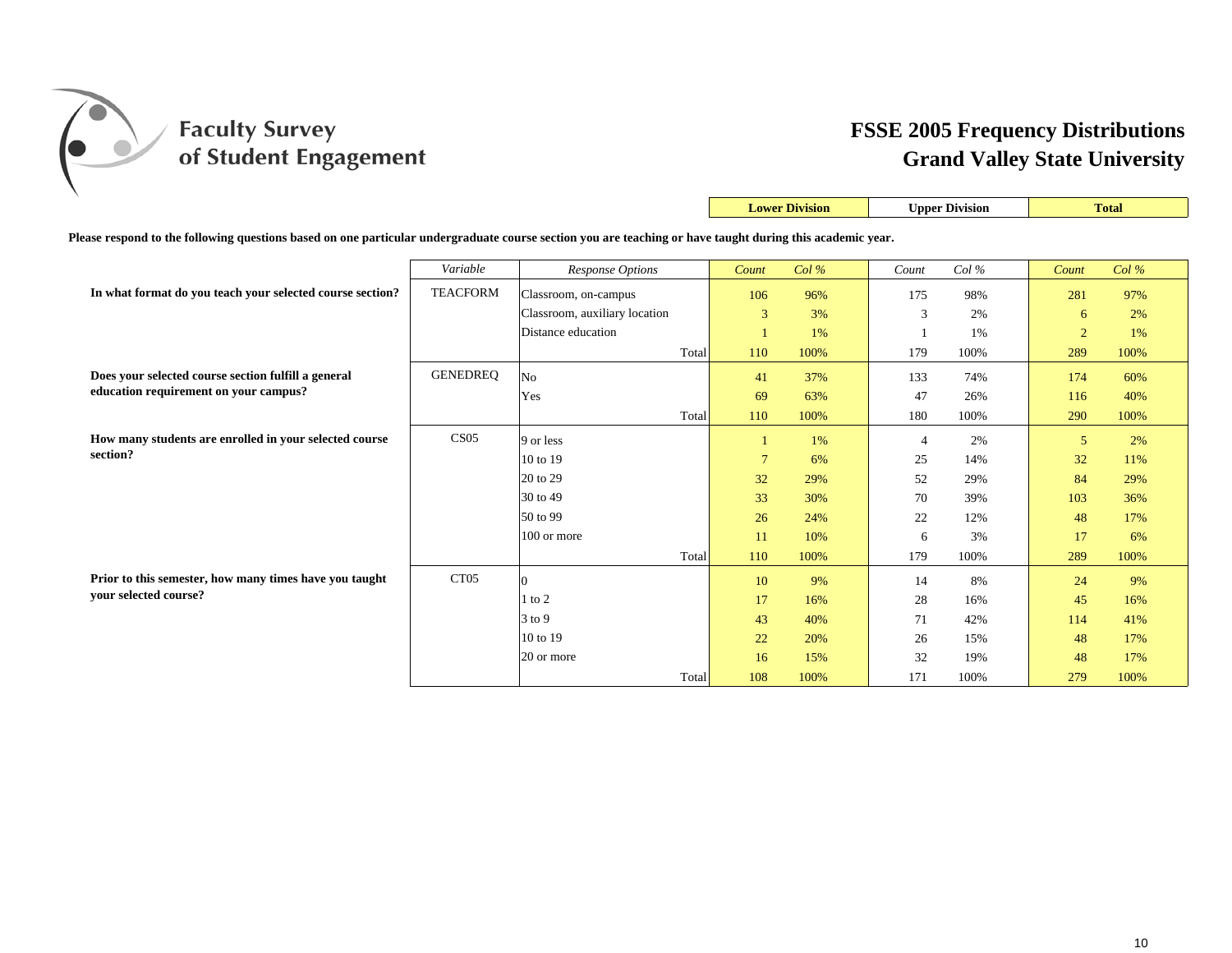

|                                                   |                 |                            |            | <b>Lower Division</b> |                | <b>Upper Division</b> |             | <b>Total</b> |
|---------------------------------------------------|-----------------|----------------------------|------------|-----------------------|----------------|-----------------------|-------------|--------------|
|                                                   | Variable        | Response Options           | Count      | Col%                  | Count          | $Col\%$               | Count       | $Col\%$      |
| What is the general area of your selected course? | <b>CSDISCOL</b> | <b>Arts and Humanities</b> | 31         | 29%                   | 37             | 21%                   | 68          | 24%          |
|                                                   |                 | <b>Biological science</b>  | 8          | 7%                    | 17             | 10%                   | 25          | 9%           |
|                                                   |                 | <b>Business</b>            |            | 2%                    | 15             | 9%                    | 17          | 6%           |
|                                                   |                 | Education                  |            | 2%                    | 12             | 7%                    | 14          | 5%           |
|                                                   |                 | Engineering                |            | 6%                    | $\bigcap$<br>∠ | 1%                    | $\mathbf Q$ | 3%           |
|                                                   |                 | Physical science           | 24         | 22%                   | 22             | 13%                   | 46          | 16%          |
|                                                   |                 | Professional               | $\sqrt{2}$ | 3%                    | 16             | 9%                    | 19          | 7%           |
|                                                   |                 | Social science             | 21         | 19%                   | 36             | 20%                   | 57          | 20%          |
|                                                   |                 | Other                      | 10         | 9%                    | 19             | 11%                   | 29          | 10%          |
|                                                   |                 | Total                      | 108        | 100%                  | 176            | 100%                  | 284         | 100%         |

**About what** *percent* **of students in your selected course section do the following?**

|                                                             | Variable        | Response Options | Count          | $Col\%$ | Count        | $Col\%$ | Count | $Col\%$ |
|-------------------------------------------------------------|-----------------|------------------|----------------|---------|--------------|---------|-------|---------|
| a. Frequently ask questions in class or contribute to class | <b>FCLQUEST</b> | None             |                | 1%      | $\mathbf{0}$ | 0%      |       | 0%      |
| discussions                                                 |                 | $1 - 24%$        | 56             | 51%     | 70           | 39%     | 126   | 44%     |
|                                                             |                 | 25-49%           | 29             | 27%     | 53           | 29%     | 82    | 28%     |
|                                                             |                 | 50-74%           | 13             | 12%     | 33           | 18%     | 46    | 16%     |
|                                                             |                 | 75% or higher    | 10             | 9%      | 24           | 13%     | 34    | 12%     |
|                                                             |                 | Total            | 109            | 100%    | 180          | 100%    | 289   | 100%    |
| b. Frequently come to class without completing readings or  | <b>FCLUNPRE</b> | None             | $\overline{2}$ | 2%      | 8            | 4%      | 10    | 3%      |
| assignments                                                 |                 | $1 - 24%$        | 49             | 45%     | 88           | 49%     | 137   | 48%     |
|                                                             |                 | 25-49%           | 32             | 29%     | 38           | 21%     | 70    | 24%     |
|                                                             |                 | 50-74%           | 18             | 17%     | 34           | 19%     | 52    | 18%     |
|                                                             |                 | 75% or higher    | 8              | 7%      | 11           | 6%      | 19    | 7%      |
|                                                             |                 | Total            | 109            | 100%    | 179          | 100%    | 288   | 100%    |
| c. Frequently work harder than they usually do to meet your | <b>FWORKHRD</b> | None             | 5              | 5%      |              | 2%      | 9     | 3%      |
| standards                                                   |                 | 1-24%            | 44             | 43%     | 59           | 34%     | 103   | 37%     |
|                                                             |                 | 25-49%           | 31             | 30%     | 53           | 31%     | 84    | 30%     |
|                                                             |                 | 50-74%           | 14             | 14%     | 31           | 18%     | 45    | 16%     |
|                                                             |                 | 75% or higher    | 9              | 9%      | 26           | 15%     | 35    | 13%     |
|                                                             |                 | Total            | 103            | 100%    | 173          | 100%    | 276   | 100%    |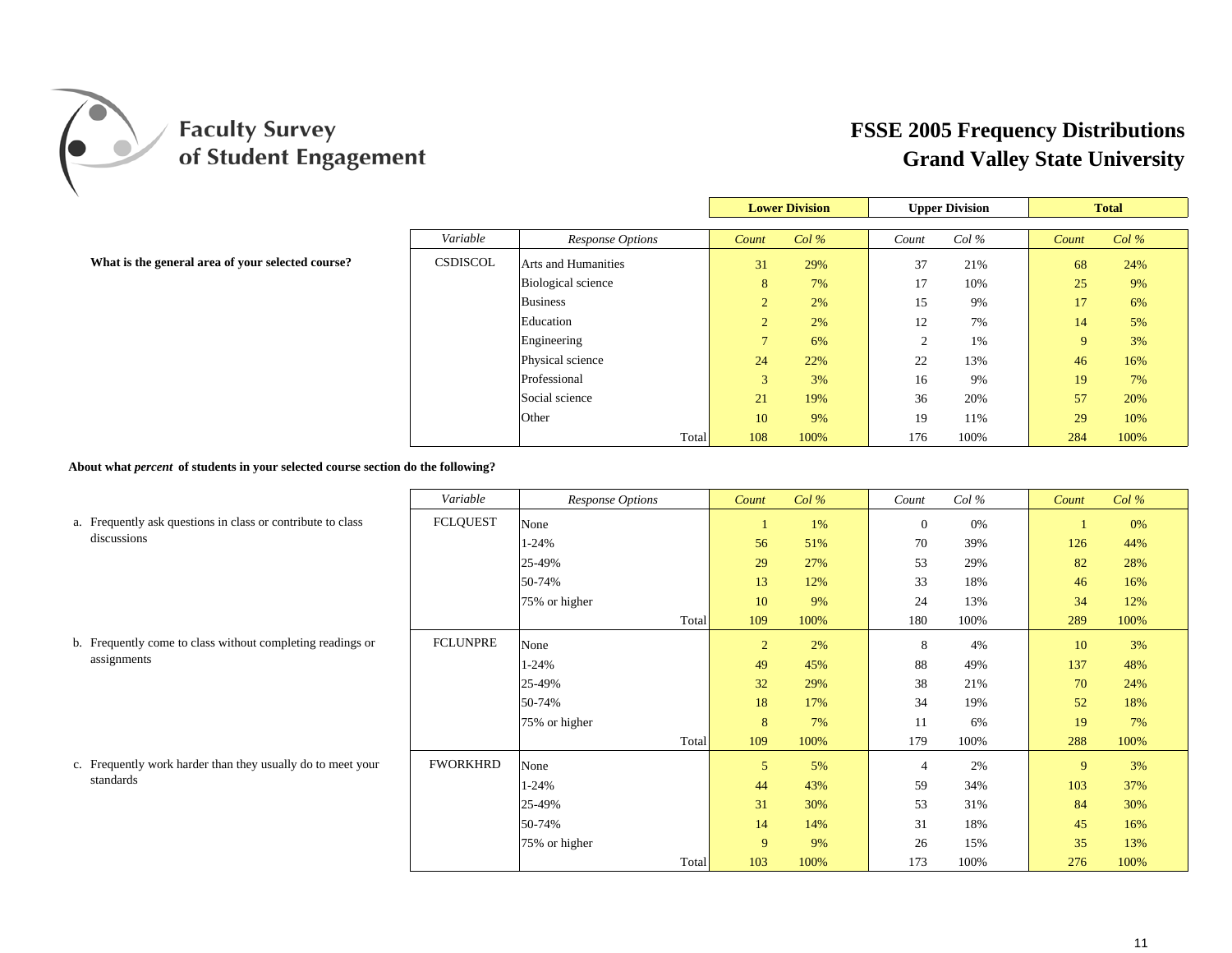

|                                                                                              |               |                  |                | <b>Lower Division</b> |                 | <b>Upper Division</b> |                | <b>Total</b> |
|----------------------------------------------------------------------------------------------|---------------|------------------|----------------|-----------------------|-----------------|-----------------------|----------------|--------------|
| About what percent of students in your selected course section do the following? (continued) |               |                  |                |                       |                 |                       |                |              |
|                                                                                              | Variable      | Response Options | Count          | Col%                  | Count           | Col $\%$              | Count          | Col%         |
| d. Occasionally use e-mail to communicate                                                    | <b>FEMAIL</b> | None             | $\mathbf{1}$   | 1%                    | 1               | 1%                    | $\overline{2}$ | 1%           |
| with you                                                                                     |               | $1 - 24%$        | 44             | 40%                   | 53              | 29%                   | 97             | 34%          |
|                                                                                              |               | 25-49%           | 32             | 29%                   | 51              | 28%                   | 83             | 29%          |
|                                                                                              |               | 50-74%           | 20             | 18%                   | 44              | 24%                   | 64             | 22%          |
|                                                                                              |               | 75% or higher    | 12             | 11%                   | 31              | 17%                   | 43             | 15%          |
|                                                                                              |               | Total            | 109            | 100%                  | 180             | 100%                  | 289            | 100%         |
| e. Occasionally discuss grades or assignments                                                | <b>FGRADE</b> | None             | $\mathbf{0}$   | 0%                    | 2               | 1%                    | $\overline{2}$ | 1%           |
| with you                                                                                     |               | $1 - 24%$        | 52             | 48%                   | 79              | 44%                   | 131            | 45%          |
|                                                                                              |               | 25-49%           | 41             | 38%                   | 48              | 27%                   | 89             | 31%          |
|                                                                                              |               | 50-74%           | 11             | 10%                   | 33              | 18%                   | 44             | 15%          |
|                                                                                              |               | 75% or higher    | $\overline{5}$ | 5%                    | 18              | 10%                   | 23             | 8%           |
|                                                                                              |               | Total            | 109            | 100%                  | 180             | 100%                  | 289            | 100%         |
| f. At least once, talk about career plans                                                    | <b>FPLANS</b> | None             | 5              | 5%                    | $7\phantom{.0}$ | 4%                    | 12             | 4%           |
| with you                                                                                     |               | $1 - 24%$        | 86             | 79%                   | 109             | 61%                   | 195            | 67%          |
|                                                                                              |               | 25-49%           | 14             | 13%                   | 29              | 16%                   | 43             | 15%          |
|                                                                                              |               | 50-74%           | $\sqrt{2}$     | 2%                    | 21              | 12%                   | 23             | 8%           |
|                                                                                              |               | 75% or higher    | $\sqrt{2}$     | 2%                    | 14              | 8%                    | 16             | 6%           |
|                                                                                              |               | Total            | 109            | 100%                  | 180             | 100%                  | 289            | 100%         |
| g. At least once, discuss ideas from readings or classes with you                            | <b>FIDEAS</b> | None             | 11             | 10%                   | 13              | 7%                    | 24             | 8%           |
| outside of class                                                                             |               | $1 - 24%$        | 69             | 63%                   | 109             | 61%                   | 178            | 62%          |
|                                                                                              |               | 25-49%           | 20             | 18%                   | 34              | 19%                   | 54             | 19%          |
|                                                                                              |               | 50-74%           | 8              | 7%                    | 10              | 6%                    | 18             | 6%           |
|                                                                                              |               | 75% or higher    | $\overline{1}$ | 1%                    | 14              | 8%                    | 15             | 5%           |
|                                                                                              |               | Total            | 109            | 100%                  | 180             | 100%                  | 289            | 100%         |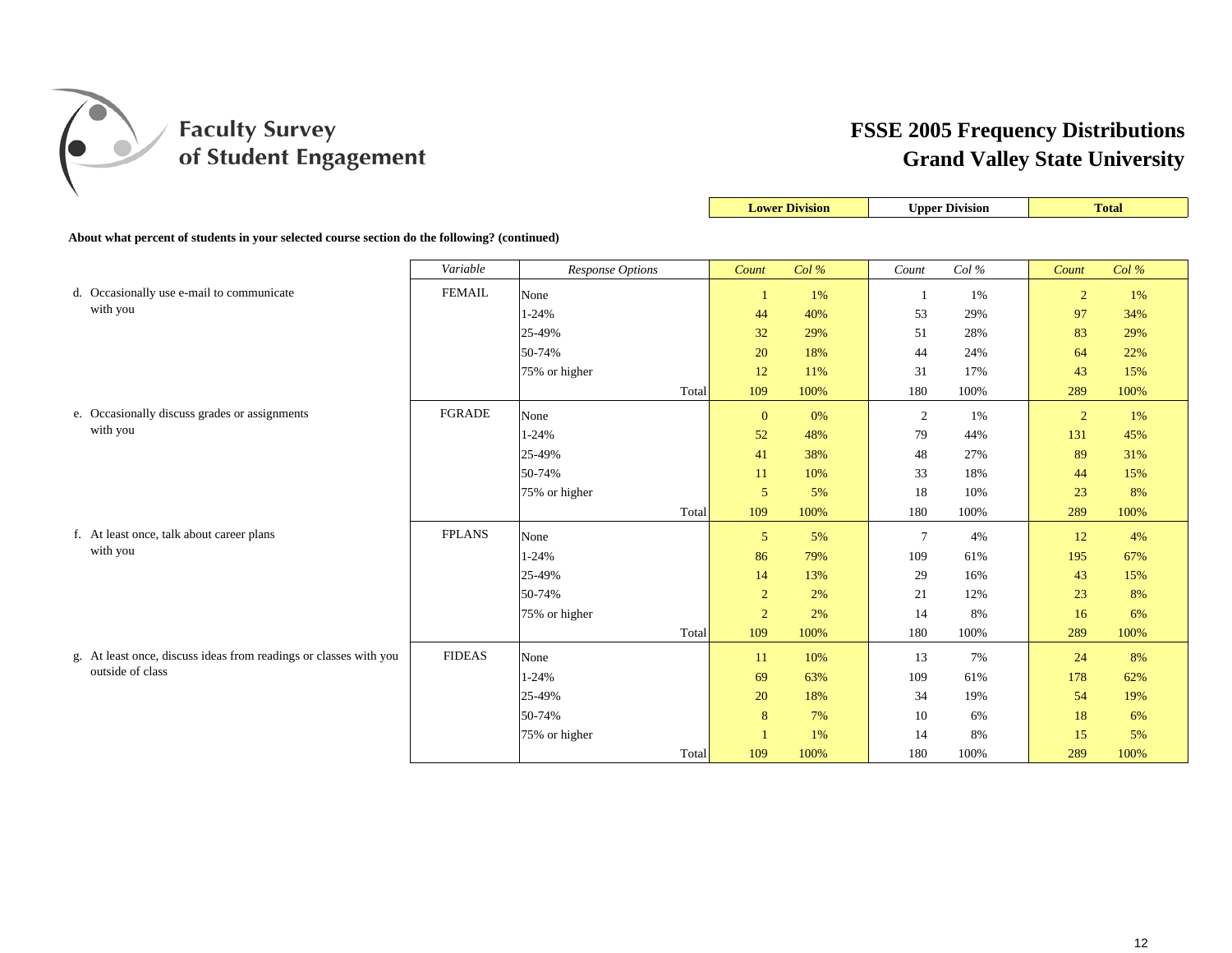

|                                                                                        |                 |                         |       |              | <b>Lower Division</b> |              | <b>Upper Division</b> |              | <b>Total</b> |
|----------------------------------------------------------------------------------------|-----------------|-------------------------|-------|--------------|-----------------------|--------------|-----------------------|--------------|--------------|
| How often do students in your selected course section engage in the following?         |                 |                         |       |              |                       |              |                       |              |              |
|                                                                                        | Variable        | <b>Response Options</b> |       |              | Col%                  | Count        | Col %                 |              | Col%         |
|                                                                                        |                 |                         |       | Count        |                       |              |                       | Count        |              |
| a. Have class discussions or writing assignments that include                          | <b>FDIVCLAS</b> | Never                   |       | 35           | 32%                   | 34           | 19%                   | 69           | 24%          |
| diverse perspectives (different races, religions, genders,<br>political beliefs, etc.) |                 | Sometimes               |       | 29           | 27%                   | 58           | 32%                   | 87           | 30%          |
|                                                                                        |                 | Often                   |       | 21           | 19%                   | 43           | 24%                   | 64           | 22%          |
|                                                                                        |                 | Very often              |       | 24           | 22%                   | 45           | 25%                   | 69           | 24%          |
|                                                                                        |                 |                         | Total | 109          | 100%                  | 180          | 100%                  | 289          | 100%         |
| b. Work with other students on projects                                                | <b>FCLASSGR</b> | Never                   |       | 13           | 12%                   | 20           | 11%                   | 33           | 11%          |
| during class                                                                           |                 | Sometimes               |       | 33           | 30%                   | 47           | 26%                   | 80           | 28%          |
|                                                                                        |                 | Often                   |       | 30           | 27%                   | 55           | 31%                   | 85           | 29%          |
|                                                                                        |                 | Very often              |       | 34           | 31%                   | 57           | 32%                   | 91           | 31%          |
|                                                                                        |                 |                         | Total | 110          | 100%                  | 179          | 100%                  | 289          | 100%         |
| c. Participate in a community-based project (e.g., service                             | <b>FCOMMPRO</b> | Never                   |       | 85           | 78%                   | 120          | 67%                   | 205          | 71%          |
| learning) as part of your course                                                       |                 | Sometimes               |       | 13           | 12%                   | 38           | 21%                   | 51           | 18%          |
|                                                                                        |                 | Often                   |       | 8            | 7%                    | 7            | 4%                    | 15           | 5%           |
|                                                                                        |                 | Very often              |       | 3            | 3%                    | 14           | 8%                    | 17           | 6%           |
|                                                                                        |                 |                         | Total | 109          | 100%                  | 179          | 100%                  | 288          | 100%         |
| d. Use an electronic medium (listserv, chat group, Internet,                           | <b>FITICADE</b> | Never                   |       | 26           | 24%                   | 50           | 28%                   | 76           | 26%          |
| instant messaging, etc.) to discuss or complete an assignment                          |                 | Sometimes               |       | 39           | 35%                   | 53           | 30%                   | 92           | 32%          |
|                                                                                        |                 | Often                   |       | 17           | 15%                   | 37           | 21%                   | 54           | 19%          |
|                                                                                        |                 | Very often              |       | 28           | 25%                   | 39           | 22%                   | 67           | 23%          |
|                                                                                        |                 |                         | Total | 110          | 100%                  | 179          | 100%                  | 289          | 100%         |
| e. Receive prompt feedback (written or oral) from you on their                         | <b>FFEED</b>    | Never                   |       | $\mathbf{1}$ | 1%                    | $\mathbf{0}$ | 0%                    | $\mathbf{1}$ | 0%           |
| academic performance                                                                   |                 | Sometimes               |       | 14           | 13%                   | 15           | 8%                    | 29           | 10%          |
|                                                                                        |                 | Often                   |       | 38           | 35%                   | 60           | 33%                   | 98           | 34%          |
|                                                                                        |                 | Very often              |       | 56           | 51%                   | 105          | 58%                   | 161          | 56%          |
|                                                                                        |                 |                         | Total | 109          | 100%                  | 180          | 100%                  | 289          | 100%         |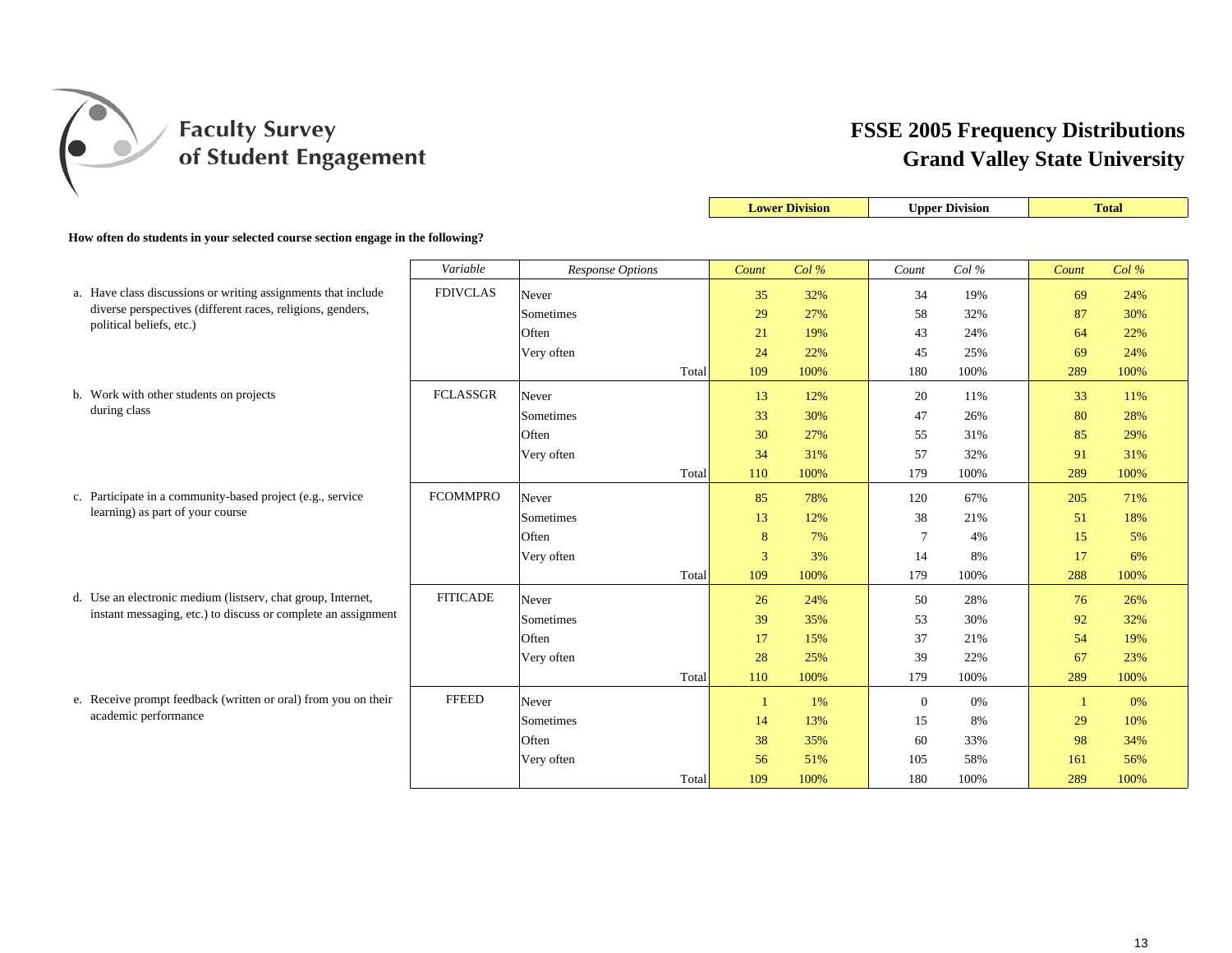

|                                                                                            |                 |                         |       | <b>Lower Division</b> |         |       | <b>Upper Division</b> |       | <b>Total</b> |  |  |
|--------------------------------------------------------------------------------------------|-----------------|-------------------------|-------|-----------------------|---------|-------|-----------------------|-------|--------------|--|--|
| How often do students in your selected course section engage in the following? (continued) |                 |                         |       |                       |         |       |                       |       |              |  |  |
|                                                                                            | Variable        | <b>Response Options</b> |       | Count                 | $Col\%$ | Count | $Col\%$               | Count | $Col\%$      |  |  |
| f. Have serious conversations in your course with students of a                            | <b>FDIVRSTU</b> | Never                   |       | 29                    | 26%     | 60    | 34%                   | 89    | 31%          |  |  |
| different race or ethnicity than their own                                                 |                 | Sometimes               |       | 58                    | 53%     | 83    | 46%                   | 141   | 49%          |  |  |
|                                                                                            |                 | Often                   |       | 17                    | 15%     | 25    | 14%                   | 42    | 15%          |  |  |
|                                                                                            |                 | Very often              |       | 6                     | 5%      |       | 6%                    | 17    | 6%           |  |  |
|                                                                                            |                 |                         | Total | 110                   | 100%    | 179   | 100%                  | 289   | 100%         |  |  |
| g. Have serious conversations in your course with students who                             | <b>FDIFFSTU</b> | Never                   |       | 23                    | 21%     | 42    | 24%                   | 65    | 23%          |  |  |
| are very different from them in terms of their religious beliefs,                          |                 | Sometimes               |       | 66                    | 60%     | 81    | 46%                   | 147   | 51%          |  |  |
| political opinions, or personal values                                                     |                 | Often                   |       | 15                    | 14%     | 38    | 21%                   | 53    | 18%          |  |  |
|                                                                                            |                 | Very often              |       | 6                     | 5%      | 17    | 10%                   | 23    | 8%           |  |  |
|                                                                                            |                 |                         | Total | 110                   | 100%    | 178   | 100%                  | 288   | 100%         |  |  |

**In your selected course section, about how much reading and writing do you assign students?**

|                                                            | Variable | Response Options | Count          | $Col\%$ | Count       | $Col\%$ | Count          | Col% |
|------------------------------------------------------------|----------|------------------|----------------|---------|-------------|---------|----------------|------|
| a. Number of assigned textbooks, books, and/or book length | FREADASG | None             | 3              | 3%      | 6           | 3%      | 9              | 3%   |
| packs of course readings                                   |          |                  | 56             | 52%     | 69          | 40%     | 125            | 45%  |
|                                                            |          | $2 - 3$          | 36             | 33%     | 72          | 42%     | 108            | 39%  |
|                                                            |          | $4-6$            | $\overline{7}$ | 6%      | 16          | 9%      | 23             | 8%   |
|                                                            |          | More than 6      | 6              | 6%      | $\mathbf Q$ | 5%      | 15             | 5%   |
|                                                            |          | Total            | 108            | 100%    | 172         | 100%    | 280            | 100% |
| b. Number of written papers or reports of 20 pages or more | FWRTMR05 | None             | 93             | 91%     | 129         | 76%     | 222            | 82%  |
|                                                            |          |                  | 6              | 6%      | 31          | 18%     | 37             | 14%  |
|                                                            |          | $2 - 3$          | $\overline{2}$ | 2%      |             | 3%      | $\overline{ }$ | 3%   |
|                                                            |          | $4-6$            | $\overline{0}$ | 0%      |             | 1%      | $\overline{2}$ | 1%   |
|                                                            |          | More than 6      |                | 1%      | $\sim$      | 2%      | 4              | 1%   |
|                                                            |          | Total            | 102            | 100%    | 170         | 100%    | 272            | 100% |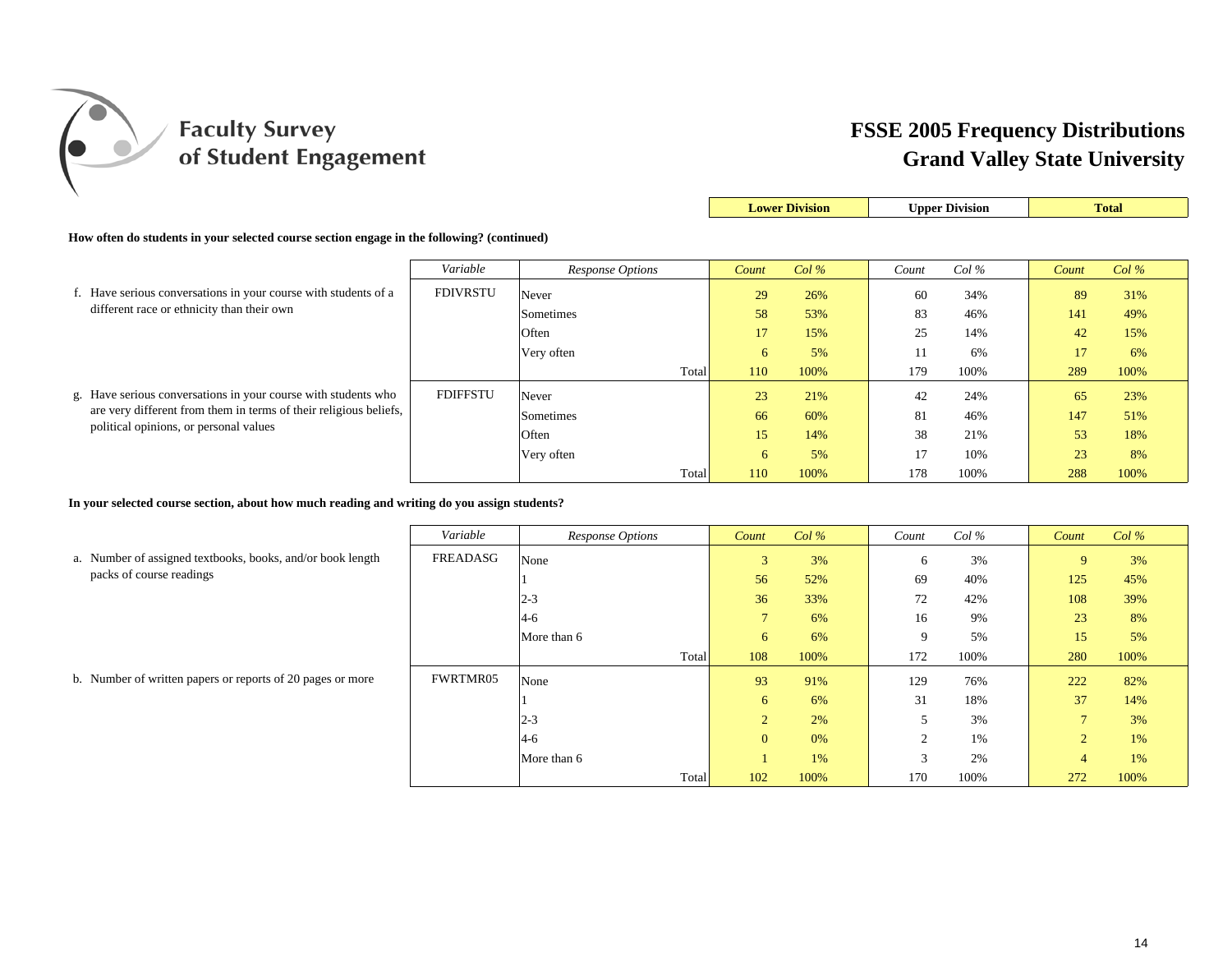

|                                                                                                         |                 |                  | <b>Lower Division</b> |      |       | <b>Upper Division</b> |       | <b>Total</b> |
|---------------------------------------------------------------------------------------------------------|-----------------|------------------|-----------------------|------|-------|-----------------------|-------|--------------|
| In your selected course section, about how much reading and writing do you assign students? (continued) |                 |                  |                       |      |       |                       |       |              |
|                                                                                                         | Variable        | Response Options | Count                 | Col% | Count | $Col\%$               | Count | $Col\%$      |
| c. Number of written papers or reports between 5 and 19 pages                                           | FWRTMD05        | None             | 40                    | 38%  | 38    | 23%                   | 78    | 28%          |
|                                                                                                         |                 |                  | 29                    | 27%  | 57    | 34%                   | 86    | 31%          |
|                                                                                                         |                 | $2 - 3$          | 26                    | 25%  | 42    | 25%                   | 68    | 25%          |
|                                                                                                         |                 | $4-6$            | 6                     | 6%   | 20    | 12%                   | 26    | 9%           |
|                                                                                                         |                 | More than 6      | 5                     | 5%   | 11    | 7%                    | 16    | 6%           |
|                                                                                                         |                 | Total            | 106                   | 100% | 168   | 100%                  | 274   | 100%         |
| d. Number of written papers or reports of fewer than 5 pages                                            | <b>FWRITSML</b> | None             | 24                    | 22%  | 30    | 18%                   | 54    | 19%          |
|                                                                                                         |                 |                  | 12                    | 11%  | 23    | 14%                   | 35    | 13%          |
|                                                                                                         |                 | $2 - 3$          | 27                    | 25%  | 46    | 27%                   | 73    | 26%          |
|                                                                                                         |                 | $4-6$            | 17                    | 16%  | 39    | 23%                   | 56    | 20%          |
|                                                                                                         |                 | More than 6      | 27                    | 25%  | 32    | 19%                   | 59    | 21%          |
|                                                                                                         |                 | Total            | 107                   | 100% | 170   | 100%                  | 277   | 100%         |

**In a** *typical week* **, how many** *homework problem sets* **do you require students in your selected course section to complete?**

|                                                                        | Variable        | Response Options | Count        | $Col\%$ | Count | $Col\%$ | Count | $Col\%$ |
|------------------------------------------------------------------------|-----------------|------------------|--------------|---------|-------|---------|-------|---------|
| a. Number of problem sets that take your students <b>more than</b> one | <b>FPROBSTA</b> | None             | 37           | 36%     | 62    | 37%     | 99    | 37%     |
| hour to complete                                                       |                 | $1 - 2$          | 45           | 44%     | 67    | 40%     | 112   | 41%     |
|                                                                        |                 | $3 - 4$          | 11           | 11%     | 16    | 10%     | 27    | 10%     |
|                                                                        |                 | $5 - 6$          | $\mathbf{0}$ | 0%      | 6     | 4%      | 6     | 2%      |
|                                                                        |                 | More than 6      | 10           | 10%     | 16    | 10%     | 26    | 10%     |
|                                                                        |                 | Total            | 103          | 100%    | 167   | 100%    | 270   | 100%    |
| b. Number of problem sets that take your students less than one        | <b>FPROBSTB</b> | None             | 43           | 43%     | 99    | 61%     | 142   | 54%     |
| hour to complete                                                       |                 | $1 - 2$          | 37           | 37%     | 34    | 21%     | 71    | 27%     |
|                                                                        |                 | $3 - 4$          | 9            | 9%      | 18    | 11%     | 27    | 10%     |
|                                                                        |                 | $5-6$            | $\mathbf{r}$ | 7%      | 6     | 4%      | 13    | 5%      |
|                                                                        |                 | More than 6      | 5            | 5%      |       | 3%      | 10    | 4%      |
|                                                                        |                 | Total            | 101          | 100%    | 162   | 100%    | 263   | 100%    |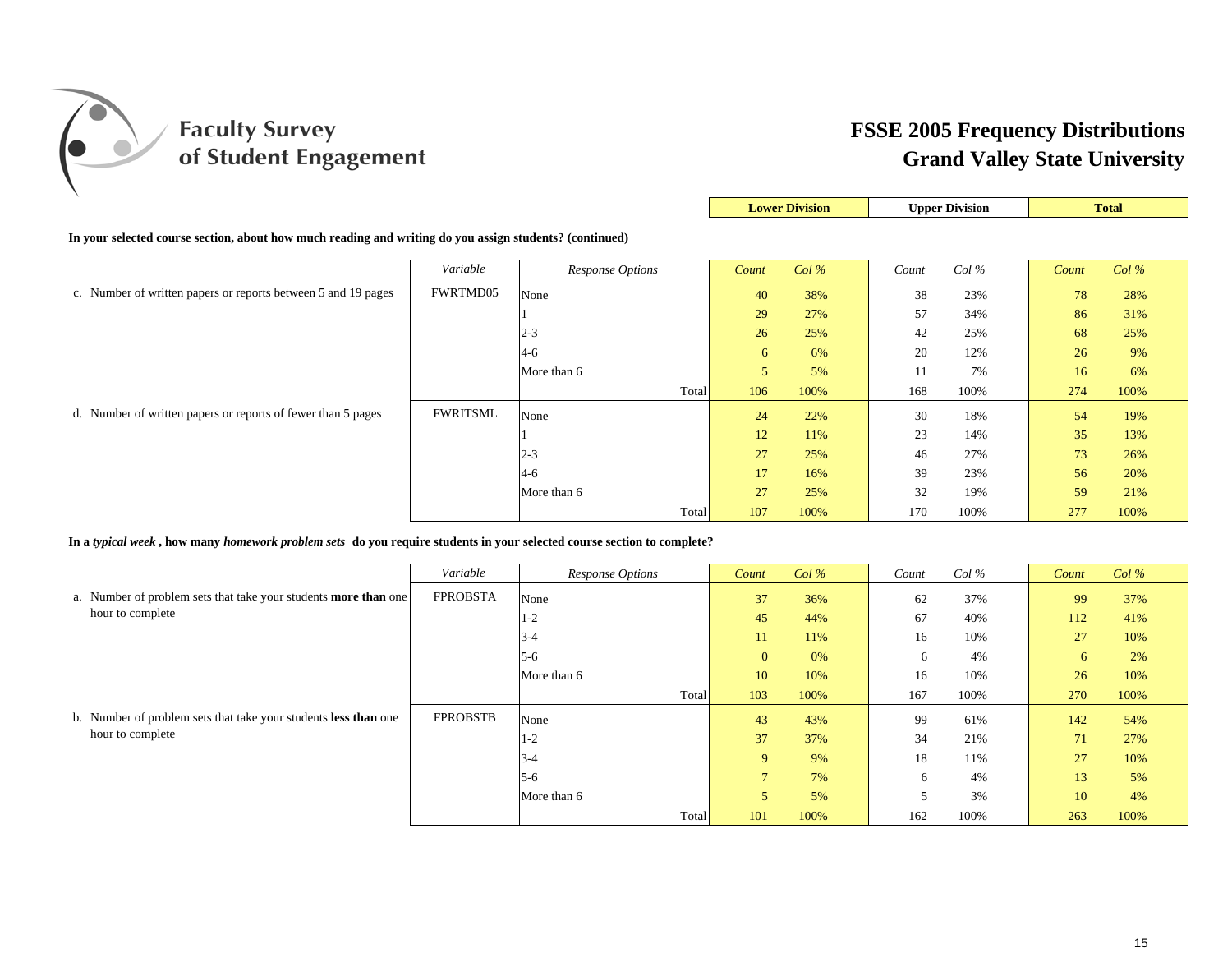

|                                                                                            |                 |                  |                | <b>Lower Division</b> |                | <b>Upper Division</b> |                          | <b>Total</b> |
|--------------------------------------------------------------------------------------------|-----------------|------------------|----------------|-----------------------|----------------|-----------------------|--------------------------|--------------|
| Time students spend preparing for your selected course section:                            |                 |                  |                |                       |                |                       |                          |              |
|                                                                                            | Variable        | Response Options | Count          | $Col\%$               | Count          | Col%                  | Count                    | Col%         |
| a. In a typical 7-day week, about how many hours                                           | <b>FEXPREP</b>  | 0                |                | 1%                    | $\mathbf{0}$   | 0%                    |                          | 0%           |
| do you expect your students to spend preparing                                             |                 | $1 - 2$          | $\mathfrak{Z}$ | 3%                    | $\overline{4}$ | 2%                    | $\overline{ }$           | 2%           |
| for your class (studying, reading, writing, doing<br>homework or lab work, analyzing data, |                 | $3 - 4$          | 15             | 14%                   | 42             | 23%                   | 57                       | 20%          |
| rehearsing, and other academic activities)                                                 |                 | $5 - 6$          | 43             | 39%                   | 61             | 34%                   | 104                      | 36%          |
|                                                                                            |                 | $7 - 8$          | 26             | 24%                   | 34             | 19%                   | 60                       | 21%          |
|                                                                                            |                 | $9-10$           | 10             | 9%                    | 28             | 16%                   | 38                       | 13%          |
|                                                                                            |                 | $11 - 12$        | 10             | 9%                    | 5              | 3%                    | 15                       | 5%           |
|                                                                                            |                 | More than 12     | $\overline{2}$ | 2%                    | 5              | 3%                    | $\overline{7}$           | 2%           |
|                                                                                            |                 | Total            | 110            | 100%                  | 179            | 100%                  | 289                      | 100%         |
| b. In a typical 7-day week, about how many hours                                           | <b>FACTPREP</b> | 0                | $\overline{c}$ | 2%                    | 3              | 2%                    | 5                        | 2%           |
| do you think your students actually spend                                                  |                 | $1 - 2$          | 45             | 41%                   | 74             | 41%                   | 119                      | 41%          |
| preparing for your class (studying, reading,<br>writing, doing homework or lab work,       |                 | $3-4$            | 38             | 35%                   | 68             | 38%                   | 106                      | 37%          |
| analyzing data, rehearsing, and other academic activities)                                 |                 | $5 - 6$          | 19             | 17%                   | 21             | 12%                   | 40                       | 14%          |
|                                                                                            |                 | $7 - 8$          |                | 1%                    | 8              | 4%                    | 9                        | 3%           |
|                                                                                            |                 | $9-10$           |                | $1\%$                 | $\overline{2}$ | 1%                    | 3                        | 1%           |
|                                                                                            |                 | $11 - 12$        | 3              | 3%                    |                | 1%                    | $\overline{\mathcal{A}}$ | 1%           |
|                                                                                            |                 | More than 12     | $\mathbf{0}$   | 0%                    | $\overline{2}$ | 1%                    | $\bigcap$                | 1%           |
|                                                                                            |                 | Total            | 109            | 100%                  | 179            | 100%                  | 288                      | 100%         |

**In your selected course section, how** *important* **to you is it that your students do the following?**

|                                                               | Variable        | Response Options   | Count | Col% | Count | Col% | Count | Col% |
|---------------------------------------------------------------|-----------------|--------------------|-------|------|-------|------|-------|------|
| a. Prepare two or more drafts of a paper or assignment before | <b>FREWROPA</b> | Not important      |       | 25%  |       | 19%  | 60    | 21%  |
| turning it in                                                 |                 | Somewhat important | 30    | 28%  | 36    | 20%  | 66    | 23%  |
|                                                               |                 | Important          |       | 28%  | 56    | 32%  | 87    | 30%  |
|                                                               |                 | Very important     |       | 19%  |       | 29%  | 73    | 26%  |
|                                                               |                 | Total              | 109   | 100% | 177   | 100% | 286   | 100% |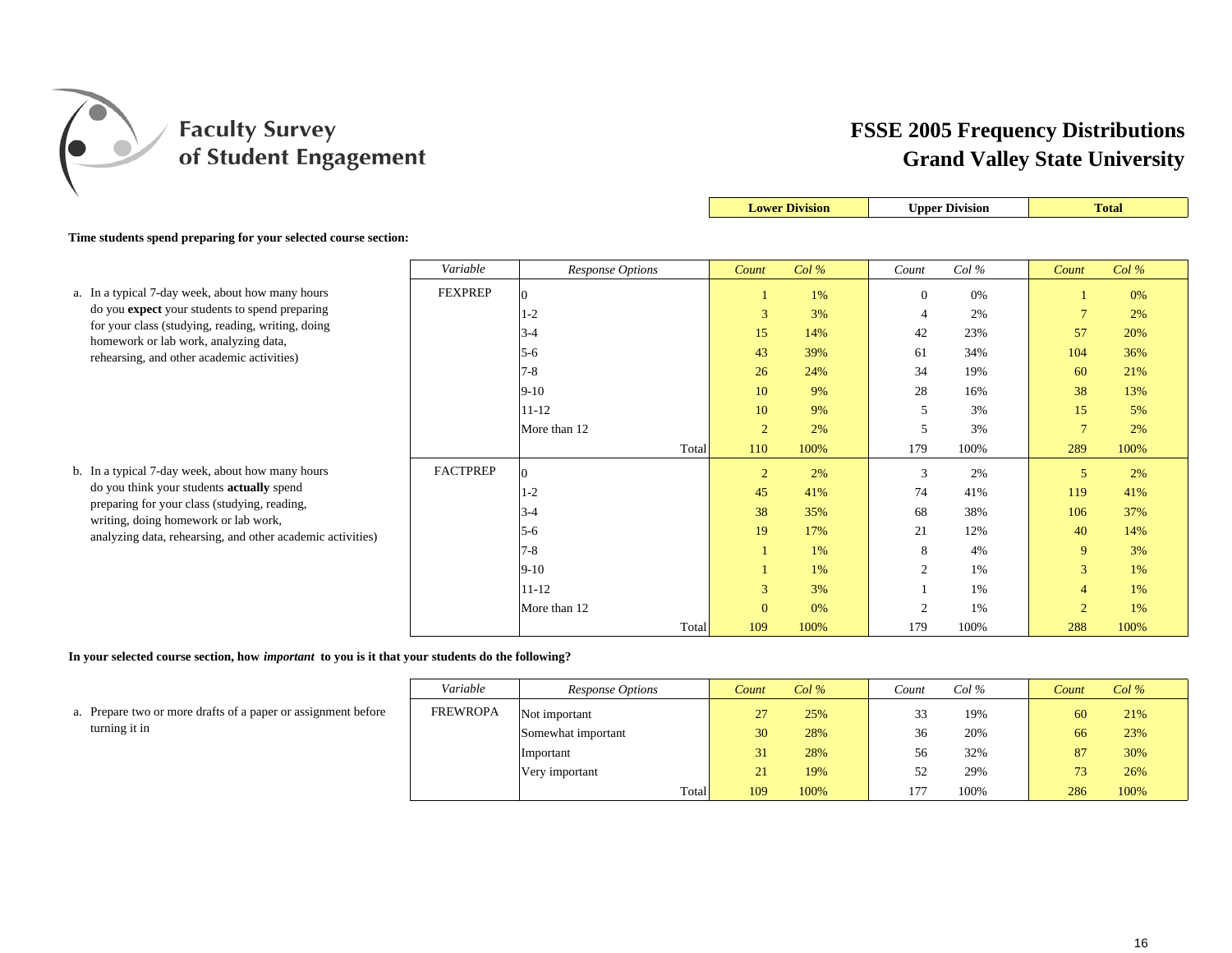

|                                                                                                              |                 |                    |       | <b>Lower Division</b> |       | <b>Upper Division</b> |            | <b>Total</b> |
|--------------------------------------------------------------------------------------------------------------|-----------------|--------------------|-------|-----------------------|-------|-----------------------|------------|--------------|
| In your selected course section, how important to you is it that your students do the following? (continued) |                 |                    |       |                       |       |                       |            |              |
|                                                                                                              | Variable        | Response Options   | Count | Col%                  | Count | Col%                  | Count      | Col%         |
| b. Work on a paper or project that requires integrating ideas or                                             | <b>FINTEGRA</b> | Not important      | 16    | 15%                   | 12    | 7%                    | 28         | 10%          |
| information from various sources                                                                             |                 | Somewhat important | 20    | 18%                   | 12    | 7%                    | 32         | 11%          |
|                                                                                                              |                 | Important          | 30    | 27%                   | 44    | 25%                   | 74         | 26%          |
|                                                                                                              |                 | Very important     | 44    | 40%                   | 108   | 61%                   | 152        | 53%          |
|                                                                                                              |                 | Total              | 110   | 100%                  | 176   | 100%                  | 286        | 100%         |
| c. Work with classmates outside of class to prepare class                                                    | <b>FOCCGRP</b>  | Not important      | 30    | 27%                   | 34    | 19%                   | 64         | 22%          |
| assignments                                                                                                  |                 | Somewhat important | 35    | 32%                   | 50    | 28%                   | 85         | 30%          |
|                                                                                                              |                 | Important          | 33    | 30%                   | 54    | 31%                   | 87         | 30%          |
|                                                                                                              |                 | Very important     | 12    | 11%                   | 39    | 22%                   | 51         | 18%          |
|                                                                                                              |                 | Total              | 110   | 100%                  | 177   | 100%                  | 287        | 100%         |
| d. Put together ideas or concepts from different courses when                                                | <b>FINTIDEA</b> | Not important      | 23    | 21%                   | 10    | 6%                    | 33         | 11%          |
| completing assignments or during class discussions                                                           |                 | Somewhat important | 31    | 28%                   | 52    | 29%                   | 83         | 29%          |
|                                                                                                              |                 | Important          | 39    | 35%                   | 59    | 33%                   | 98         | 34%          |
|                                                                                                              |                 | Very important     | 17    | 15%                   | 56    | 32%                   | 73         | 25%          |
|                                                                                                              |                 | Total              | 110   | 100%                  | 177   | 100%                  | 287        | 100%         |
| e. Discuss ideas or readings from class with others outside of                                               | FOOCID05        | Not important      | 27    | 25%                   | 26    | 15%                   | 53         | 19%          |
| class (other students, family members, co-workers, etc.)                                                     |                 | Somewhat important | 41    | 38%                   | 60    | 34%                   | 101        | 35%          |
|                                                                                                              |                 | Important          | 33    | 30%                   | 63    | 36%                   | 96         | 34%          |
|                                                                                                              |                 | Very important     | 8     | 7%                    | 28    | 16%                   | 36         | 13%          |
|                                                                                                              |                 | Total              | 109   | 100%                  | 177   | 100%                  | 286        | 100%         |
| f. Tutor or teach other students (paid or voluntary)                                                         | <b>FTUTOR</b>   | Not important      | 49    | 45%                   | 71    | 40%                   | <b>120</b> | 42%          |
|                                                                                                              |                 | Somewhat important | 33    | 30%                   | 58    | 33%                   | 91         | 32%          |
|                                                                                                              |                 | Important          | 18    | 17%                   | 28    | 16%                   | 46         | 16%          |
|                                                                                                              |                 | Very important     | 9     | 8%                    | 20    | 11%                   | 29         | 10%          |
|                                                                                                              |                 | Total              | 109   | 100%                  | 177   | 100%                  | 286        | 100%         |
| g. Examine the strengths and weaknesses of their views on a                                                  | <b>FOWNVIEW</b> | Not important      | 16    | 15%                   | 11    | 6%                    | 27         | 9%           |
| topic or issue                                                                                               |                 | Somewhat important | 23    | 21%                   | 29    | 16%                   | 52         | 18%          |
|                                                                                                              |                 | Important          | 26    | 24%                   | 52    | 29%                   | 78         | 27%          |
|                                                                                                              |                 | Very important     | 43    | 40%                   | 85    | 48%                   | 128        | 45%          |
|                                                                                                              |                 | Total              | 108   | 100%                  | 177   | 100%                  | 285        | 100%         |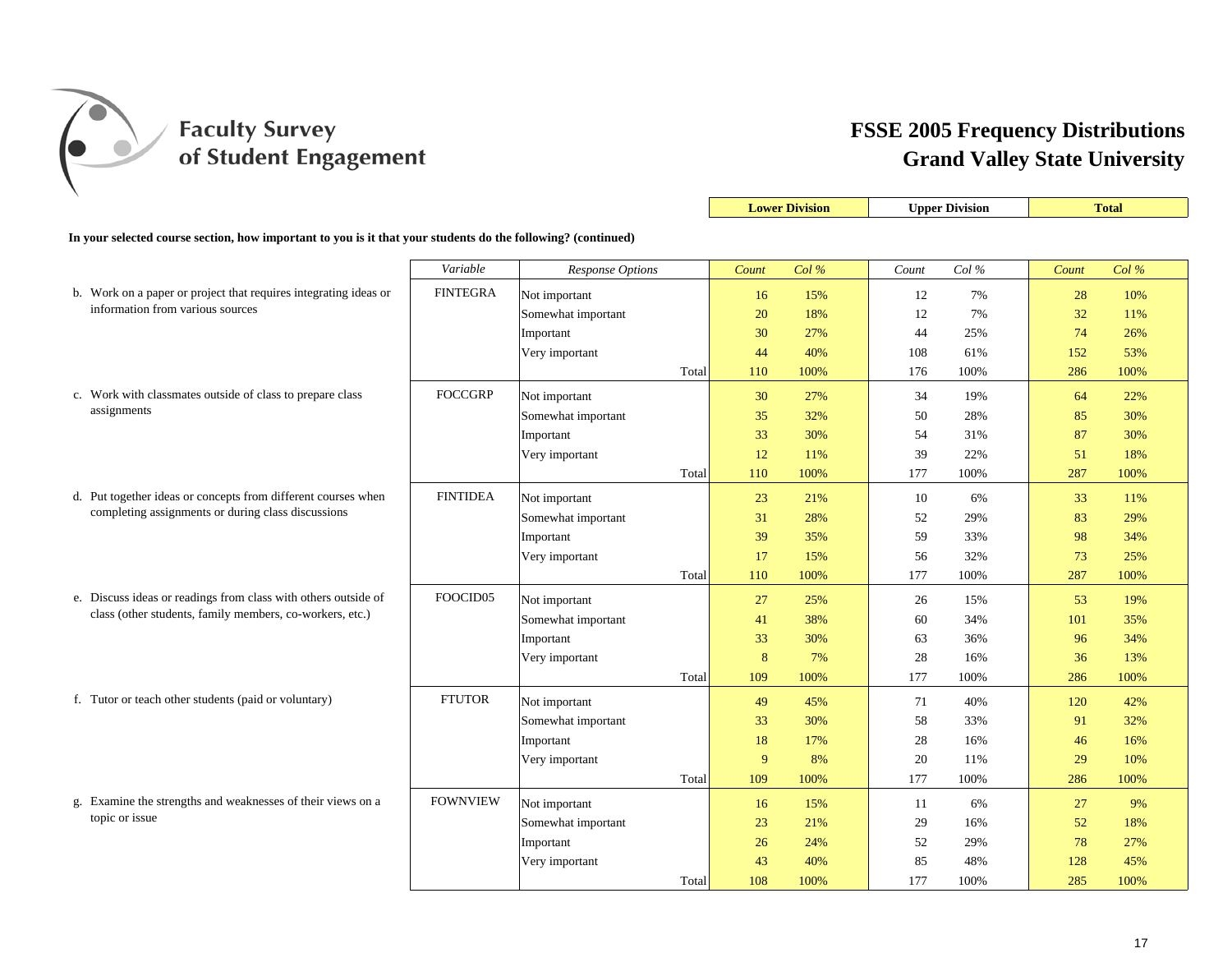

|                                                                                                              |                |                         |       | <b>Lower Division</b> | <b>Upper Division</b> |       | <b>Total</b> |       |         |
|--------------------------------------------------------------------------------------------------------------|----------------|-------------------------|-------|-----------------------|-----------------------|-------|--------------|-------|---------|
| In your selected course section, how important to you is it that your students do the following? (continued) |                |                         |       |                       |                       |       |              |       |         |
|                                                                                                              | Variable       | <b>Response Options</b> |       | Count                 | Col%                  | Count | $Col\%$      | Count | $Col\%$ |
| h. Try to better understand someone else's views by imagining                                                | <b>FOTHRVW</b> | Not important           |       | 22                    | 20%                   | 21    | 12%          | 43    | 15%     |
| how an issue looks from that person's perspective                                                            |                | Somewhat important      |       | 22                    | 20%                   | 24    | 14%          | 46    | 16%     |
|                                                                                                              |                | Important               |       | 25                    | 23%                   | 54    | 31%          | 79    | 28%     |
|                                                                                                              |                | Very important          |       | 40                    | 37%                   | 78    | 44%          | 118   | 41%     |
|                                                                                                              |                |                         | Total | 109                   | 100%                  | 177   | 100%         | 286   | 100%    |
| i. Learn something that changes the way they understand an issue                                             | <b>FCHNGVW</b> | Not important           |       | $\overline{4}$        | 4%                    |       | 1%           | 6     | 2%      |
| or concept                                                                                                   |                | Somewhat important      |       | 11                    | 10%                   | 8     | 5%           | 19    | 7%      |
|                                                                                                              |                | Important               |       | 29                    | 27%                   | 43    | 24%          | 72    | 25%     |
|                                                                                                              |                | Very important          |       | 65                    | 60%                   | 124   | 70%          | 189   | 66%     |
|                                                                                                              |                |                         | Total | 109                   | 100%                  | 177   | 100%         | 286   | 100%    |

**In your selected course section, on average, what** *percent of class time* **is spent on the following?**

*Variable Response Options Count Col % Count Col % Count Col %* a. Lecture LECTURE  $\mathsf{E} \quad |0 \quad 13 \quad 15 \quad 10$ 1-9 12 11% 26 15% 38 14%10-19 19 18% 24 14% 43 15%20-29 8 7% 21 12% 29 10%30-39 13 12% 15 9% 28 10%40-49 17 16% 22 13% 39 14%50-74 29 27% 41 24% 70 25%25% 75 or more 7 7% 14 8% 21 7%Total 107 100% 174 100% 281 100%100% 0 4 4% 3 2% 7 3%1-9 20 19% 44 26% 64 23%10-19 27 26% 44 26% 71 26%20-29 20 19% 30 17% 50 18%30-39 12 12% 18 10% 30 11%40-49 16 15% 17 10% 33 12%50-74 5 5% 12 7% 17 6%75 or more **1** 0 0% 4 2% <del>4 1%</del> Total 104 100% 172 100% 276 100%

b. Teacher-led discussion TEACHLED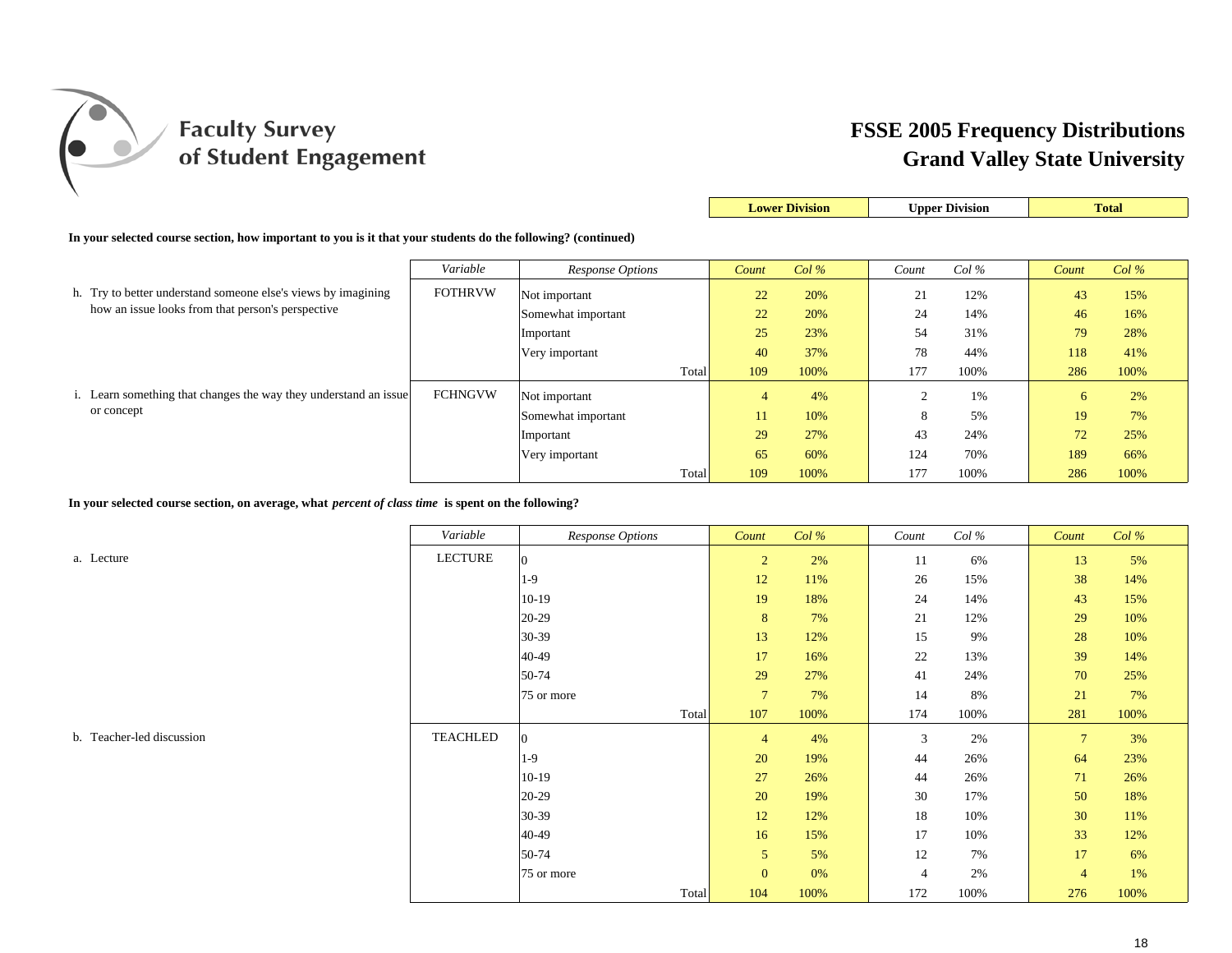

|                                                                                                                       |                 |                  |                  | <b>Lower Division</b> |                  | <b>Upper Division</b> |                | <b>Total</b> |
|-----------------------------------------------------------------------------------------------------------------------|-----------------|------------------|------------------|-----------------------|------------------|-----------------------|----------------|--------------|
| In your selected course section, on average, what <i>percent of class time</i> is spent on the following? (continued) |                 |                  |                  |                       |                  |                       |                |              |
|                                                                                                                       | Variable        | Response Options | Count            | Col %                 | Count            | $Col\,\%$             | Count          | Col %        |
| c. Teacher-student shared responsibility (seminar, discussion,                                                        | <b>TEACHSTU</b> | $\overline{0}$   | 41               | 41%                   | 48               | 29%                   | 89             | 33%          |
| etc.)                                                                                                                 |                 | $1-9$            | 17               | 17%                   | 39               | 23%                   | 56             | 21%          |
|                                                                                                                       |                 | $10-19$          | 14               | 14%                   | 34               | 20%                   | 48             | 18%          |
|                                                                                                                       |                 | $20-29$          | 8                | 8%                    | $22\,$           | 13%                   | 30             | 11%          |
|                                                                                                                       |                 | 30-39            | $\overline{7}$   | 7%                    | $\,8\,$          | 5%                    | 15             | 6%           |
|                                                                                                                       |                 | 40-49            | $\overline{7}$   | 7%                    | $\mathfrak{Z}$   | 2%                    | 10             | $4\%$        |
|                                                                                                                       |                 | 50-74            | $\overline{2}$   | $2\%$                 | 10               | 6%                    | 12             | 5%           |
|                                                                                                                       |                 | 75 or more       | $\overline{3}$   | 3%                    | $\mathfrak{Z}$   | 2%                    | 6              | 2%           |
|                                                                                                                       |                 | Total            | 99               | 100%                  | 167              | 100%                  | 266            | 100%         |
| d. Student computer use                                                                                               | <b>COMPMED</b>  | $\Omega$         | 65               | 63%                   | 108              | 63%                   | 173            | 63%          |
|                                                                                                                       |                 | $1-9$            | 15               | 14%                   | 36               | 21%                   | 51             | 18%          |
|                                                                                                                       |                 | $10-19$          | 10               | 10%                   | 15               | 9%                    | 25             | 9%           |
|                                                                                                                       |                 | $20 - 29$        | $\overline{4}$   | 4%                    | $\overline{4}$   | 2%                    | $\bf 8$        | 3%           |
|                                                                                                                       |                 | 30-39            | 5                | 5%                    | 6                | 3%                    | 11             | 4%           |
|                                                                                                                       |                 | 40-49            | $\boldsymbol{0}$ | 0%                    | $\sqrt{2}$       | 1%                    | $\overline{2}$ | 1%           |
|                                                                                                                       |                 | 50-74            | $\mathbf{1}$     | 1%                    | $\boldsymbol{0}$ | 0%                    | $\mathbf{1}$   | 0%           |
|                                                                                                                       |                 | 75 or more       | $\overline{4}$   | $4\%$                 | $\mathbf{1}$     | $1\%$                 | $\mathfrak{S}$ | $2\%$        |
|                                                                                                                       |                 | Total            | 104              | 100%                  | 172              | 100%                  | 276            | 100%         |
| e. Small group activities                                                                                             | <b>GROUPSML</b> | $\overline{0}$   | 15               | 14%                   | 33               | 19%                   | 48             | 17%          |
|                                                                                                                       |                 | $1-9$            | 21               | 20%                   | 50               | 28%                   | 71             | 25%          |
|                                                                                                                       |                 | $10-19$          | 30               | 28%                   | 50               | 28%                   | 80             | 28%          |
|                                                                                                                       |                 | $20-29$          | 20               | 19%                   | 17               | 10%                   | 37             | 13%          |
|                                                                                                                       |                 | 30-39            | $\boldsymbol{8}$ | 7%                    | 10               | 6%                    | 18             | 6%           |
|                                                                                                                       |                 | 40-49            | 3                | 3%                    | 6                | 3%                    | 9              | 3%           |
|                                                                                                                       |                 | 50-74            | 6                | 6%                    | 8                | 5%                    | 14             | 5%           |
|                                                                                                                       |                 | 75 or more       | $\overline{4}$   | 4%                    | $\mathfrak{Z}$   | 2%                    | $\overline{7}$ | 2%           |
|                                                                                                                       |                 | Total            | 107              | 100%                  | 177              | 100%                  | 284            | 100%         |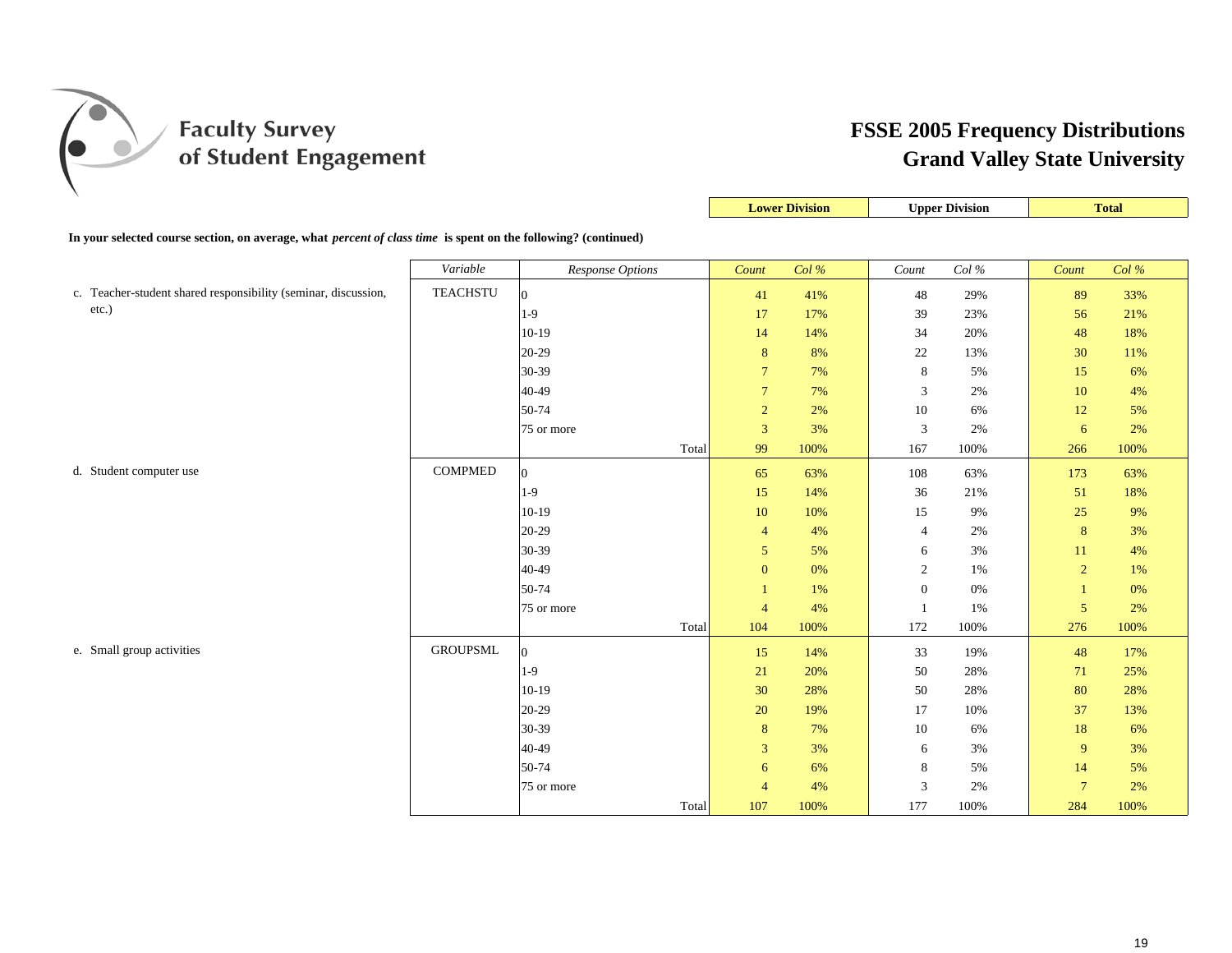

|                                                                                                                       |                 |                  |                  | <b>Lower Division</b> |                  | <b>Upper Division</b> |                  | <b>Total</b> |
|-----------------------------------------------------------------------------------------------------------------------|-----------------|------------------|------------------|-----------------------|------------------|-----------------------|------------------|--------------|
| In your selected course section, on average, what <i>percent of class time</i> is spent on the following? (continued) |                 |                  |                  |                       |                  |                       |                  |              |
|                                                                                                                       | Variable        | Response Options | Count            | Col %                 | Count            | $Col\,\%$             | Count            | Col %        |
| f. Student presentations                                                                                              | <b>STUPRES</b>  | $\overline{0}$   | 51               | 48%                   | 57               | 33%                   | 108              | 39%          |
|                                                                                                                       |                 | $1-9$            | 36               | 34%                   | 49               | 28%                   | 85               | 30%          |
|                                                                                                                       |                 | $10-19$          | $\bf 8$          | 7%                    | 38               | 22%                   | 46               | 16%          |
|                                                                                                                       |                 | 20-29            | $\mathfrak{S}$   | 5%                    | 16               | 9%                    | 21               | 8%           |
|                                                                                                                       |                 | 30-39            | $\overline{2}$   | $2\%$                 | $\mathfrak{S}$   | 3%                    | $\boldsymbol{7}$ | 3%           |
|                                                                                                                       |                 | 40-49            | $\boldsymbol{0}$ | 0%                    | $\overline{4}$   | 2%                    | $\overline{4}$   | $1\%$        |
|                                                                                                                       |                 | 50-74            | $\boldsymbol{2}$ | $2\%$                 | $\mathfrak{Z}$   | $2\%$                 | $\sqrt{5}$       | 2%           |
|                                                                                                                       |                 | 75 or more       | 3                | 3%                    | $\mathbf{0}$     | 0%                    | $\mathbf{3}$     | 1%           |
|                                                                                                                       |                 | Total            | 107              | 100%                  | 172              | 100%                  | 279              | 100%         |
| g. In-class writing                                                                                                   | <b>CLSWRITE</b> | $\overline{0}$   | 52               | 49%                   | 97               | 56%                   | 149              | 53%          |
|                                                                                                                       |                 | $1-9$            | 39               | 37%                   | 58               | 33%                   | 97               | 35%          |
|                                                                                                                       |                 | $10-19$          | 8                | 8%                    | 16               | 9%                    | 24               | 9%           |
|                                                                                                                       |                 | 20-29            | $\boldsymbol{2}$ | $2\%$                 | $\sqrt{2}$       | $1\%$                 | $\overline{4}$   | 1%           |
|                                                                                                                       |                 | 30-39            | $\overline{c}$   | 2%                    | -1               | 1%                    | $\mathfrak{Z}$   | 1%           |
|                                                                                                                       |                 | 40-49            | $\boldsymbol{0}$ | 0%                    | $\mathbf{0}$     | 0%                    | $\boldsymbol{0}$ | 0%           |
|                                                                                                                       |                 | 50-74            | $\boldsymbol{0}$ | $0\%$                 | $\boldsymbol{0}$ | 0%                    | $\boldsymbol{0}$ | 0%           |
|                                                                                                                       |                 | 75 or more       | $\mathfrak{Z}$   | 3%                    | $\boldsymbol{0}$ | 0%                    | $\mathbf{3}$     | 1%           |
|                                                                                                                       |                 | Total            | 106              | 100%                  | 174              | 100%                  | 280              | 100%         |
| h. Testing and evaluation                                                                                             | <b>TESTEVAL</b> | $\overline{0}$   | 6                | 6%                    | 27               | 15%                   | 33               | 12%          |
|                                                                                                                       |                 | $1-9$            | $70\,$           | 65%                   | 93               | 53%                   | 163              | 58%          |
|                                                                                                                       |                 | $10-19$          | 27               | 25%                   | 41               | 23%                   | 68               | 24%          |
|                                                                                                                       |                 | 20-29            | $\mathbf{1}$     | 1%                    | $\,8\,$          | $5\%$                 | 9                | 3%           |
|                                                                                                                       |                 | 30-39            | 1                | 1%                    | $\sqrt{2}$       | 1%                    | 3                | 1%           |
|                                                                                                                       |                 | 40-49            | $\boldsymbol{0}$ | $0\%$                 | $\sqrt{2}$       | $1\%$                 | $\sqrt{2}$       | 1%           |
|                                                                                                                       |                 | 50-74            | 1                | 1%                    | 1                | 1%                    | $\overline{2}$   | 1%           |
|                                                                                                                       |                 | 75 or more       | $\sqrt{2}$       | $2\%$                 | $\mathbf{1}$     | 1%                    | $\mathfrak{Z}$   | 1%           |
|                                                                                                                       |                 | Total            | 108              | 100%                  | 175              | 100%                  | 283              | 100%         |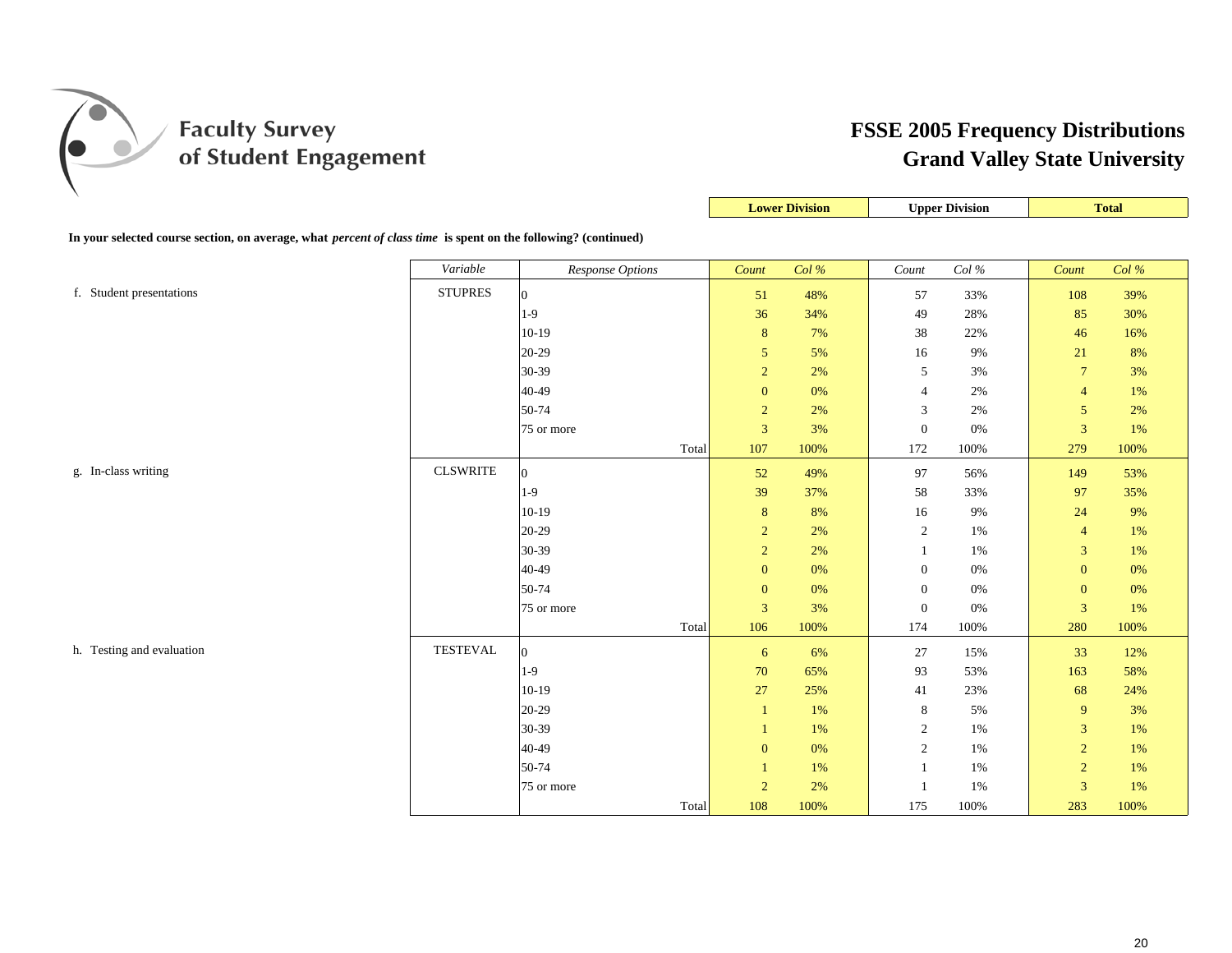

|                                                                                                                       |                 |                         |       |                | <b>Lower Division</b> |                 | <b>Upper Division</b> |                | <b>Total</b> |  |
|-----------------------------------------------------------------------------------------------------------------------|-----------------|-------------------------|-------|----------------|-----------------------|-----------------|-----------------------|----------------|--------------|--|
| In your selected course section, on average, what <i>percent of class time</i> is spent on the following? (continued) |                 |                         |       |                |                       |                 |                       |                |              |  |
|                                                                                                                       | Variable        | <b>Response Options</b> |       | Count          | Col%                  | Count           | Col%                  | Count          | $Col\%$      |  |
| i. Performances in applied and fine arts                                                                              | <b>PERFORM</b>  | $\Omega$                |       | 94             | 90%                   | 156             | 90%                   | 250            | 90%          |  |
| (e.g., dance, drama, music)                                                                                           |                 | $1-9$                   |       | $\overline{4}$ | 4%                    | 4               | 2%                    | 8              | 3%           |  |
|                                                                                                                       |                 | $10-19$                 |       | $\overline{2}$ | 2%                    | $\sqrt{2}$      | 1%                    | $\overline{4}$ | $1\%$        |  |
|                                                                                                                       |                 | 20-29                   |       | -1             | 1%                    | 3               | 2%                    | $\overline{4}$ | 1%           |  |
|                                                                                                                       |                 | 30-39                   |       | $\overline{0}$ | 0%                    | $\mathbf{0}$    | 0%                    | $\mathbf{0}$   | 0%           |  |
|                                                                                                                       |                 | 40-49                   |       | $\mathbf{1}$   | 1%                    | -1              | 1%                    | $\overline{2}$ | 1%           |  |
|                                                                                                                       |                 | 50-74                   |       | -1             | 1%                    | -1              | 1%                    | $\overline{2}$ | 1%           |  |
|                                                                                                                       |                 | 75 or more              |       | $\mathbf{1}$   | 1%                    | $7\phantom{.0}$ | 4%                    | 8              | 3%           |  |
|                                                                                                                       |                 |                         | Total | 104            | 100%                  | 174             | 100%                  | 278            | 100%         |  |
| j. Experiential (labs, field work, art exhibits, etc.)                                                                | <b>EXPERIEN</b> | $\Omega$                |       | 56             | 54%                   | 105             | 61%                   | 161            | 58%          |  |
|                                                                                                                       |                 | $1-9$                   |       | 13             | 13%                   | 20              | 12%                   | 33             | 12%          |  |
|                                                                                                                       |                 | $10-19$                 |       | 12             | 12%                   | 18              | 10%                   | 30             | 11%          |  |
|                                                                                                                       |                 | 20-29                   |       | 10             | 10%                   | $\tau$          | 4%                    | 17             | 6%           |  |
|                                                                                                                       |                 | 30-39                   |       | $\tau$         | 7%                    | 9               | 5%                    | 16             | 6%           |  |
|                                                                                                                       |                 | 40-49                   |       | $\overline{2}$ | 2%                    | 6               | 3%                    | 8              | 3%           |  |
|                                                                                                                       |                 | 50-74                   |       | $\overline{3}$ | 3%                    | 3               | 2%                    | 6              | 2%           |  |
|                                                                                                                       |                 | 75 or more              |       | $\mathbf{1}$   | 1%                    | $\overline{4}$  | 2%                    | 5              | 2%           |  |
|                                                                                                                       |                 |                         | Total | 104            | 100%                  | 172             | 100%                  | 276            | 100%         |  |
| Select the box that represents the extent to which your                                                               | <b>FEXAMS</b>   | Very Little             |       | $\mathbf{0}$   | 0%                    | $\overline{0}$  | 0%                    | $\mathbf{0}$   | 0%           |  |
| evaluations of student performance (e.g., examinations,                                                               |                 |                         |       | -1             | 1%                    | -1              | 1%                    | $\overline{2}$ | 1%           |  |
| portfolio) challenge students in your selected course<br>section to do their best work?                               |                 |                         |       | -1             | 1%                    | -1              | 1%                    | $\overline{2}$ | 1%           |  |
|                                                                                                                       |                 |                         |       | 14             | 13%                   | 13              | 7%                    | 27             | 9%           |  |
|                                                                                                                       |                 |                         |       | 31             | 28%                   | 45              | 26%                   | 76             | 27%          |  |
|                                                                                                                       |                 | 6                       |       | 49             | 45%                   | 74              | 42%                   | 123            | 43%          |  |
|                                                                                                                       |                 | Very much               |       | 13             | 12%                   | 42              | 24%                   | 55             | 19%          |  |
|                                                                                                                       |                 |                         | Total | 109            | 100%                  | 176             | 100%                  | 285            | 100%         |  |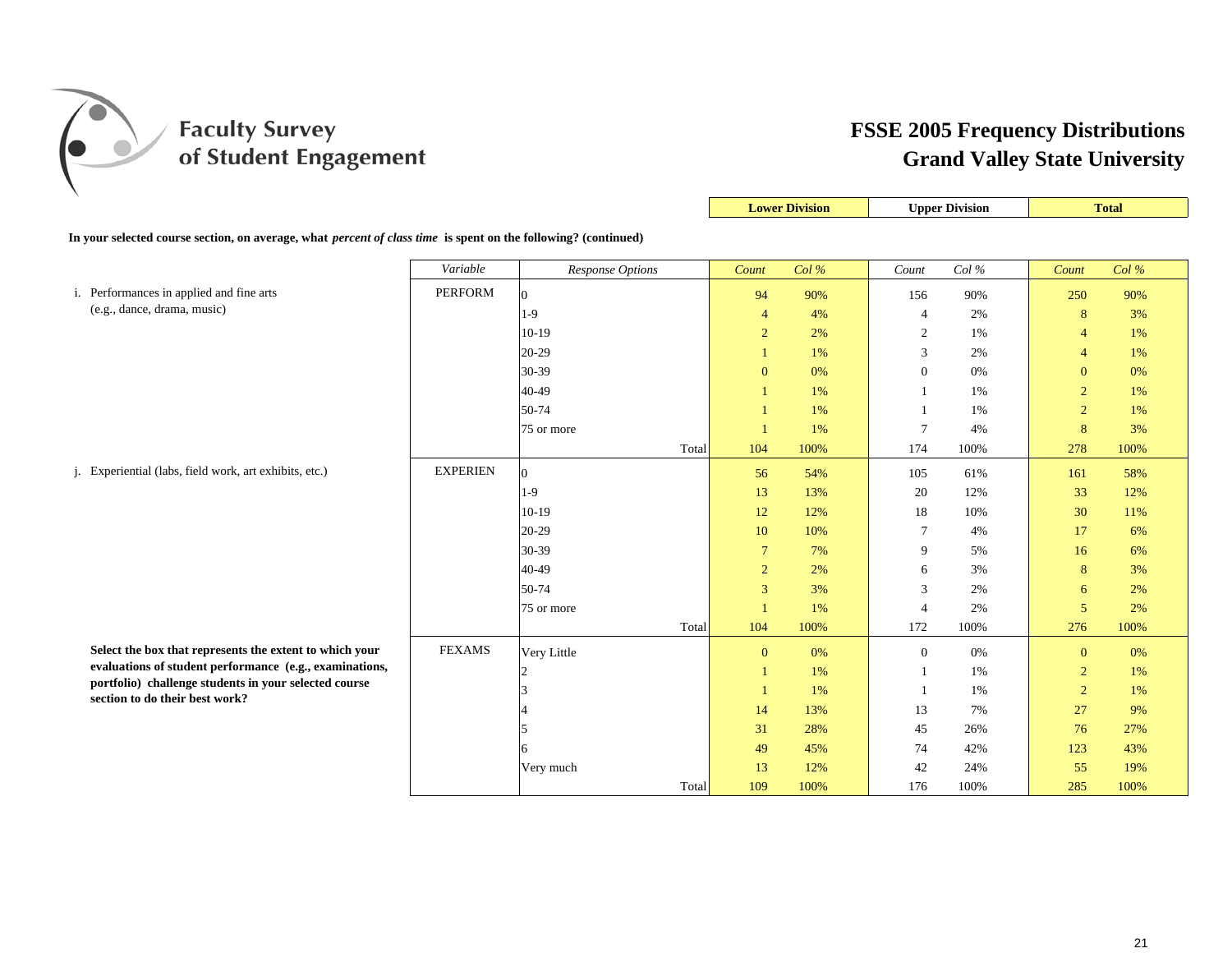

|                                                                                                                          |                 |                  |       | <b>Lower Division</b> |         | <b>Upper Division</b> |      |                | <b>Total</b> |
|--------------------------------------------------------------------------------------------------------------------------|-----------------|------------------|-------|-----------------------|---------|-----------------------|------|----------------|--------------|
| In your selected course section, how much emphasis do you place on engaging students in each of these mental activities? |                 |                  |       |                       |         |                       |      |                |              |
|                                                                                                                          | Variable        | Response Options |       | Count                 | $Col\%$ | Count                 | Col% | Count          | Col%         |
| a. Memorizing facts, ideas, or methods from your course and                                                              | <b>FMEMORIZ</b> | Very little      |       | 35                    | 32%     | 79                    | 45%  | 114            | 40%          |
| readings so students can repeat them pretty much in the same                                                             |                 | Some             |       | 50                    | 45%     | 64                    | 36%  | 114            | 40%          |
| form                                                                                                                     |                 | Quite a bit      |       | 19                    | 17%     | 27                    | 15%  | 46             | 16%          |
|                                                                                                                          |                 | Very much        |       | 6                     | 5%      | 6                     | 3%   | 12             | 4%           |
|                                                                                                                          |                 |                  | Total | 110                   | 100%    | 176                   | 100% | 286            | 100%         |
| b. Analyzing the basic elements of an idea, experience or theory,                                                        | <b>FANALYZE</b> | Very little      |       | $\overline{4}$        | 4%      | $\mathbf{0}$          | 0%   | $\overline{4}$ | 1%           |
| such as examining a particular case or situation in depth, and                                                           |                 | Some             |       | 8                     | 7%      | 22                    | 12%  | 30             | 10%          |
| considering its components                                                                                               |                 | Ouite a bit      |       | 50                    | 45%     | 61                    | 34%  | 111            | 39%          |
|                                                                                                                          |                 | Very much        |       | 48                    | 44%     | 94                    | 53%  | 142            | 49%          |
|                                                                                                                          |                 |                  | Total | 110                   | 100%    | 177                   | 100% | 287            | 100%         |
| c. Synthesizing and organizing ideas, information,                                                                       | <b>FSYNTHES</b> | Very little      |       | $\overline{2}$        | 2%      | $\overline{4}$        | 2%   | 6              | 2%           |
| or experiences into new, more complex interpretations and                                                                |                 | Some             |       | 12                    | 11%     | 14                    | 8%   | 26             | 9%           |
| relationships                                                                                                            |                 | Ouite a bit      |       | 49                    | 45%     | 61                    | 35%  | 110            | 38%          |
|                                                                                                                          |                 | Very much        |       | 47                    | 43%     | 97                    | 55%  | 144            | 50%          |
|                                                                                                                          |                 |                  | Total | 110                   | 100%    | 176                   | 100% | 286            | 100%         |
| d. Making judgments about the value of information, arguments                                                            | <b>FEVALUAT</b> | Very little      |       | 10                    | 9%      | 13                    | 7%   | 23             | 8%           |
| or methods such as examining how others gathered and                                                                     |                 | Some             |       | 28                    | 25%     | 32                    | 18%  | 60             | 21%          |
| interpreted data and assessing the soundness of their<br>conclusions                                                     |                 | Ouite a bit      |       | 41                    | 37%     | 52                    | 29%  | 93             | 32%          |
|                                                                                                                          |                 | Very much        |       | 31                    | 28%     | 80                    | 45%  | 111            | 39%          |
|                                                                                                                          |                 |                  | Total | 110                   | 100%    | 177                   | 100% | 287            | 100%         |
| e. Applying theories or concepts to practical problems or in new                                                         | <b>FAPPLYIN</b> | Very little      |       | $\overline{7}$        | 6%      | $\sqrt{2}$            | 1%   | 9              | 3%           |
| situations                                                                                                               |                 | Some             |       | 18                    | 17%     | 19                    | 11%  | 37             | 13%          |
|                                                                                                                          |                 | Ouite a bit      |       | 35                    | 32%     | 55                    | 31%  | 90             | 31%          |
|                                                                                                                          |                 | Very much        |       | 49                    | 45%     | 101                   | 57%  | 150            | 52%          |
|                                                                                                                          |                 |                  | Total | 109                   | 100%    | 177                   | 100% | 286            | 100%         |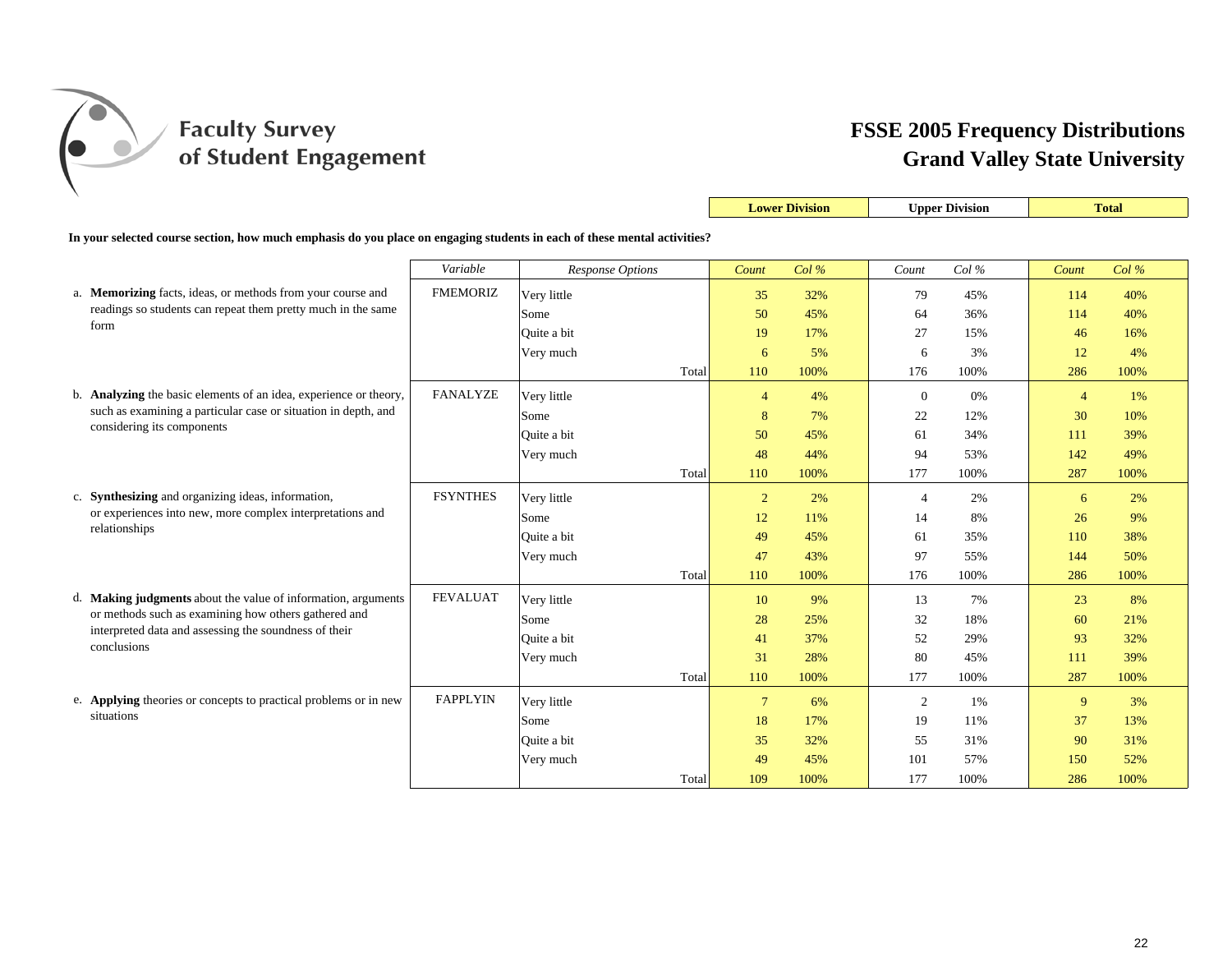

|                                                                                                                         |                 |                  |       |       | <b>Lower Division</b> | <b>Upper Division</b> |          | <b>Total</b> |       |
|-------------------------------------------------------------------------------------------------------------------------|-----------------|------------------|-------|-------|-----------------------|-----------------------|----------|--------------|-------|
| To what extent do you structure your selected course section so that students learn and develop in the following areas? |                 |                  |       |       |                       |                       |          |              |       |
|                                                                                                                         | Variable        | Response Options |       | Count | Col %                 | Count                 | Col $\%$ | Count        | Col % |
|                                                                                                                         |                 |                  |       |       |                       |                       |          |              |       |
| a. Writing clearly and effectively                                                                                      | <b>FGNWRITE</b> | Very little      |       | 11    | 10%                   | 14                    | 8%       | 25           | 9%    |
|                                                                                                                         |                 | Some             |       | 33    | 30%                   | 31                    | 18%      | 64           | 22%   |
|                                                                                                                         |                 | Quite a bit      |       | 25    | 23%                   | 52                    | 30%      | 77           | 27%   |
|                                                                                                                         |                 | Very much        |       | 40    | 37%                   | 79                    | 45%      | 119          | 42%   |
|                                                                                                                         |                 |                  | Total | 109   | 100%                  | 176                   | 100%     | 285          | 100%  |
| b. Speaking clearly and effectively                                                                                     | <b>FGNSPEAK</b> | Very little      |       | 31    | 29%                   | 29                    | 16%      | 60           | 21%   |
|                                                                                                                         |                 | Some             |       | 39    | 36%                   | 53                    | 30%      | 92           | 32%   |
|                                                                                                                         |                 | Quite a bit      |       | 21    | 19%                   | 54                    | 31%      | 75           | 26%   |
|                                                                                                                         |                 | Very much        |       | 17    | 16%                   | 40                    | 23%      | 57           | 20%   |
|                                                                                                                         |                 |                  | Total | 108   | 100%                  | 176                   | 100%     | 284          | 100%  |
| c. Thinking critically and analytically                                                                                 | <b>FGNANALY</b> | Very little      |       | -1    | 1%                    | $\mathbf{0}$          | 0%       | -1           | 0%    |
|                                                                                                                         |                 | Some             |       | 8     | 8%                    | 10                    | 6%       | 18           | 6%    |
|                                                                                                                         |                 | Quite a bit      |       | 35    | 33%                   | 37                    | 21%      | 72           | 26%   |
|                                                                                                                         |                 | Very much        |       | 62    | 58%                   | 128                   | 73%      | 190          | 68%   |
|                                                                                                                         |                 |                  | Total | 106   | 100%                  | 175                   | 100%     | 281          | 100%  |
| d. Analyzing quantitative problems                                                                                      | <b>FGNQUANT</b> | Very little      |       | 36    | 33%                   | 66                    | 38%      | 102          | 36%   |
|                                                                                                                         |                 | Some             |       | 24    | 22%                   | 33                    | 19%      | 57           | 20%   |
|                                                                                                                         |                 | Quite a bit      |       | 23    | 21%                   | 28                    | 16%      | 51           | 18%   |
|                                                                                                                         |                 | Very much        |       | 26    | 24%                   | 48                    | 27%      | 74           | 26%   |
|                                                                                                                         |                 |                  | Total | 109   | 100%                  | 175                   | 100%     | 284          | 100%  |
| e. Using computing and information technology                                                                           | <b>FGNCMPTS</b> | Very little      |       | 32    | 29%                   | 57                    | 32%      | 89           | 31%   |
|                                                                                                                         |                 | Some             |       | 36    | 33%                   | 58                    | 33%      | 94           | 33%   |
|                                                                                                                         |                 | Quite a bit      |       | 23    | 21%                   | 43                    | 24%      | 66           | 23%   |
|                                                                                                                         |                 | Very much        |       | 18    | 17%                   | 18                    | 10%      | 36           | 13%   |
|                                                                                                                         |                 |                  | Total | 109   | 100%                  | 176                   | 100%     | 285          | 100%  |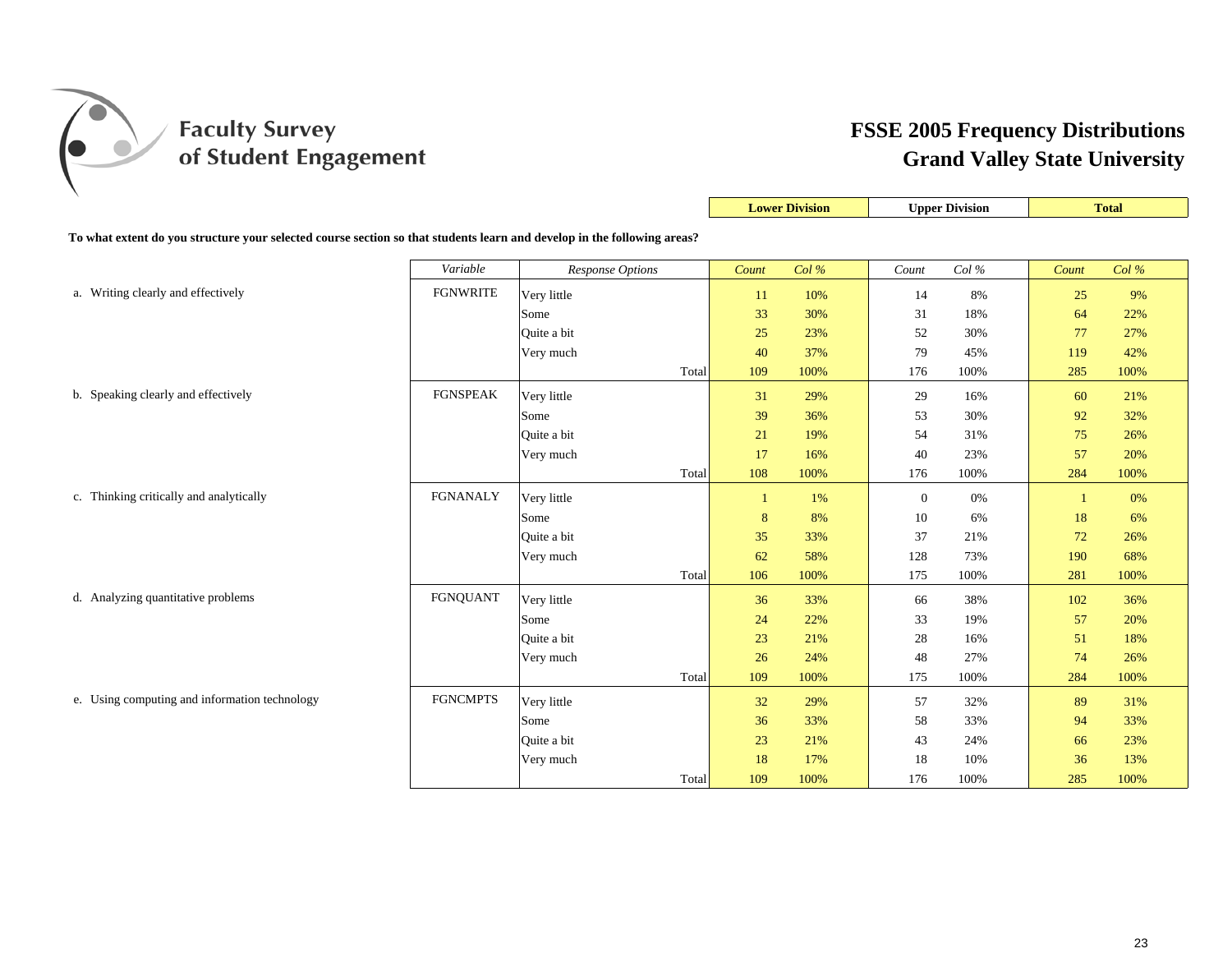

|                                                                                                                                     |                 |                  |                | <b>Lower Division</b> | <b>Upper Division</b> |          | <b>Total</b>   |      |
|-------------------------------------------------------------------------------------------------------------------------------------|-----------------|------------------|----------------|-----------------------|-----------------------|----------|----------------|------|
| To what extent do you structure your selected course section so that students learn and develop in the following areas? (continued) |                 |                  |                |                       |                       |          |                |      |
|                                                                                                                                     | Variable        | Response Options | Count          | Col%                  | Count                 | Col $\%$ | Count          | Col% |
| f. Working effectively with others                                                                                                  | <b>FGNOTHER</b> | Very little      | 17             | 16%                   | 25                    | 14%      | 42             | 15%  |
|                                                                                                                                     |                 | Some             | 38             | 35%                   | 53                    | 30%      | 91             | 32%  |
|                                                                                                                                     |                 | Quite a bit      | 36             | 33%                   | 49                    | 28%      | 85             | 30%  |
|                                                                                                                                     |                 | Very much        | 18             | 17%                   | 48                    | 27%      | 66             | 23%  |
|                                                                                                                                     |                 | Total            | 109            | 100%                  | 175                   | 100%     | 284            | 100% |
| g. Learning effectively on their own                                                                                                | <b>FGNINQ</b>   | Very little      | $\overline{2}$ | 2%                    | 3                     | 2%       | $\mathfrak{S}$ | 2%   |
|                                                                                                                                     |                 | Some             | 22             | 20%                   | 28                    | 16%      | 50             | 18%  |
|                                                                                                                                     |                 | Quite a bit      | 41             | 38%                   | 83                    | 47%      | 124            | 44%  |
|                                                                                                                                     |                 | Very much        | 44             | 40%                   | 62                    | 35%      | 106            | 37%  |
|                                                                                                                                     |                 | Total            | 109            | 100%                  | 176                   | 100%     | 285            | 100% |
| h. Understanding themselves                                                                                                         | <b>FGNSELF</b>  | Very little      | 31             | 29%                   | 39                    | 22%      | 70             | 25%  |
|                                                                                                                                     |                 | Some             | 36             | 33%                   | 49                    | 28%      | 85             | 30%  |
|                                                                                                                                     |                 | Quite a bit      | 18             | 17%                   | 43                    | 25%      | 61             | 22%  |
|                                                                                                                                     |                 | Very much        | 23             | 21%                   | 43                    | 25%      | 66             | 23%  |
|                                                                                                                                     |                 | Total            | 108            | 100%                  | 174                   | 100%     | 282            | 100% |
| i. Understanding people of other racial and ethnic backgrounds                                                                      | <b>FGNDIVER</b> | Very little      | 44             | 41%                   | 54                    | 31%      | 98             | 35%  |
|                                                                                                                                     |                 | Some             | 26             | 24%                   | 55                    | 31%      | 81             | 29%  |
|                                                                                                                                     |                 | Ouite a bit      | 16             | 15%                   | 27                    | 15%      | 43             | 15%  |
|                                                                                                                                     |                 | Very much        | 21             | 20%                   | 40                    | 23%      | 61             | 22%  |
|                                                                                                                                     |                 | Total            | 107            | 100%                  | 176                   | 100%     | 283            | 100% |
| j. Solving complex real-world problems                                                                                              | <b>FGNPROBS</b> | Very little      | 17             | 16%                   | 19                    | 11%      | 36             | 13%  |
|                                                                                                                                     |                 | Some             | 31             | 29%                   | 51                    | 29%      | 82             | 29%  |
|                                                                                                                                     |                 | Quite a bit      | 34             | 32%                   | 51                    | 29%      | 85             | 30%  |
|                                                                                                                                     |                 | Very much        | 25             | 23%                   | 55                    | 31%      | 80             | 28%  |
|                                                                                                                                     |                 | Total            | 107            | 100%                  | 176                   | 100%     | 283            | 100% |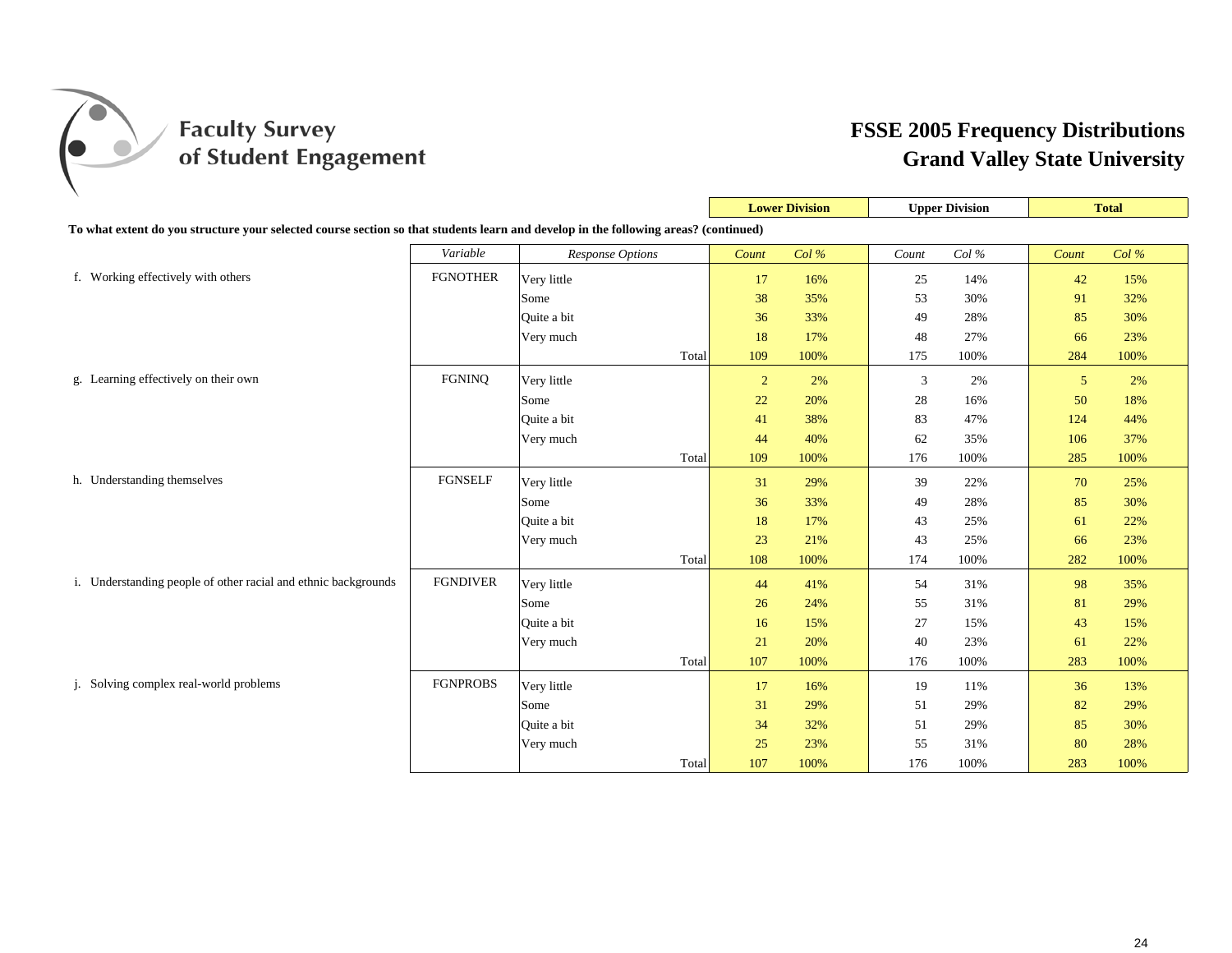

|                                                                                                                                     |                 |                  |                | <b>Lower Division</b> | <b>Upper Division</b> |       |       | <b>Total</b> |
|-------------------------------------------------------------------------------------------------------------------------------------|-----------------|------------------|----------------|-----------------------|-----------------------|-------|-------|--------------|
| To what extent do you structure your selected course section so that students learn and develop in the following areas? (continued) |                 |                  |                |                       |                       |       |       |              |
|                                                                                                                                     | Variable        | Response Options | Count          | Col%                  | Count                 | Col % | Count | Col%         |
| k. Developing a personal code of values and ethics                                                                                  | <b>FVALUES</b>  | Very little      | 39             | 36%                   | 41                    | 23%   | 80    | 28%          |
|                                                                                                                                     |                 | Some             | 34             | 32%                   | 59                    | 34%   | 93    | 33%          |
|                                                                                                                                     |                 | Quite a bit      | 25             | 23%                   | 34                    | 19%   | 59    | 21%          |
|                                                                                                                                     |                 | Very much        | 9              | 8%                    | 41                    | 23%   | 50    | 18%          |
|                                                                                                                                     |                 | Total            | 107            | 100%                  | 175                   | 100%  | 282   | 100%         |
| 1. Developing a deepened sense of spirituality                                                                                      | <b>FSPIRIT</b>  | Very little      | 82             | 77%                   | 123                   | 70%   | 205   | 72%          |
|                                                                                                                                     |                 | Some             | 16             | 15%                   | 31                    | 18%   | 47    | 17%          |
|                                                                                                                                     |                 | Quite a bit      | $\overline{7}$ | 7%                    | 11                    | 6%    | 18    | 6%           |
|                                                                                                                                     |                 | Very much        | $\overline{2}$ | 2%                    | 11                    | 6%    | 13    | 5%           |
|                                                                                                                                     |                 | Total            | 107            | 100%                  | 176                   | 100%  | 283   | 100%         |
| m. Acquiring a broad general education                                                                                              | <b>FGNGENLE</b> | Very little      | 12             | 11%                   | 24                    | 14%   | 36    | 13%          |
|                                                                                                                                     |                 | Some             | 29             | 27%                   | 54                    | 31%   | 83    | 29%          |
|                                                                                                                                     |                 | Quite a bit      | 31             | 29%                   | 62                    | 35%   | 93    | 33%          |
|                                                                                                                                     |                 | Very much        | 35             | 33%                   | 36                    | 20%   | 71    | 25%          |
|                                                                                                                                     |                 | Total            | 107            | 100%                  | 176                   | 100%  | 283   | 100%         |
| n. Acquiring job or work-related knowledge and skills                                                                               | <b>FGNWORK</b>  | Very little      | 13             | 12%                   | 13                    | 7%    | 26    | 9%           |
|                                                                                                                                     |                 | Some             | 43             | 40%                   | 50                    | 29%   | 93    | 33%          |
|                                                                                                                                     |                 | Quite a bit      | 26             | 24%                   | 57                    | 33%   | 83    | 30%          |
|                                                                                                                                     |                 | Very much        | 25             | 23%                   | 54                    | 31%   | 79    | 28%          |
|                                                                                                                                     |                 | Total            | 107            | 100%                  | 174                   | 100%  | 281   | 100%         |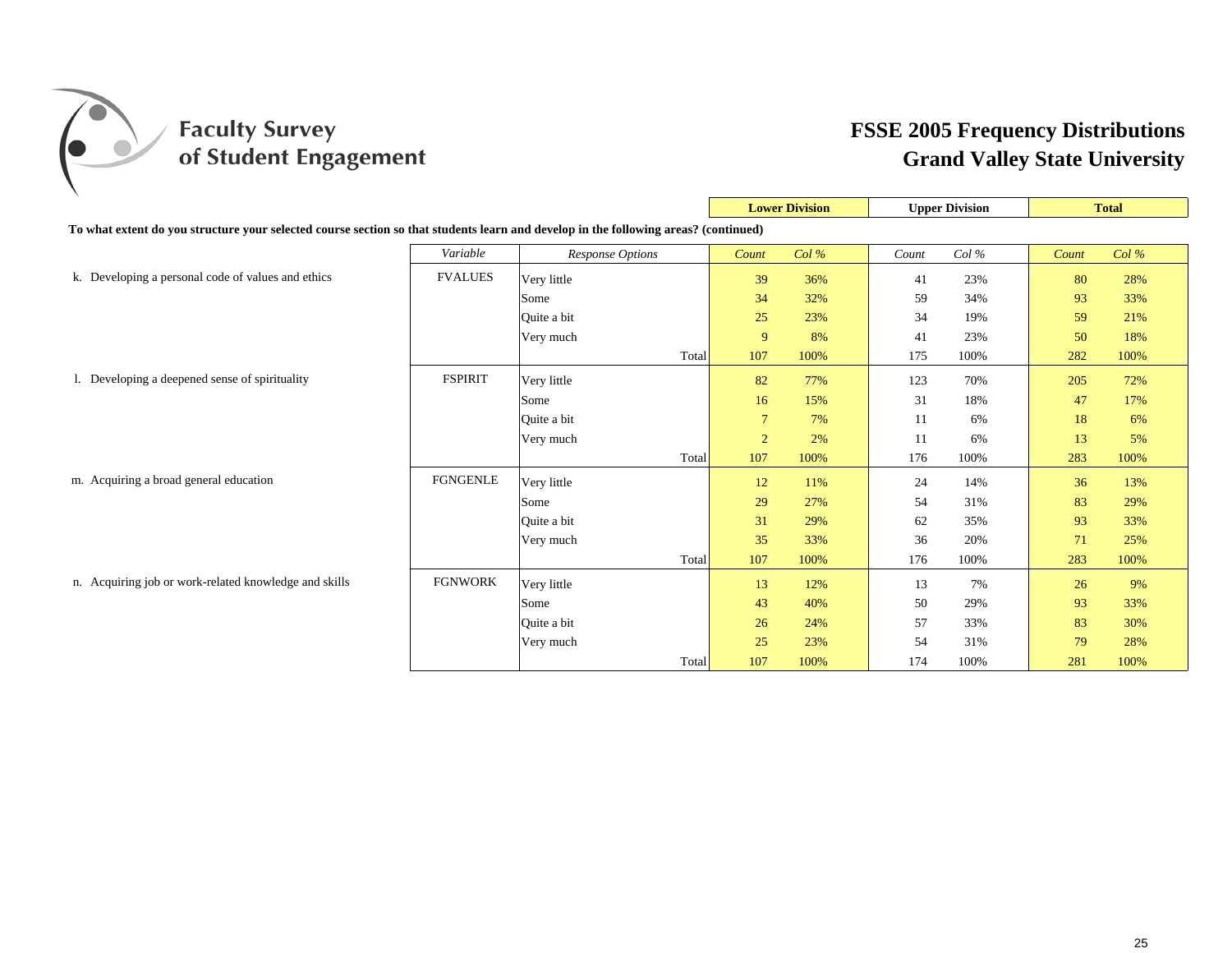

|                                                      |                  | <b>Lower Division</b><br><b>Upper Division</b> |                 |         |                | <b>Total</b> |       |      |
|------------------------------------------------------|------------------|------------------------------------------------|-----------------|---------|----------------|--------------|-------|------|
|                                                      |                  |                                                |                 |         |                |              |       |      |
|                                                      | Variable         | <b>Response Options</b>                        | Count           | $Col\%$ | Count          | Col %        | Count | Col% |
| Total number of courses (undergraduate and graduate) | NC <sub>05</sub> | $\Omega$                                       |                 | 1%      | $\overline{0}$ | 0%           |       | 0%   |
| you have taught or are scheduled to teach during the |                  |                                                | 3               | 3%      | 3              | 2%           | 6     | 2%   |
| current academic year:                               |                  |                                                | 6               | 6%      | $\overline{4}$ | 2%           | 10    | 4%   |
|                                                      |                  |                                                | 13              | 12%     | 18             | 10%          | 31    | 11%  |
|                                                      |                  |                                                | 11              | 10%     | 15             | 9%           | 26    | 9%   |
|                                                      |                  |                                                | 14              | 13%     | 15             | 9%           | 29    | 10%  |
|                                                      |                  |                                                | 38              | 35%     | 65             | 37%          | 103   | 36%  |
|                                                      |                  |                                                | 14              | 13%     | 29             | 17%          | 43    | 15%  |
|                                                      |                  |                                                | 5               | 5%      | 12             | 7%           | 17    | 6%   |
|                                                      |                  | 9 or more                                      | $\overline{4}$  | 4%      | 14             | 8%           | 18    | 6%   |
|                                                      |                  | Total                                          | 109             | 100%    | 175            | 100%         | 284   | 100% |
| What is the general discipline of your academic      | <b>APDISCOL</b>  | Arts and humanities                            | 31              | 29%     | 38             | 22%          | 69    | 25%  |
| appointment? (Please specify an academic discipline) |                  | <b>Biological science</b>                      | 8               | 7%      | 16             | 9%           | 24    | 9%   |
|                                                      |                  | <b>Business</b>                                | $\overline{2}$  | 2%      | 19             | 11%          | 21    | 8%   |
|                                                      |                  | Education                                      | $\overline{2}$  | 2%      | 11             | 6%           | 13    | 5%   |
|                                                      |                  | Engineering                                    | $7\overline{ }$ | 7%      | 2              | 1%           | 9     | 3%   |
|                                                      |                  | Physical science                               | 22              | 21%     | 25             | 14%          | 47    | 17%  |
|                                                      |                  | Professional                                   | $\overline{4}$  | 4%      | 14             | 8%           | 18    | 6%   |
|                                                      |                  | Social science                                 | 19              | 18%     | 27             | 16%          | 46    | 16%  |
|                                                      |                  | Other                                          | 12              | 11%     | 21             | 12%          | 33    | 12%  |
|                                                      |                  | Total                                          | 107             | 100%    | 173            | 100%         | 280   | 100% |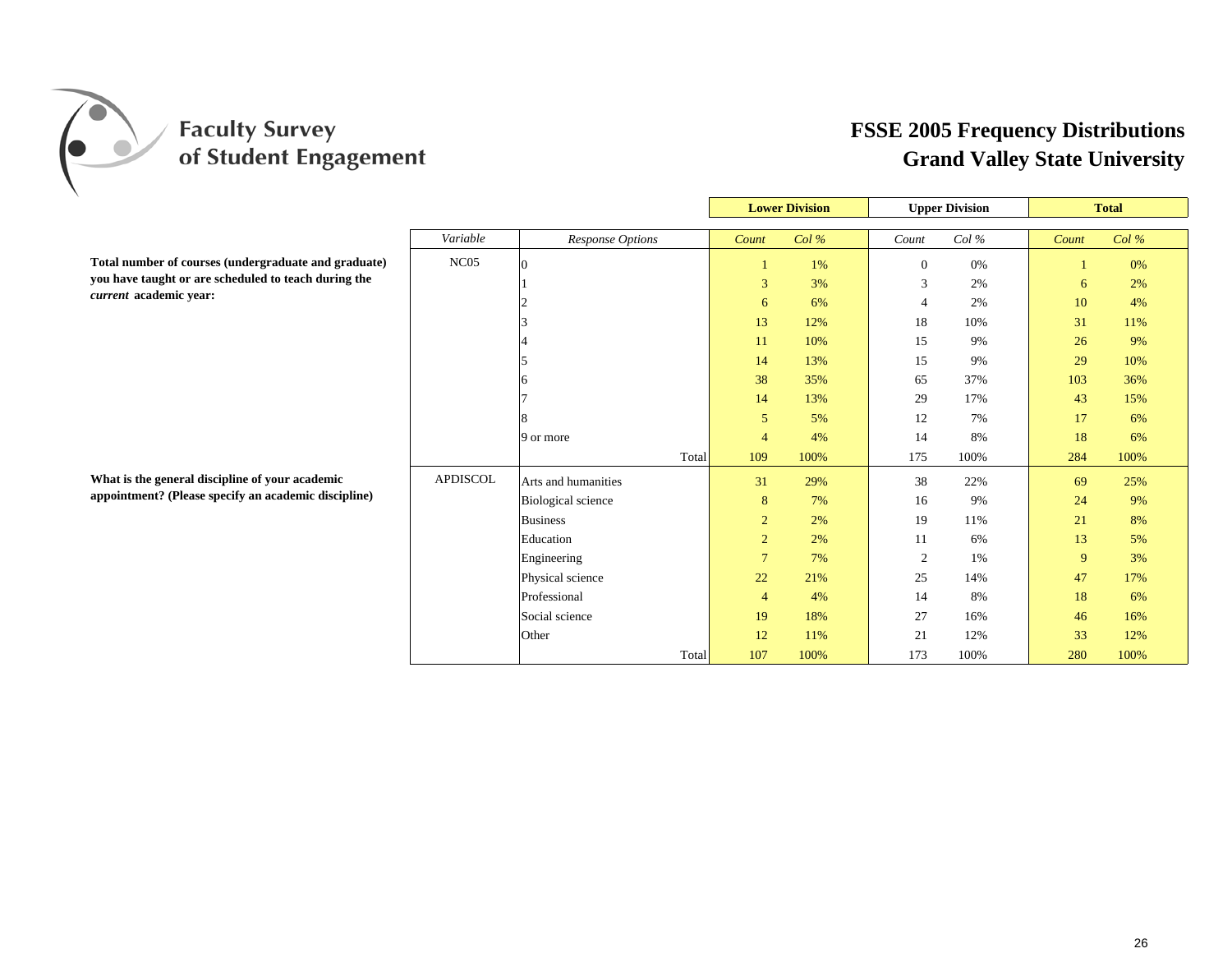

#### **Faculty Responses**

**Percentage of faculty who reported that more than half of students from their courses do the following**

| <b>FSSE</b> Item                            | Variable        | Class     | 50% or<br>Higher | <b>NSSE</b> Item                                                                 | Variable       |
|---------------------------------------------|-----------------|-----------|------------------|----------------------------------------------------------------------------------|----------------|
| Frequently ask questions in class or        | <b>FCLQUEST</b> | LD        | 21%              | Asked questions in class or contributed to                                       | <b>CLOUEST</b> |
| contribute to class discussions             |                 | <b>UD</b> | 32%              | class discussions                                                                |                |
| Frequently come to class without            | <b>FCLUNPRE</b> | LD        | 24%              | Come to class without completing                                                 | <b>CLUNPRI</b> |
| completing readings or assignments          |                 | <b>UD</b> | 25%              | assignments                                                                      |                |
| Frequently work harder than they usually    | <b>FWORKHRD</b> | LD        | 22%              | Worked harder than you thought you could<br>to meet an instructor's standards or | <b>WORKHA</b>  |
| do to meet your standards                   |                 | <b>UD</b> | 33%              | expectations                                                                     |                |
| Occasionally use e-mail to communicate      | FEMAIL.         | LD        | 29%              | Used e-mail to communicate with an                                               | EMAIL.         |
| with you                                    |                 | <b>UD</b> | 42%              | instructor                                                                       |                |
| Occasionally discuss grades or assignments  | <b>FGRADE</b>   | LD        | 15%              | Discussed grades or assignments with an                                          | <b>FACGRAI</b> |
| with you                                    |                 | <b>UD</b> | 28%              | instructor                                                                       |                |
| At least once, talk about career plans with | <b>FPLANS</b>   | LD        | 4%               | Talked about career plans with a faculty                                         | <b>FACPLAN</b> |
| you                                         |                 | <b>UD</b> | 19%              | member or advisor                                                                |                |
| At least once, discuss ideas from readings  | <b>FIDEAS</b>   | LD        | 8%               | Discussed ideas from your readings or                                            | <b>FACIDEA</b> |
| or classes with you outside of class        |                 | <b>UD</b> | 13%              | classes with faculty members outside of<br>class                                 |                |

## **Grand Valley State University FSSE 2005 and NSSE 2005 Frequencies**

| Distribution of student responses to how often they did the following at their institution during the |
|-------------------------------------------------------------------------------------------------------|
| current school year                                                                                   |

**Student Responses**

| 17%<br>37%<br>43%<br>3%<br><b>FY</b><br>Asked questions in class or contributed to<br><b>CLQUEST</b><br>class discussions<br>27%<br>34%<br>37%<br>2%<br><b>SR</b><br>16%<br>62%<br>16%<br>6%<br><b>FY</b><br>Come to class without completing<br><b>CLUNPREP</b><br>assignments<br>7%<br>62%<br>15%<br>16%<br>SR<br>Worked harder than you thought you could<br>10%<br>39%<br>43%<br>7%<br><b>FY</b><br>to meet an instructor's standards or<br><b>WORKHARD</b><br>16%<br>36%<br>41%<br>7%<br>SR<br>expectations<br>33%<br>38%<br>27%<br>2%<br><b>FY</b><br>Used e-mail to communicate with an<br><b>EMAIL</b><br>instructor<br>50%<br>33%<br>17%<br>1%<br>SR<br>15%<br>29%<br>10%<br><b>FY</b><br>46%<br>Discussed grades or assignments with an<br><b>FACGRADE</b><br>instructor<br>25%<br>33%<br><b>SR</b><br>36%<br>6%<br>4%<br>33%<br>FY<br>6%<br>16%<br>45%<br>Talked about career plans with a faculty<br><b>FACPLANS</b><br>member or advisor<br>19%<br>SR<br>14%<br>24%<br>47%<br>15%<br>Discussed ideas from your readings or<br>8%<br>3%<br>11%<br>39%<br>47%<br><b>FY</b><br>classes with faculty members outside of<br><b>FACIDEAS</b><br>17%<br>43%<br>31%<br><b>SR</b><br>9%<br>class | $50\%$ or<br>Higher | <b>NSSE</b> Item | Variable | Class | Very Often | Often | Sometimes | Never |
|------------------------------------------------------------------------------------------------------------------------------------------------------------------------------------------------------------------------------------------------------------------------------------------------------------------------------------------------------------------------------------------------------------------------------------------------------------------------------------------------------------------------------------------------------------------------------------------------------------------------------------------------------------------------------------------------------------------------------------------------------------------------------------------------------------------------------------------------------------------------------------------------------------------------------------------------------------------------------------------------------------------------------------------------------------------------------------------------------------------------------------------------------------------------------------------------------|---------------------|------------------|----------|-------|------------|-------|-----------|-------|
|                                                                                                                                                                                                                                                                                                                                                                                                                                                                                                                                                                                                                                                                                                                                                                                                                                                                                                                                                                                                                                                                                                                                                                                                      | 21%                 |                  |          |       |            |       |           |       |
|                                                                                                                                                                                                                                                                                                                                                                                                                                                                                                                                                                                                                                                                                                                                                                                                                                                                                                                                                                                                                                                                                                                                                                                                      | 32%                 |                  |          |       |            |       |           |       |
|                                                                                                                                                                                                                                                                                                                                                                                                                                                                                                                                                                                                                                                                                                                                                                                                                                                                                                                                                                                                                                                                                                                                                                                                      | 24%                 |                  |          |       |            |       |           |       |
|                                                                                                                                                                                                                                                                                                                                                                                                                                                                                                                                                                                                                                                                                                                                                                                                                                                                                                                                                                                                                                                                                                                                                                                                      | 25%                 |                  |          |       |            |       |           |       |
|                                                                                                                                                                                                                                                                                                                                                                                                                                                                                                                                                                                                                                                                                                                                                                                                                                                                                                                                                                                                                                                                                                                                                                                                      | 22%                 |                  |          |       |            |       |           |       |
|                                                                                                                                                                                                                                                                                                                                                                                                                                                                                                                                                                                                                                                                                                                                                                                                                                                                                                                                                                                                                                                                                                                                                                                                      | 33%                 |                  |          |       |            |       |           |       |
|                                                                                                                                                                                                                                                                                                                                                                                                                                                                                                                                                                                                                                                                                                                                                                                                                                                                                                                                                                                                                                                                                                                                                                                                      | 29%                 |                  |          |       |            |       |           |       |
|                                                                                                                                                                                                                                                                                                                                                                                                                                                                                                                                                                                                                                                                                                                                                                                                                                                                                                                                                                                                                                                                                                                                                                                                      | 42%                 |                  |          |       |            |       |           |       |
|                                                                                                                                                                                                                                                                                                                                                                                                                                                                                                                                                                                                                                                                                                                                                                                                                                                                                                                                                                                                                                                                                                                                                                                                      | 15%                 |                  |          |       |            |       |           |       |
|                                                                                                                                                                                                                                                                                                                                                                                                                                                                                                                                                                                                                                                                                                                                                                                                                                                                                                                                                                                                                                                                                                                                                                                                      | 28%                 |                  |          |       |            |       |           |       |
|                                                                                                                                                                                                                                                                                                                                                                                                                                                                                                                                                                                                                                                                                                                                                                                                                                                                                                                                                                                                                                                                                                                                                                                                      |                     |                  |          |       |            |       |           |       |
|                                                                                                                                                                                                                                                                                                                                                                                                                                                                                                                                                                                                                                                                                                                                                                                                                                                                                                                                                                                                                                                                                                                                                                                                      |                     |                  |          |       |            |       |           |       |
|                                                                                                                                                                                                                                                                                                                                                                                                                                                                                                                                                                                                                                                                                                                                                                                                                                                                                                                                                                                                                                                                                                                                                                                                      |                     |                  |          |       |            |       |           |       |
|                                                                                                                                                                                                                                                                                                                                                                                                                                                                                                                                                                                                                                                                                                                                                                                                                                                                                                                                                                                                                                                                                                                                                                                                      | 13%                 |                  |          |       |            |       |           |       |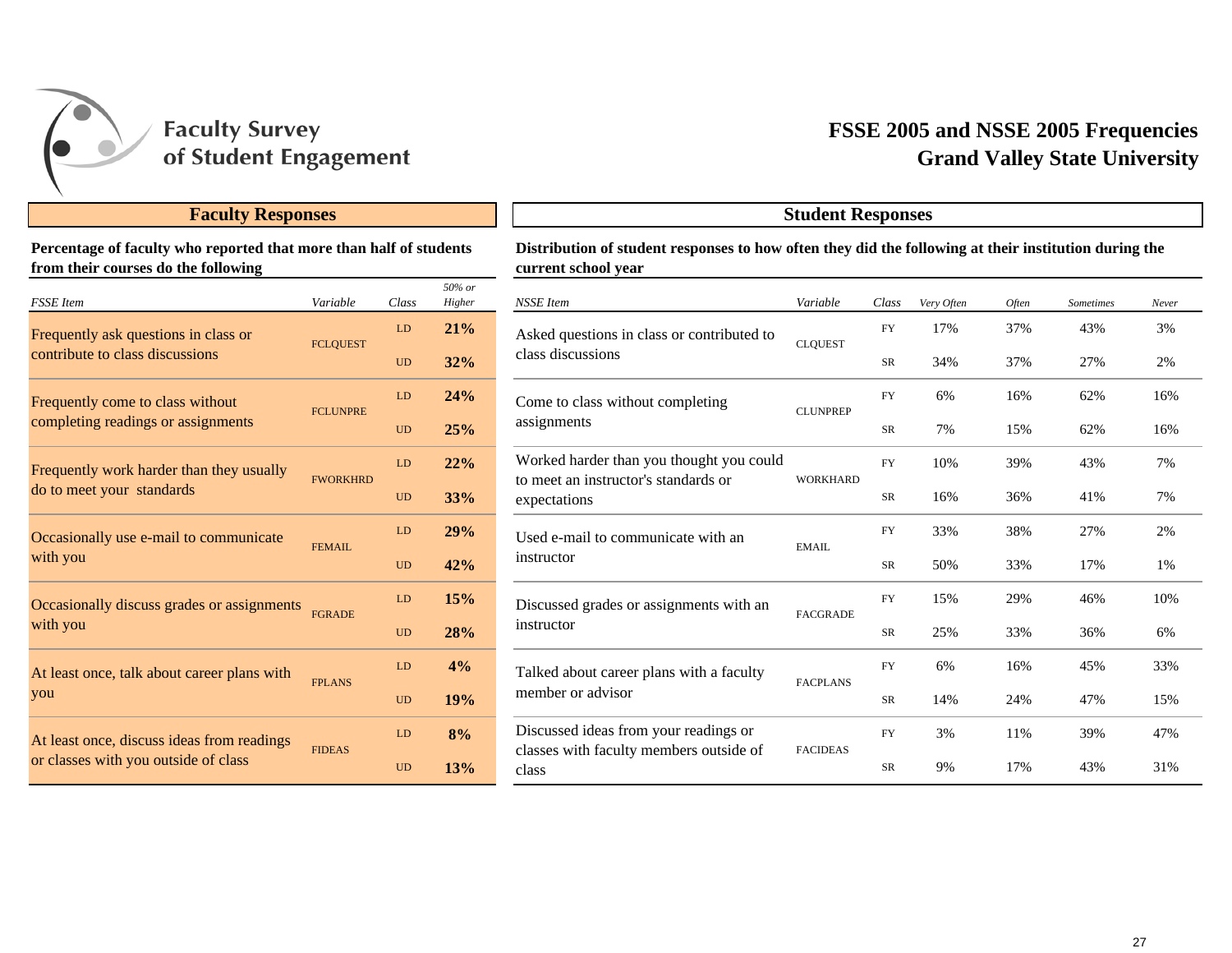

#### **Faculty Responses Student Responses**

#### **Percentage of faculty who reported that students from their courses do the following often or very often**

| <b>FSSE</b> Item                                                                                         | Variable        | Class     | Very Often or<br>Often |
|----------------------------------------------------------------------------------------------------------|-----------------|-----------|------------------------|
| Have class discussions or writing<br>assignments that include diverse                                    | <b>FDIVCLAS</b> | LD        | 41%                    |
| perspectives (different races, religions,<br>genders, political beliefs, etc.)                           |                 | <b>UD</b> | 49%                    |
| Work with other students on projects                                                                     | <b>FCLASSGR</b> | LD        | <b>58%</b>             |
| during class                                                                                             |                 | <b>UD</b> | 63%                    |
| Participate in a community-based<br>project (e.g., service learning) as part                             | <b>FCOMMPRO</b> | LD        | 10%                    |
| of your course                                                                                           |                 | <b>UD</b> | 12%                    |
| Use an electronic medium (listserv, chat<br>group, Internet, instant messaging, etc.)<br><b>FITICADE</b> |                 | LD        | 41%                    |
| to discuss or complete an assignment                                                                     |                 | <b>UD</b> | 42%                    |
| Receive prompt feedback (written or oral)                                                                | <b>FFEED</b>    | LD        | 86%                    |
| from you on their academic performance                                                                   |                 | UD        | 92%                    |
| Have serious conversations in your course<br>with students of a different race                           | <b>FDIVRSTU</b> | LD        | 21%                    |
| or ethnicity than their own                                                                              |                 | <b>UD</b> | 20%                    |
| Have serious conversations in your course<br>with students who are very different from                   | <b>FDIFFSTU</b> | LD        | 19%                    |
| them in terms of their religious beliefs,<br>political opinions, or personal values                      |                 | <b>UD</b> | 31%                    |

## **Grand Valley State University FSSE 2005 and NSSE 2005 Frequencies**

#### **Distribution of student responses to how often they did the following at their institution during the current school year**

|           | Class      | Very Often or<br>Often | <b>NSSE</b> Item                                                                                                               | Variable        | Class     | Very Often | Often | <b>Sometimes</b> | Never |
|-----------|------------|------------------------|--------------------------------------------------------------------------------------------------------------------------------|-----------------|-----------|------------|-------|------------------|-------|
|           | LD         | 41%                    | Included diverse perspectives (different<br>races, religions, genders, political beliefs,                                      | <b>DIVCLASS</b> | <b>FY</b> | 15%        | 38%   | 40%              | 8%    |
|           | <b>UD</b>  | 49%                    | etc.) in class discussions or writing<br>assignments                                                                           |                 | <b>SR</b> | 24%        | 36%   | 34%              | 7%    |
|           | LD         | 58%                    | Worked with other students on projects                                                                                         | <b>CLASSGRP</b> | <b>FY</b> | 14%        | 38%   | 39%              | 9%    |
| <b>UD</b> | 63%        | during class           |                                                                                                                                | <b>SR</b>       | 14%       | 37%        | 41%   | 8%               |       |
| O         | LD         | 10%                    | Participated in a community-based<br>project (e.g., service learning) as                                                       | <b>COMMPROJ</b> | <b>FY</b> | 1%         | 5%    | 19%              | 74%   |
|           | <b>UD</b>  | 12%                    | part of a regular course                                                                                                       |                 | SR        | 5%         | 9%    | 30%              | 55%   |
|           | ${\rm LD}$ | 41%                    | Used an electronic medium (listserv, chat<br>group, Internet, instant messaging, etc.)<br>to discuss or complete an assignment | <b>ITACADEM</b> | <b>FY</b> | 24%        | 29%   | 35%              | 11%   |
|           | <b>UD</b>  | 42%                    |                                                                                                                                |                 | <b>SR</b> | 26%        | 30%   | 30%              | 14%   |
|           | LD         | 86%                    | Received prompt feedback from faculty                                                                                          | <b>FACFEED</b>  | <b>FY</b> | 14%        | 44%   | 37%              | 4%    |
|           | <b>UD</b>  | 92%                    | on your academic performance<br>(written or oral)                                                                              |                 | <b>SR</b> | 19%        | 55%   | 24%              | 2%    |
|           | ${\rm LD}$ | 21%                    | Had serious conversations with students of                                                                                     | <b>DIVRSTUD</b> | <b>FY</b> | 20%        | 26%   | 36%              | 19%   |
|           | <b>UD</b>  | 20%                    | a different race or ethnicity than your own                                                                                    |                 | <b>SR</b> | 18%        | 28%   | 38%              | 16%   |
|           | LD         | 19%                    | Had serious conversations with students<br>who are very different from you in terms of                                         | DIFFSTU2        | <b>FY</b> | 28%        | 29%   | 34%              | 9%    |
|           | <b>UD</b>  | 31%                    | their religious beliefs, political opinions, or<br>personal values                                                             |                 | <b>SR</b> | 24%        | 30%   | 37%              | 9%    |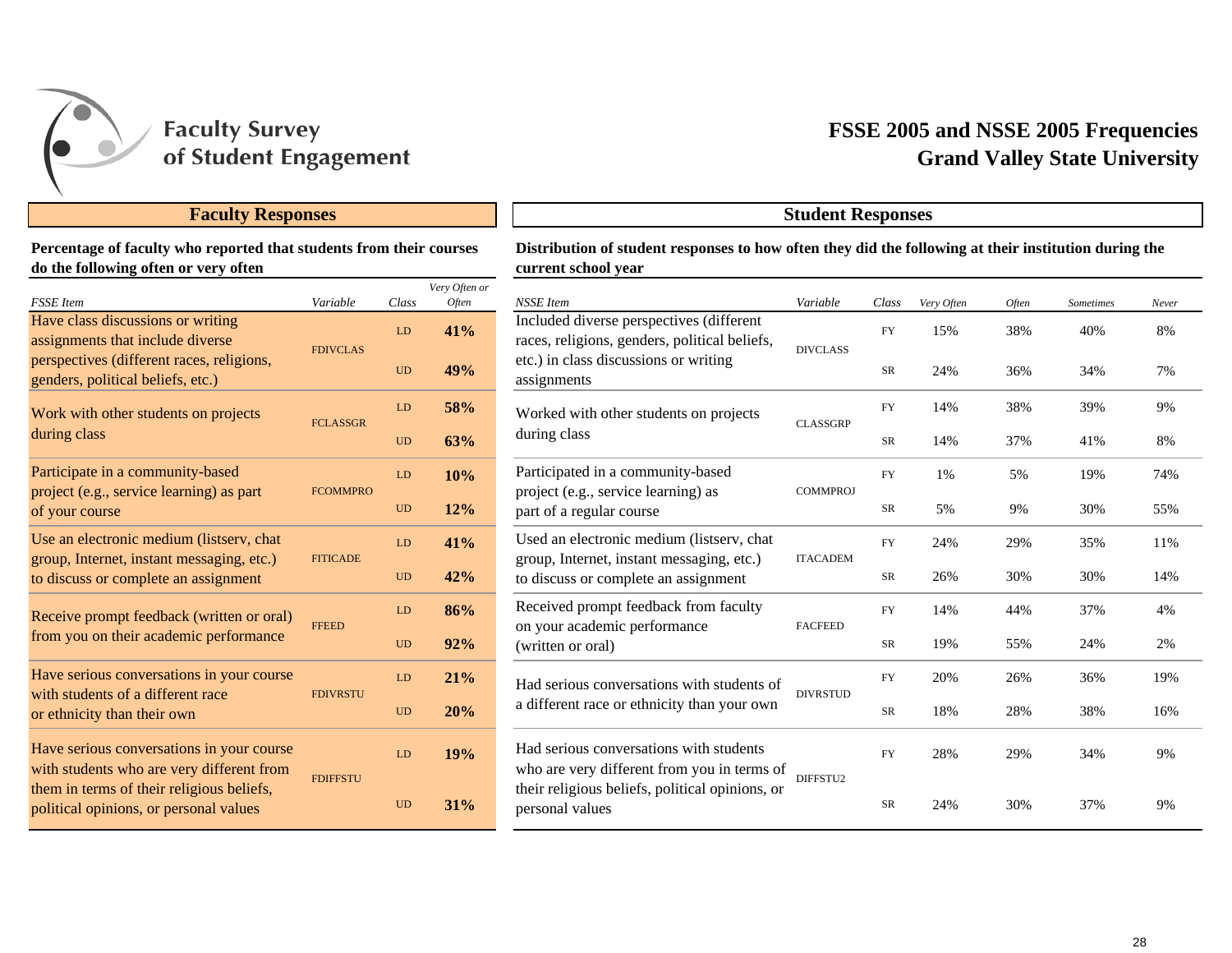

#### **Faculty Responses Student Responses**

#### **Percentage of faculty who reported that it is important or very important that their students do the following**

| <b>FSSE</b> Item                                                                 | Variable             | Class     | Very Important<br>or Important |
|----------------------------------------------------------------------------------|----------------------|-----------|--------------------------------|
| Prepare two or more drafts of a paper or                                         |                      | LD        | 48%                            |
| assignment before turning it in                                                  | <b>FREWROPA</b>      | UD        | 61%                            |
| Work on a paper or project that requires                                         |                      | LD        | 67%                            |
| integrating ideas or information from<br>various sources                         | <b>FINTEGRA</b>      | UD        | 86%                            |
| Work with classmates outside of class to                                         | <b>FOCCGRP</b>       | LD        | 41%                            |
| prepare class assignments                                                        |                      | <b>UD</b> | 53%                            |
| Put together ideas or concepts from<br>different courses when completing         | <b>FINTIDEA</b>      | LD        | 51%                            |
| assignments or during class discussions                                          |                      | <b>UD</b> | 65%                            |
| Discuss ideas or readings from class with                                        | FOOCID <sub>05</sub> | LD        | <b>38%</b>                     |
| others outside of class (other students,<br>family members, coworkers, etc.)     |                      | UD        | 51%                            |
| Tutor or teach other students (paid or                                           | <b>FTUTOR</b>        | LD        | 25%                            |
| voluntary)                                                                       |                      | UD        | 27%                            |
| Examine the strengths and weaknesses of                                          | <b>FOWNVIEW</b>      | LD        | 64%                            |
| their views on a topic or issue                                                  |                      | <b>UD</b> | $77\%$                         |
| Try to better understand someone else's<br>views by imagining how an issue looks | <b>FOTHRVW</b>       | LD        | 60%                            |
| from that person's perspective                                                   |                      | <b>UD</b> | 75%                            |
| Learn something that changes the way they                                        | <b>FCHNGVW</b>       | LD        | 86%                            |
| understand an issue or concept                                                   |                      | <b>UD</b> | 94%                            |

## **Grand Valley State University FSSE 2005 and NSSE 2005 Frequencies**

#### **Distribution of student responses to how often they did the following at their institution during the current school year**

|                | Class     | Very Important<br>or Important             | <b>NSSE</b> Item                                                                    | Variable        | Class     | Very Often | Often | Sometimes | Never |  |
|----------------|-----------|--------------------------------------------|-------------------------------------------------------------------------------------|-----------------|-----------|------------|-------|-----------|-------|--|
| PA             | LD        | 48%                                        | Prepared two or more drafts of a paper or                                           | <b>REWROPAP</b> | <b>FY</b> | 25%        | 36%   | 27%       | 11%   |  |
|                | <b>UD</b> | 61%                                        | assignment before turning it in                                                     |                 | SR        | 21%        | 27%   | 38%       | 15%   |  |
|                | LD        | 67%                                        | Worked on a paper or project that required                                          | <b>INTEGRAT</b> | <b>FY</b> | 33%        | 47%   | 18%       | 1%    |  |
| A              | <b>UD</b> | 86%                                        | integrating ideas or information from<br>various sources                            |                 | SR        | 43%        | 44%   | 13%       | 0%    |  |
| LD<br>$\rm UD$ | 41%       | Worked with classmates outside of class to | <b>OCCGRP</b>                                                                       | <b>FY</b>       | 8%        | 28%        | 50%   | 14%       |       |  |
|                |           | 53%                                        | prepare class assignments                                                           |                 | SR        | 18%        | 37%   | 39%       | 6%    |  |
|                | LD        | 51%                                        | Put together ideas or concepts from                                                 | <b>INTIDEAS</b> | <b>FY</b> | 10%        | 37%   | 48%       | 5%    |  |
|                | <b>UD</b> | 65%                                        | different courses when completing<br>assignments or during class discussions        |                 | SR        | 25%        | 43%   | 29%       | 3%    |  |
| LD             |           | 38%                                        | Discussed ideas from your readings or                                               |                 | <b>FY</b> | 14%        | 37%   | 44%       | 5%    |  |
| 5 <sup>5</sup> | <b>UD</b> | 51%                                        | classes with others outside of class<br>(students, family members, coworkers, etc.) | <b>OOCIDEAS</b> | SR        | 25%        | 40%   | 30%       | 5%    |  |
|                | LD        | 25%                                        | Tutored or taught other students (paid or                                           |                 | <b>FY</b> | 3%         | 9%    | 33%       | 56%   |  |
|                | <b>UD</b> | 27%                                        | voluntary)                                                                          | <b>TUTOR</b>    | SR        | 11%        | 11%   | 31%       | 47%   |  |
|                | LD        | 64%                                        | Examined the strengths and weaknesses of                                            |                 | <b>FY</b> | 11%        | 35%   | 45%       | 9%    |  |
| EW             | <b>UD</b> | 77%                                        | your own views on a topic or issue                                                  | <b>OWNVIEW</b>  | SR        | 22%        | 37%   | 36%       | 5%    |  |
| W              | LD        | 60%                                        | Tried to better understand someone else's                                           |                 | <b>FY</b> | 20%        | 36%   | 40%       | 5%    |  |
|                | <b>UD</b> | 75%                                        | views by imagining how an issue looks<br>from his or her perspective                | <b>OTHRVIEW</b> | SR        | 26%        | 38%   | 32%       | 4%    |  |
|                | LD        | 86%                                        | Learned something that changed the way                                              |                 | <b>FY</b> | 17%        | 42%   | 37%       | 4%    |  |
| W              | <b>UD</b> | 94%                                        | you understand an issue or concept                                                  | <b>CHNGVIEW</b> | SR        | 26%        | 38%   | 34%       | 1%    |  |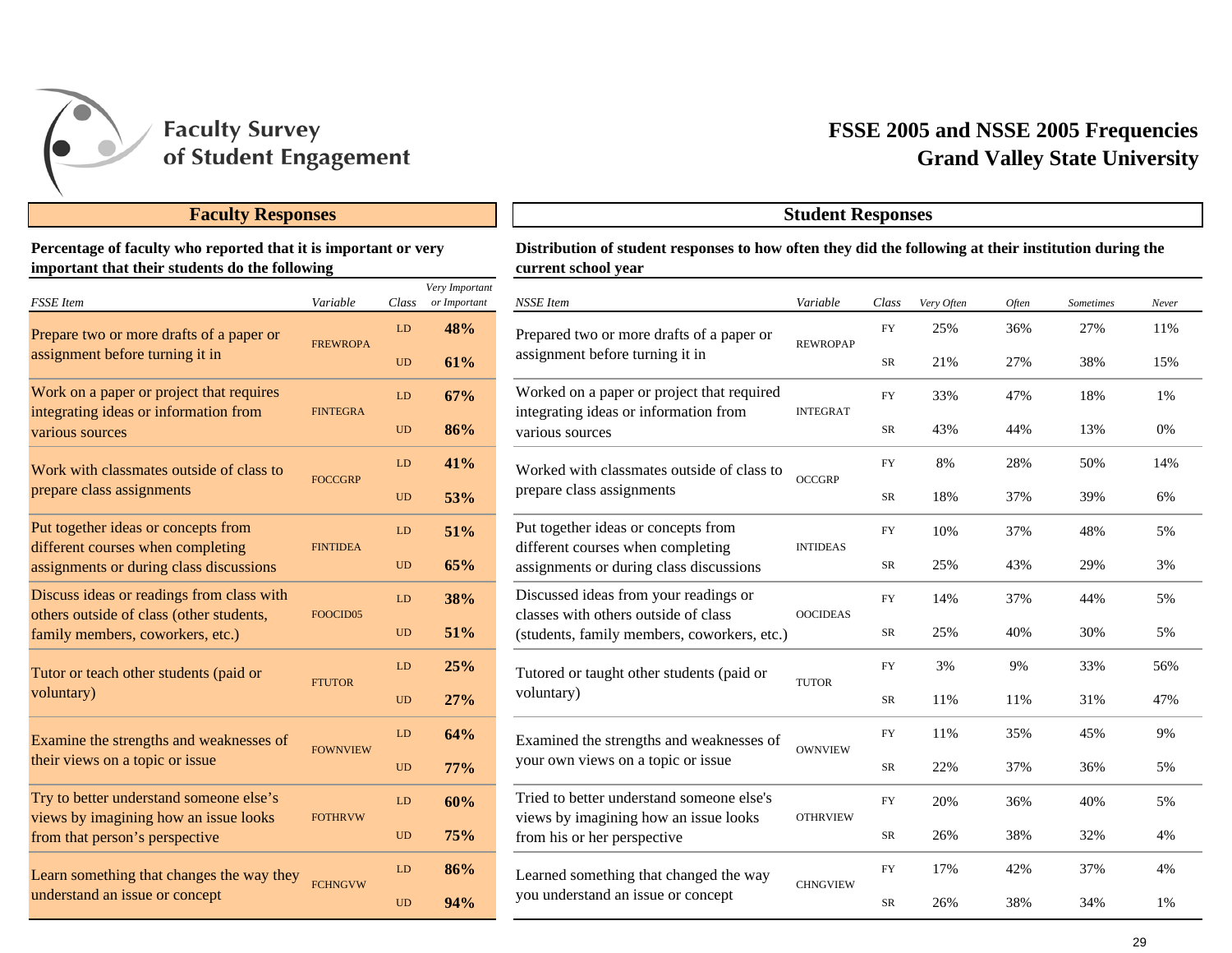

## **Grand Valley State University FSSE 2005 and NSSE 2005 Frequencies**

#### **Faculty Responses Student Responses**

#### **Percentage of faculty who reported that their evaluations of student performance are quite challenging for students**

| <b>FSSE</b> Item                                                                                                           | Variable      | Class | Ouite<br>Challenging |
|----------------------------------------------------------------------------------------------------------------------------|---------------|-------|----------------------|
| Select the box that represents the extent to<br>which your evaluations of student                                          |               | LD    | 85%                  |
| performance (e.g., examinations, portfolio)<br>challenge students in your selected course<br>section to do their best work | <b>FEXAMS</b> | UD    | $91\%$               |

Note: Faculty reponded to this item on a 7-point scale  $(1 = Very)$  little to  $7 = Very$  much). Responses of 5, 6, or 7 are coded as quite challenging.

#### **Percentage of faculty who reported that they place quite a bit or very much emphasis on the following in their courses**

| <b>FSSE</b> Item                           | Variable        | Class | Very Much or<br>Ouite a Bit |
|--------------------------------------------|-----------------|-------|-----------------------------|
| Memorizing facts, ideas, or methods from   | <b>FMEMORIZ</b> | LD    | 23%                         |
| your course and readings                   |                 | UD    | 19%                         |
| Analyzing the basic elements of an idea,   | <b>FANALYZE</b> | LD    | 89%                         |
| experience or theory                       |                 | UD    | 88%                         |
| Synthesizing and organizing ideas,         | <b>FSYNTHES</b> | LD    | 87%                         |
| information, or experiences                |                 | UD    | 90%                         |
| Making judgments about the value of        | <b>FEVALUAT</b> | LD    | 65%                         |
| information, arguments or methods          |                 | UD    | 75%                         |
| Applying theories or concepts to practical | <b>FAPPLYIN</b> | LD    | $77\%$                      |
| problems or in new situations              |                 | UD    | 88%                         |

**Distribution of student responses to how much their examininations during the current schol year challenged them to do their best work**

| e | Class     | Ouite<br>Challenging | NSSE Item                                                                             | Variable           | Class     | Ouite<br>Challenging | Not as<br>Challenging |
|---|-----------|----------------------|---------------------------------------------------------------------------------------|--------------------|-----------|----------------------|-----------------------|
|   | LD        | 85%                  | Mark the box that best represents the extent<br>to which your examinations during the | FY<br><b>EXAMS</b> |           | 84%                  | 16%                   |
|   | <b>UD</b> | 91%                  | current school year challenged you to do<br>your best work                            |                    | <b>SR</b> | 78%                  | 22%                   |

Note: Students reponded to this item on a 7-point scale  $(1 = \text{Very little to 7} = \text{Very much})$ . Responses of 5, 6, or 7 are coded as quite challenging and responses of 1, 2, 3, and 4 are coded as not as challenging.

#### **Distribution of student responses to how much their coursework during the current school year emphasized the following**

| ery Much or<br>Quite a Bit | NSSE Item                                                                   | Variable        | Class     | Very Much | Quite a Bit | Some | Very Little |
|----------------------------|-----------------------------------------------------------------------------|-----------------|-----------|-----------|-------------|------|-------------|
| 23%                        | Memorizing facts, ideas or methods from                                     | <b>MEMORIZE</b> | <b>FY</b> | 28%       | 42%         | 25%  | 5%          |
| 19%                        | your course and readings                                                    |                 | <b>SR</b> | 17%       | 34%         | 38%  | 11%         |
| 89%                        | Analyzing the basic elements of an idea,<br>experience or theory            | <b>ANALYZE</b>  | <b>FY</b> | 25%       | 49%         | 24%  | 2%          |
| 88%                        |                                                                             |                 | <b>SR</b> | 33%       | 48%         | 17%  | 2%          |
| 87%                        | Synthesizing and organizing ideas,                                          |                 | <b>FY</b> | 17%       | 46%         | 33%  | 4%          |
| 90%                        | information, or experiences                                                 | <b>SYNTHESZ</b> | SR        | 25%       | 43%         | 28%  | 3%          |
| 65%                        | Making judgments about the value of                                         |                 | <b>FY</b> | 17%       | 42%         | 35%  | 6%          |
| 75%                        | information, arguments, or methods                                          | <b>EVALUATE</b> | <b>SR</b> | 25%       | 41%         | 28%  | 6%          |
| 77%                        | Applying theories or concepts to practical<br>problems or in new situations | <b>APPLYING</b> | <b>FY</b> | 27%       | 45%         | 25%  | 3%          |
| 88%                        |                                                                             |                 | <b>SR</b> | 38%       | 38%         | 21%  | 3%          |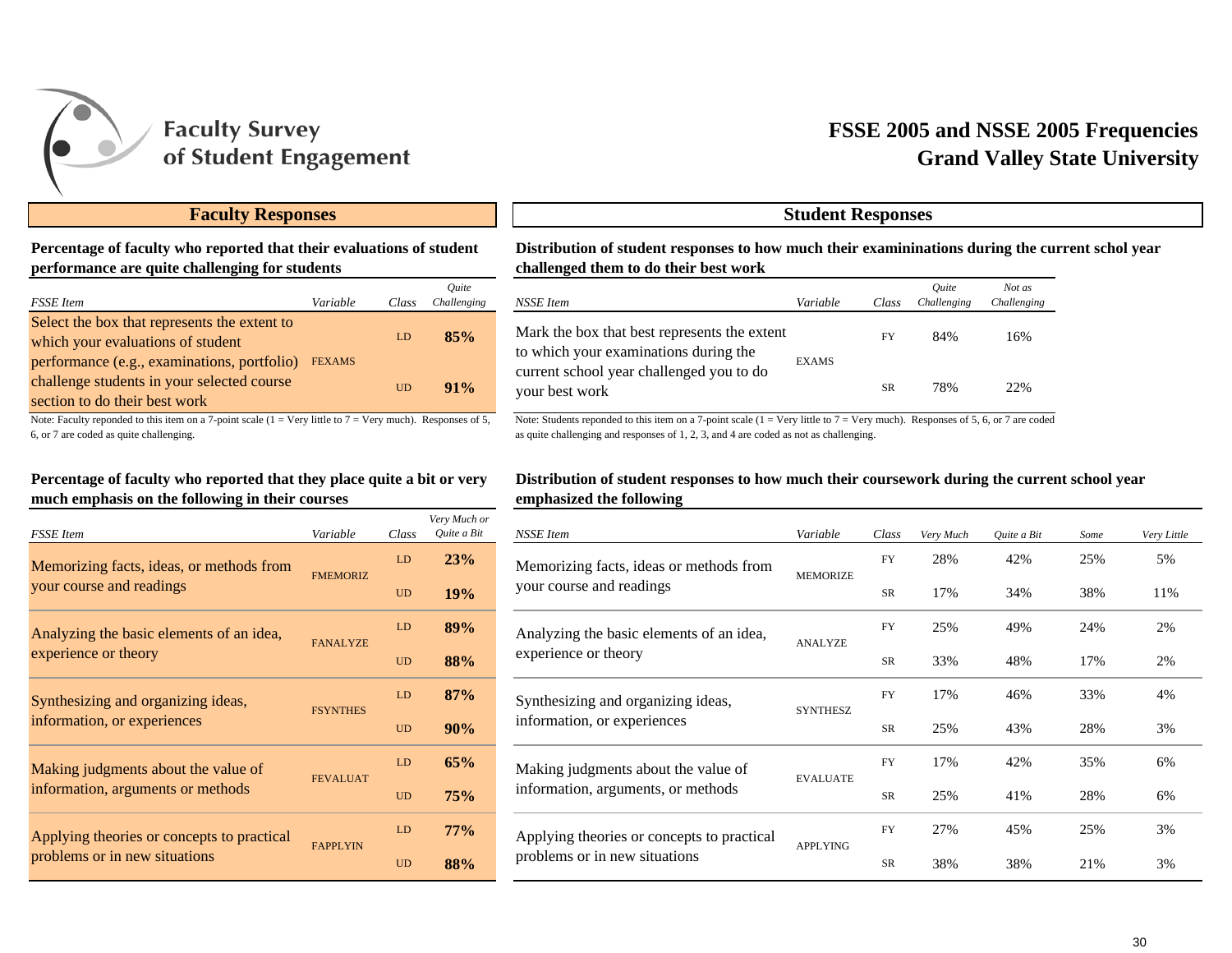

## **Grand Valley State University FSSE 2005 and NSSE 2005 Frequencies**

### **Faculty Responses Student Responses**

**Percentage of faculty who structured their courses quite a bit or very much so that students learn and develop in the following areas**

| <b>FSSE</b> Item                     | Variable        | Class     | Very Much or<br>Quite a Bit |
|--------------------------------------|-----------------|-----------|-----------------------------|
|                                      |                 | LD        | 60%                         |
| Writing clearly and effectively      | <b>FGNWRITE</b> | <b>UD</b> | 74%                         |
| Speaking clearly and effectively     | <b>FGNSPEAK</b> | LD        | 35%                         |
|                                      |                 | <b>UD</b> | 53%                         |
| Thinking critically and analytically | <b>FGNANALY</b> | LD        | 92%                         |
|                                      |                 | <b>UD</b> | 94%                         |
| Analyzing quantitative problems      | <b>FGNQUANT</b> | LD        | 45%                         |
|                                      |                 | <b>UD</b> | 43%                         |
| Using computing and information      | <b>FGNCMPTS</b> | LD        | <b>38%</b>                  |
| technology                           |                 | <b>UD</b> | 35%                         |
| Working effectively with others      | <b>FGNOTHER</b> | LD        | 50%                         |
|                                      |                 | <b>UD</b> | 55%                         |
|                                      | <b>FGNINO</b>   | LD        | <b>78%</b>                  |
| Learning effectively on their own    |                 | <b>UD</b> | 82%                         |

#### **Distribution of student responses to the extent that their college experience contributed to their knowledge, skills, and personal development in the following areas**

| ery Much or<br>Quite a Bit | NSSE Item                            | Variable        | Class      | Very Much | Quite a Bit | Some | Very Little |
|----------------------------|--------------------------------------|-----------------|------------|-----------|-------------|------|-------------|
| 60%                        | Writing clearly and effectively      | <b>GNWIRTE</b>  | <b>FY</b>  | 25%       | 47%         | 24%  | 5%          |
| 74%                        |                                      |                 | ${\rm SR}$ | 36%       | 41%         | 20%  | 4%          |
| 35%                        |                                      |                 | <b>FY</b>  | 15%       | 37%         | 33%  | 15%         |
| 53%                        | Speaking clearly and effectively     | <b>GNSPEAK</b>  | SR         | 25%       | 38%         | 29%  | 8%          |
| 92%                        | Thinking critically and analytically |                 | <b>FY</b>  | 29%       | 48%         | 21%  | 2%          |
| 94%                        |                                      | <b>GNANALY</b>  | SR         | 45%       | 40%         | 13%  | 2%          |
| 45%                        |                                      |                 | <b>FY</b>  | 21%       | 44%         | 30%  | 5%          |
| 43%                        | Analyzing quantitative problems      | <b>GNQUANT</b>  | SR         | 30%       | 39%         | 25%  | 5%          |
| 38%                        | Using computing and information      | <b>GNCMPTS</b>  | <b>FY</b>  | 28%       | 41%         | 25%  | 6%          |
| 35%                        | technology                           |                 | SR         | 40%       | 40%         | 16%  | 4%          |
| 50%                        |                                      |                 | <b>FY</b>  | 25%       | 45%         | 26%  | 4%          |
| 55%                        | Working effectively with others      | <b>GNOTHERS</b> | SR         | 36%       | 40%         | 19%  | 5%          |
| 78%                        |                                      |                 | <b>FY</b>  | 22%       | 43%         | 29%  | 6%          |
| 82%                        | Learning effectively on your own     | <b>GNINO</b>    | SR         | 26%       | 41%         | 25%  | 8%          |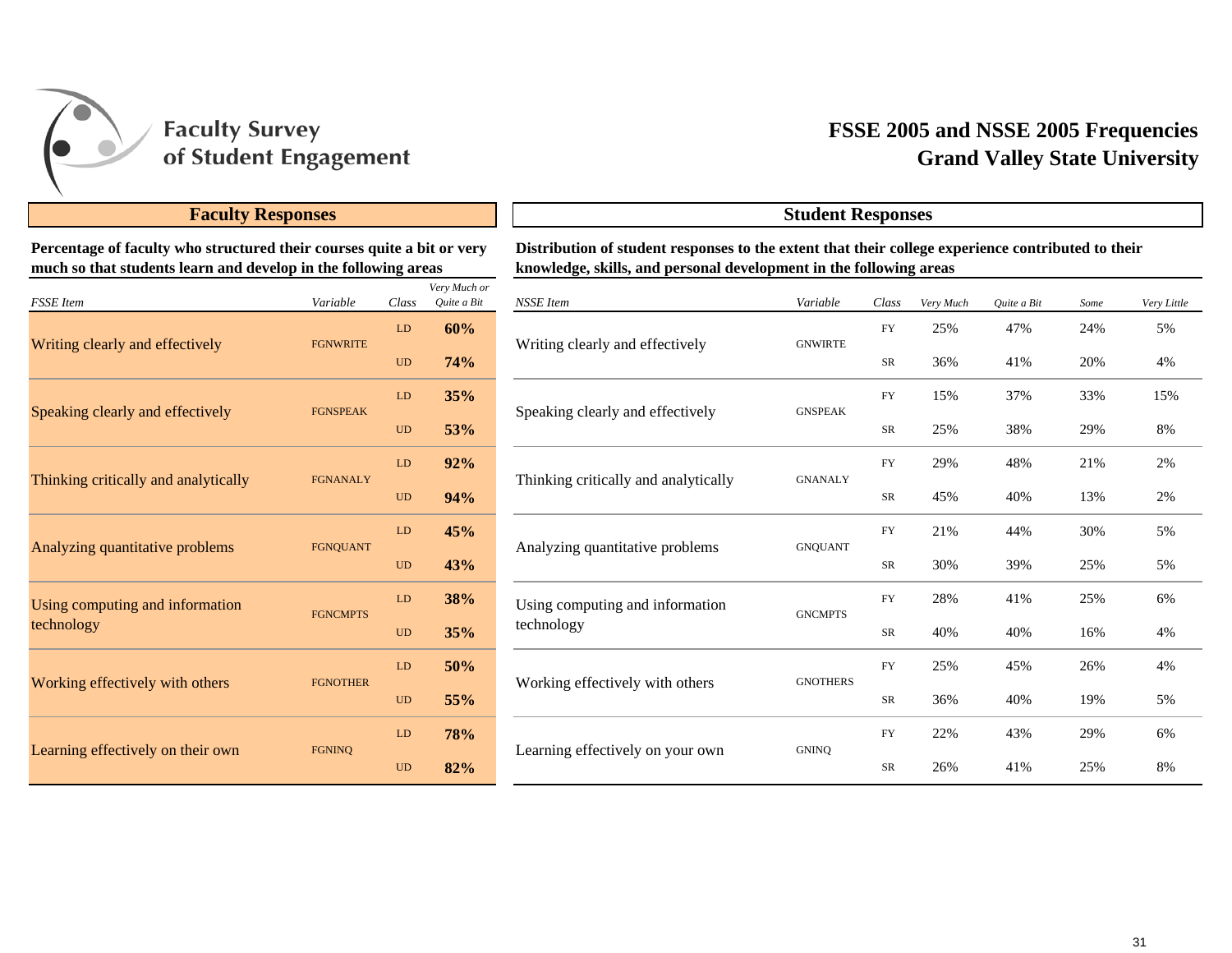

## **Grand Valley State University FSSE 2005 and NSSE 2005 Frequencies**

## **Faculty Responses Student Responses**

**Percentage of faculty who structured their courses quite a bit or very much so that students learn and develop in the following areas**

| <b>FSSE</b> Item                         | Variable        | Class     | Very Much or<br>Quite a Bit |
|------------------------------------------|-----------------|-----------|-----------------------------|
|                                          | <b>FGNSELF</b>  | LD        | 38%                         |
| <b>Understanding themselves</b>          |                 | <b>UD</b> | 49%                         |
| Understanding people of other racial and | <b>FGNDIVER</b> | LD        | 35%                         |
| ethnic backgrounds                       |                 | <b>UD</b> | <b>38%</b>                  |
|                                          | <b>FGNPROBS</b> | LD        | 55%                         |
| Solving complex real-world problems      |                 | <b>UD</b> | 60%                         |
| Developing a personal code of values and | <b>FVALUES</b>  | LD        | 32%                         |
| ethics                                   |                 | <b>UD</b> | 43%                         |
| Developing a deepened sense of           | <b>FSPIRIT</b>  | LD        | 8%                          |
| spirituality                             |                 | <b>UD</b> | 13%                         |
|                                          | <b>FGNGENLE</b> | LD        | 62%                         |
| Acquiring a broad general education      |                 | <b>UD</b> | 56%                         |
| Acquiring job or work-related knowledge  |                 | LD        | 48%                         |
| and skills                               | <b>FGNWORK</b>  | <b>UD</b> | 64%                         |

| Distribution of student responses to the extent that their college experience contributed to their |
|----------------------------------------------------------------------------------------------------|
| knowledge, skills, and personal development in the following areas                                 |
|                                                                                                    |

| ery Much or<br>Quite a Bit | <b>NSSE</b> Item                         | Variable        | Class      | Very Much | Quite a Bit | Some | Very Little |
|----------------------------|------------------------------------------|-----------------|------------|-----------|-------------|------|-------------|
| 38%                        |                                          |                 | <b>FY</b>  | 20%       | 37%         | 30%  | 13%         |
| 49%                        | Understanding yourself                   | <b>GNSELF</b>   | ${\rm SR}$ | 21%       | 34%         | 30%  | 14%         |
| 35%                        | Understanding people of other racial and | <b>GNDIVERS</b> | <b>FY</b>  | 15%       | 34%         | 36%  | 16%         |
| 38%                        | ethnic backgrounds                       |                 | SR         | 16%       | 29%         | 37%  | 19%         |
| 55%                        |                                          | <b>GNPROBSV</b> | <b>FY</b>  | 14%       | 31%         | 42%  | 13%         |
| 60%                        | Solving complex real-world problems      |                 | SR         | 17%       | 34%         | 33%  | 16%         |
| 32%                        | Developing a personal code of values and | <b>GNETHICS</b> | <b>FY</b>  | 14%       | 30%         | 37%  | 19%         |
| 43%                        | ethics                                   |                 | SR         | 17%       | 25%         | 36%  | 22%         |
| 8%                         | Developing a deepened sense of           | <b>GNSPIRIT</b> | <b>FY</b>  | 8%        | 18%         | 32%  | 42%         |
| 13%                        | spirituality                             |                 | SR         | 6%        | 13%         | 22%  | 59%         |
| 62%                        |                                          | <b>GNGENLED</b> | <b>FY</b>  | 33%       | 49%         | 16%  | 2%          |
| 56%                        | Acquiring a broad general education      |                 | SR         | 40%       | 42%         | 15%  | 4%          |
| 48%                        | Acquiring job or work-related knowledge  |                 | FY         | 18%       | 35%         | 35%  | 12%         |
| 64%                        | and skills                               | <b>GNWORK</b>   | SR         | 31%       | 38%         | 23%  | 7%          |
|                            |                                          |                 |            |           |             |      |             |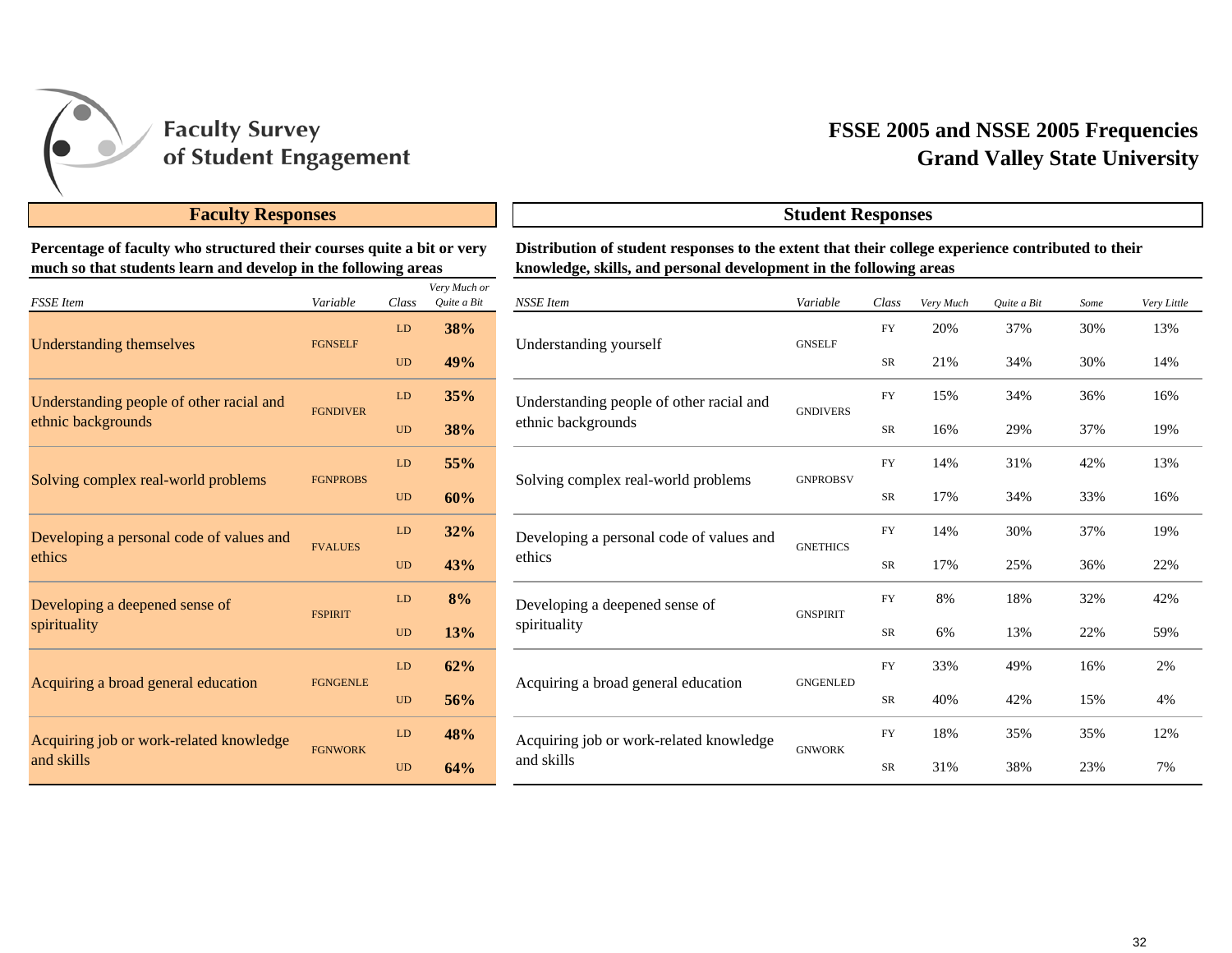

#### **Faculty Responses Student Responses**

#### **Percentage of faculty who reported that it is important or very important that students at their institution do the following**

| <b>FSSE</b> Item                                                                                 | Variable        | Class     | Very Important<br>or Important |
|--------------------------------------------------------------------------------------------------|-----------------|-----------|--------------------------------|
| Practicum, internship, field experience, co-                                                     |                 | LD        | 73%                            |
| op experience, or clinical assignment                                                            | <b>FINTERN</b>  | UD        | 86%                            |
| Community service or volunteer work                                                              | <b>FVOLUNTR</b> | LD        | 53%                            |
|                                                                                                  |                 | UD        | <b>58%</b>                     |
| Participation in a learning community or                                                         |                 | LD        | <b>38%</b>                     |
| some other formal program where groups of FLERNCOM<br>students take two or more classes together |                 | <b>UD</b> | 38%                            |
| Work on a research project with a faculty                                                        | FIMPR05         | LD        | 56%                            |
| member outside of course or program<br>requirements                                              |                 | <b>UD</b> | 53%                            |
|                                                                                                  | <b>FFORLANG</b> | LD        | 70%                            |
| Study a foreign language                                                                         |                 | UD        | 68%                            |
|                                                                                                  |                 | LD        | 57%                            |
| Study abroad                                                                                     | <b>FSTUDYAB</b> | <b>UD</b> | 59%                            |
| Culminating senior experience (capstone                                                          |                 | LD        | 88%                            |
| course, thesis, project, comprehensive<br>exam, etc.)                                            | <b>FSENIOR</b>  | UD        | 88%                            |

## **Grand Valley State University FSSE 2005 and NSSE 2005 Frequencies**

#### **Distribution of student reponses to whether they had done or plan to do the following before graduating**

| ery Important<br>or Important | <b>NSSE</b> Item                                                                   | Variable | Class     | Done | Plan to do | Do not plan to<br>$d$ o | Have not<br>decided                                                                 |  |
|-------------------------------|------------------------------------------------------------------------------------|----------|-----------|------|------------|-------------------------|-------------------------------------------------------------------------------------|--|
| 73%                           | Practicum, internship, field experience, co-                                       | INTERN04 | <b>FY</b> | 5%   | 78%        | 4%                      | 12%                                                                                 |  |
| 86%                           | op experience, or clinical assignment                                              |          | <b>SR</b> | 45%  | 33%        | 16%                     | 6%<br>15%<br>7%<br>41%<br>13%<br>45%<br>18%<br>20%<br>6%<br>32%<br>14%<br>39%<br>3% |  |
| 53%                           |                                                                                    |          | <b>FY</b> | 33%  | 45%        | 7%                      |                                                                                     |  |
| 58%                           | Community service or volunteer work                                                | VOLNTR04 | <b>SR</b> | 61%  | 16%        | 16%                     |                                                                                     |  |
| 38%                           | Participate in a learning community or some                                        |          | <b>FY</b> | 7%   | 21%        | 32%                     |                                                                                     |  |
| 38%                           | other formal program where groups of<br>students take two or more classes together | LRNCOM04 | SR        | 22%  | 9%         | 55%                     |                                                                                     |  |
| 56%                           | Work on a research project with a faculty                                          |          | <b>FY</b> | 2%   | 23%        | 30%                     |                                                                                     |  |
| 53%                           | member outside of course or program<br>requirements                                | RESRCH04 | SR        | 14%  | 11%        | 57%                     |                                                                                     |  |
| <b>70%</b>                    |                                                                                    |          | <b>FY</b> | 21%  | 25%        | 34%                     |                                                                                     |  |
| 68%                           | Foreign language coursework                                                        | FORLNG04 | SR        | 36%  | 8%         | 50%                     |                                                                                     |  |
| 57%                           |                                                                                    |          | <b>FY</b> | 2%   | 40%        | 26%                     |                                                                                     |  |
| 59%                           | Study abroad                                                                       | STDABR04 | <b>SR</b> | 11%  | 9%         | 66%                     |                                                                                     |  |
| 88%                           | Culminating senior experience (capstone                                            |          | <b>FY</b> | 1%   | 49%        | 11%                     |                                                                                     |  |
| 88%                           | course, thesis, project, comprehensive<br>exam, etc.)                              | SNRX04   | <b>SR</b> | 52%  | 42%        | 4%                      |                                                                                     |  |
|                               |                                                                                    |          |           |      |            |                         |                                                                                     |  |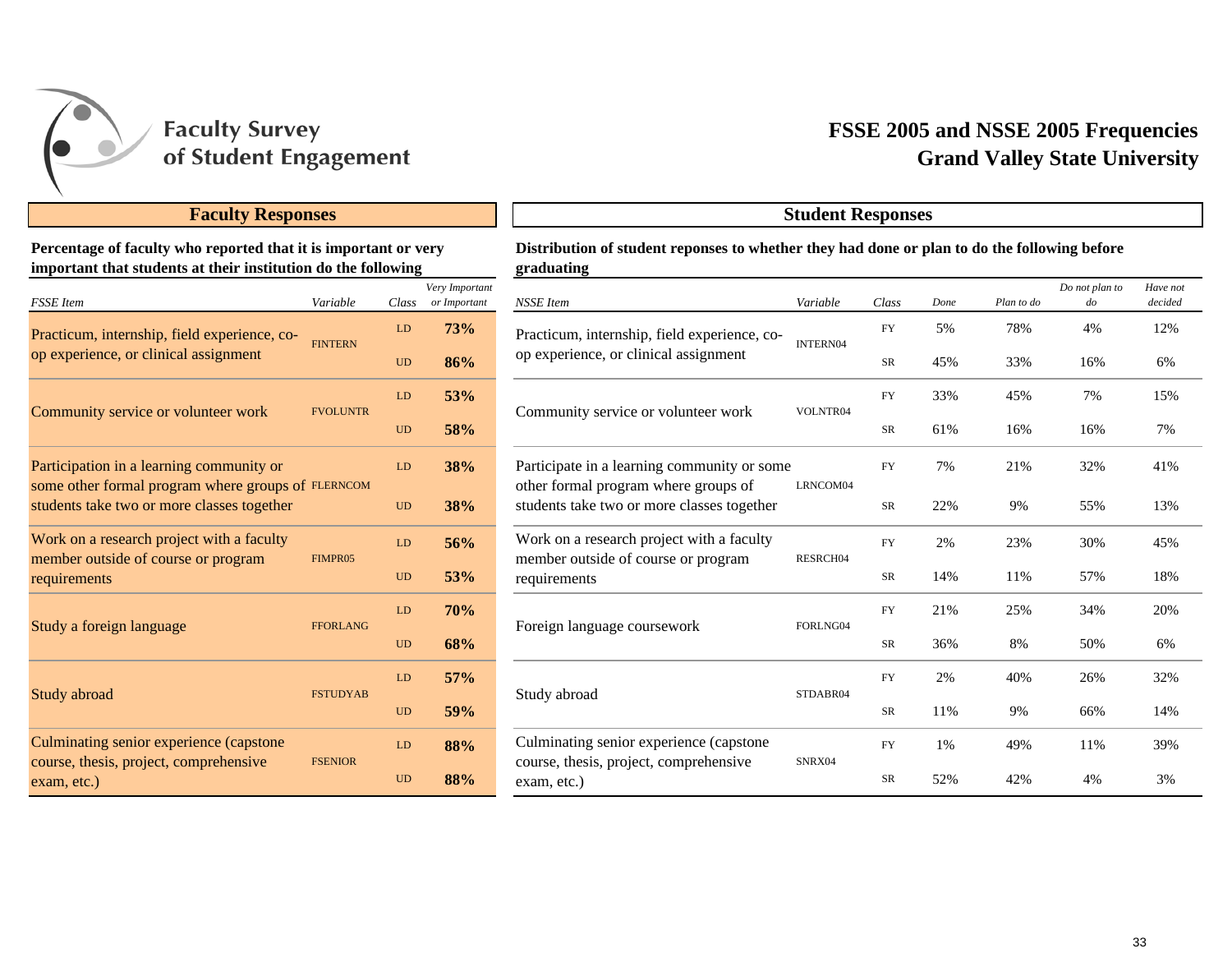

## **Faculty Responses Student Responses**

#### **Percentage of faculty who reported that their institution emphasizes each of the following quite a bit or very much**

| <b>FSSE</b> Item                                                                  | Variable        | Class     | Very Much or<br>Quite a Bit |
|-----------------------------------------------------------------------------------|-----------------|-----------|-----------------------------|
| Requiring students to spend significant                                           |                 | LD        | 48%                         |
| amounts of time studying and on academic<br>work                                  | <b>FENVSCHO</b> | <b>UD</b> | 43%                         |
| Providing students the support they                                               | <b>FENVSUPR</b> | LD        | 76%                         |
| need to help them succeed academically                                            |                 | UD        | 82%                         |
| Encouraging contact among students<br>from different economic, social and         |                 |           | 28%                         |
| racial or ethnic backgrounds                                                      | <b>FENVDIVR</b> | <b>UD</b> | 27%                         |
| Helping students cope with their non-<br>academic responsibilities (work, family, | <b>FENVNACA</b> | LD        | 24%                         |
| $etc.$ )                                                                          |                 | <b>UD</b> | 22%                         |
| Providing students the support they                                               | <b>FENVSOCA</b> | LD        | 30%                         |
| need to thrive socially                                                           |                 | <b>UD</b> | 28%                         |
| Encouraging students to attend campus<br>events and activities (special speakers, | <b>FENVEVEN</b> | LD        | 55%                         |
| cultural performances, athletic events, etc.)                                     |                 | <b>UD</b> | 51%                         |
| Encouraging students to use computers in                                          | <b>FENVCOMP</b> | LD        | 89%                         |
| their academic work                                                               |                 | <b>UD</b> | 95%                         |

| памасы                     | Distribution of student responses to the extent that their institution emphasizes each of the following |                 |            |           |             |      |             |
|----------------------------|---------------------------------------------------------------------------------------------------------|-----------------|------------|-----------|-------------|------|-------------|
| ery Much or<br>Quite a Bit | <b>NSSE</b> Item                                                                                        | Variable        | Class      | Very Much | Quite a Bit | Some | Very Little |
| 48%                        | Spending significant amounts of time                                                                    | <b>ENVSCHOL</b> | <b>FY</b>  | 31%       | 50%         | 17%  | 1%          |
| 43%                        | studying and on academic work                                                                           |                 | SR         | 32%       | 47%         | 19%  | 2%          |
| 76%                        | Providing the support you need to<br>help you succeed academically                                      | <b>ENVSUPRT</b> | <b>FY</b>  | 29%       | 49%         | 21%  | 2%          |
| 82%                        |                                                                                                         |                 | SR         | 21%       | 48%         | 28%  | 3%          |
| 28%                        | Encouraging contact among students<br>from different economic, social and                               | <b>ENVDIVRS</b> | FY         | 19%       | 32%         | 33%  | 15%         |
| 27%                        | racial or ethnic backgrounds                                                                            |                 | ${\rm SR}$ | 11%       | 24%         | 39%  | 26%         |
| 24%                        | Helping you cope with your non-academic                                                                 | <b>ENVNACAD</b> | <b>FY</b>  | 6%        | 21%         | 41%  | 33%         |
| 22%                        | responsibilities (work, family, etc.)                                                                   |                 | SR         | 3%        | 14%         | 35%  | 48%         |
| 30%                        | Providing the support you need                                                                          | <b>ENVSOCAL</b> | ${\rm FY}$ | 8%        | 28%         | 47%  | 17%         |
| 28%                        | to thrive socially                                                                                      |                 | SR         | 5%        | 21%         | 43%  | 31%         |
| 55%                        | Attending campus events and activities<br>(special speakers, cultural performances,                     | <b>ENVEVENT</b> | <b>FY</b>  | 22%       | 39%         | 32%  | 7%          |
| 51%                        | athletic events, etc.)                                                                                  |                 | ${\rm SR}$ | 11%       | 37%         | 36%  | 16%         |
| 89%                        | Using computers in academic work                                                                        | <b>ENVCOMPT</b> | <b>FY</b>  | 47%       | 41%         | 11%  | 2%          |
| 95%                        |                                                                                                         |                 | <b>SR</b>  | 59%       | 32%         | 8%   | 2%          |

## **Grand Valley State University FSSE 2005 and NSSE 2005 Frequencies**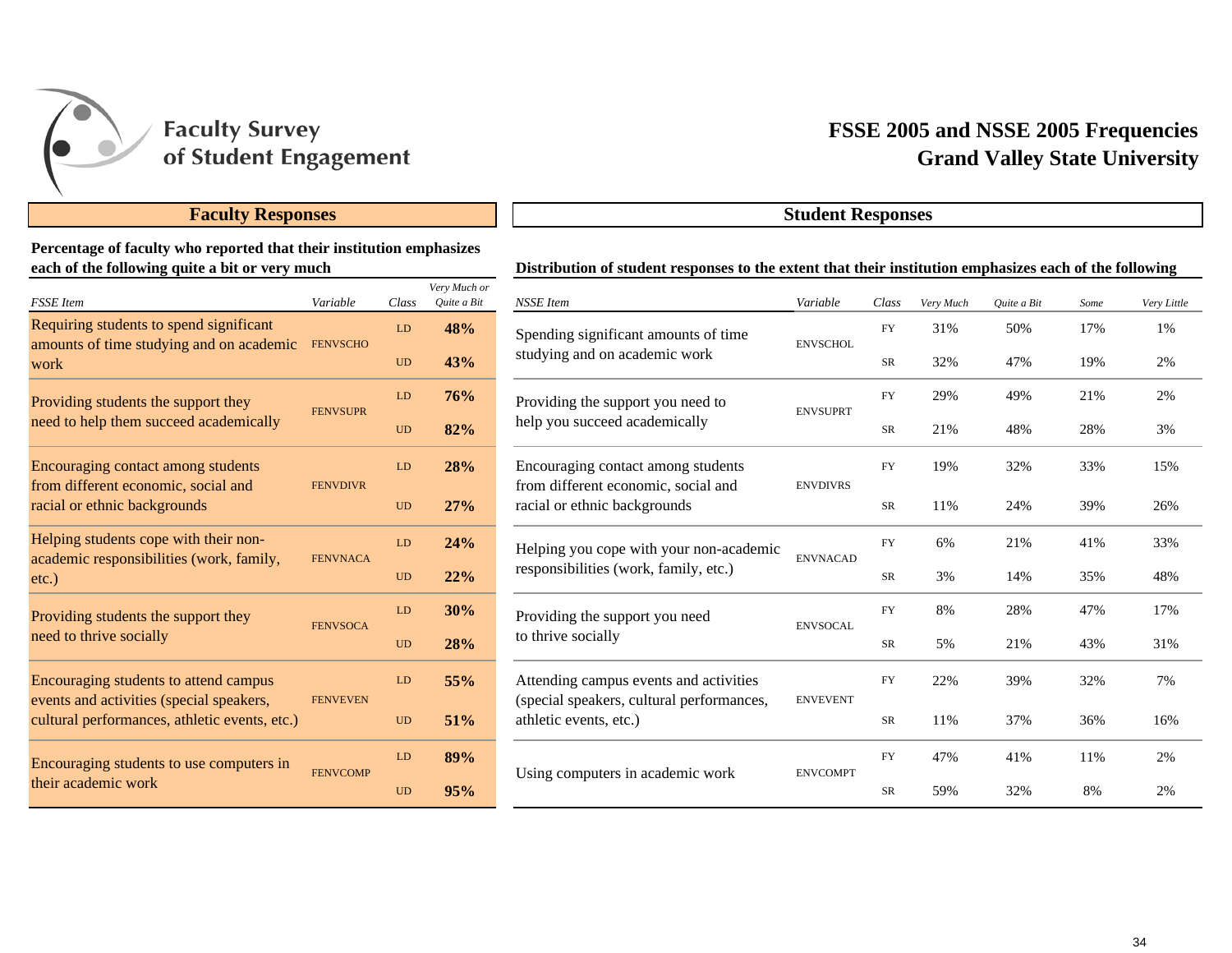

#### **Percentage of faculty who reported that students at their institution have positive relationships with the following groups**

| <b>FSSE</b> Item              | Variable       | Class     | Positive<br>Quality |
|-------------------------------|----------------|-----------|---------------------|
|                               | <b>FENVSTU</b> | LD        | 71%                 |
| With other students           |                | <b>UD</b> | 73%                 |
|                               | <b>FENVFAC</b> | LD        | 84%                 |
| With faculty members          |                | <b>UD</b> | <b>78%</b>          |
|                               | <b>FENVADM</b> | LD        | 39%                 |
| With administrative personnel |                | <b>UD</b> | 36%                 |

## **Grand Valley State University FSSE 2005 and NSSE 2005 Frequencies**

#### **Faculty Responses Student Responses**

#### **Distribution of student ratings of the quality of their relationships with the following groups**

| Positive<br>Quality | NSSE Item                                 | Variable      | Class     | Positive<br><i><b>Ouality</b></i> | Neutral or<br>Negative |
|---------------------|-------------------------------------------|---------------|-----------|-----------------------------------|------------------------|
| 71%                 | With other students                       | <b>ENVSTU</b> | <b>FY</b> | 79%                               | 21%                    |
| <b>73%</b>          |                                           |               | <b>SR</b> | 75%                               | 25%                    |
| 84%                 | With faculty members                      |               | <b>FY</b> | 68%                               | 32%                    |
| 78%                 |                                           | <b>ENVFAC</b> | <b>SR</b> | 81%                               | 19%                    |
| 39%                 | With administrative personnel and offices |               | <b>FY</b> | 51%                               | 49%                    |
| 36%                 |                                           | <b>ENVADM</b> | <b>SR</b> | 47%                               | 53%                    |

Note: Faculty reponded to the items above on 7-point scales (e.g., 1 = Unfriendly, Unsupportive, Sense of Alienation to 7 = Friendly, Supportive, Sense of Belonging). Responses of 5, 6, or 7 are coded as positive quality.

Note: Students reponded to the items above on 7-point scales (e.g., 1 = Unfriendly, Unsupportive, Sense of Alienation to 7 = Friendly, Supportive, Sense of Belonging). Responses of 5, 6, or 7 are coded as positive quality and responses of 1, 2, 3, and 4 are coded as neutral or negative.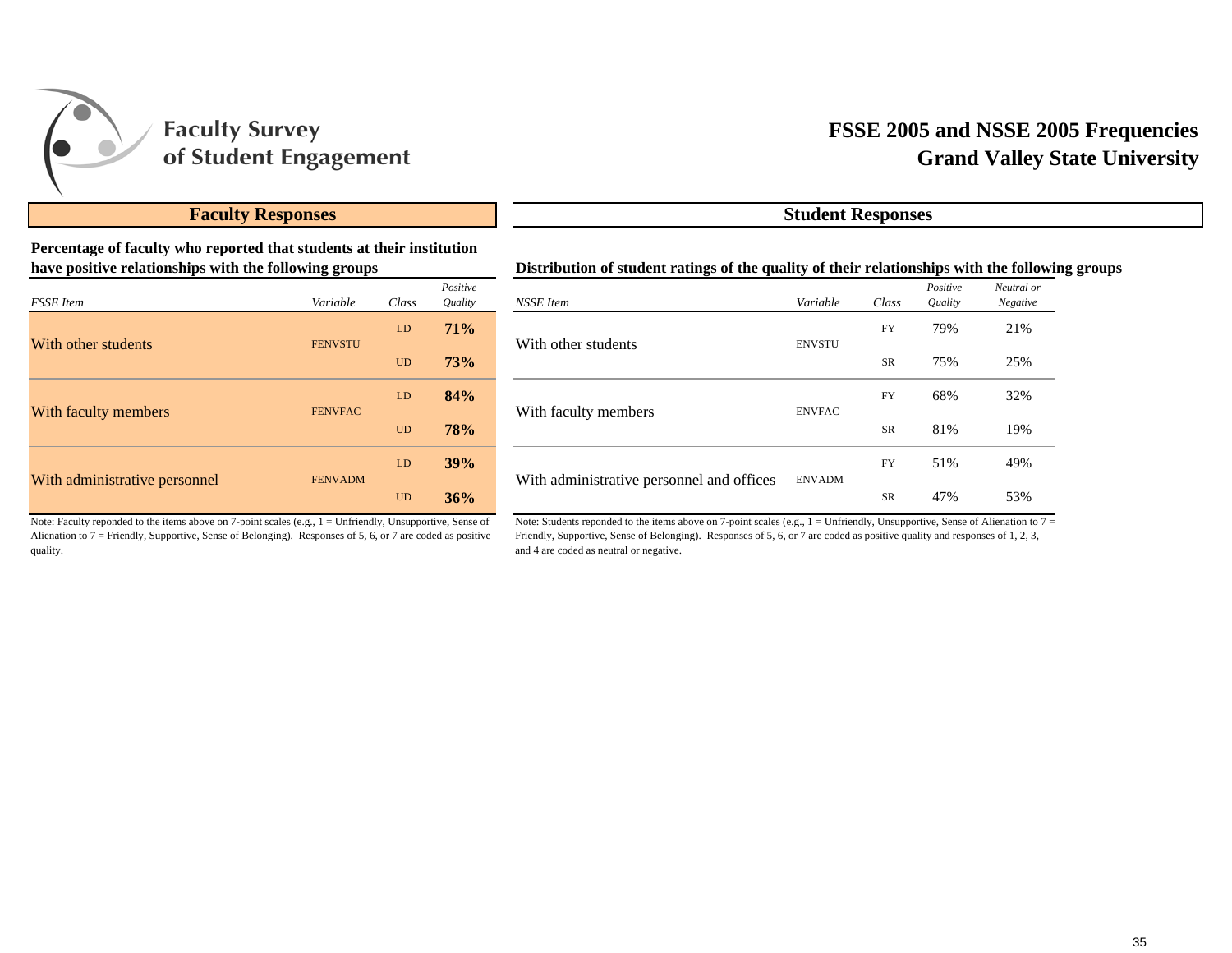

## **FSSE 2005 Respondent Characteristics Grand Valley State University**

| <b>Participation rate</b>                | 53% (48% Full completions, 5% Partial completions)*                            |
|------------------------------------------|--------------------------------------------------------------------------------|
| <b>Number of invited faculty members</b> | 690                                                                            |
| <b>Total number of respondents</b>       | 363                                                                            |
| Number of full completions*              | 330 (110 Lower Division, 180 Upper Division, 35 Other, 5 Missing course level) |
| Number of partial completions*           | 33                                                                             |

|                                    | Lower           | <b>Upper</b>    |              |              |
|------------------------------------|-----------------|-----------------|--------------|--------------|
|                                    | <b>Division</b> | <b>Division</b> | <b>Other</b> | <b>Total</b> |
| <b>Discipline of appointment</b>   |                 |                 |              |              |
| Arts and humanities                | 29%             | 22%             | 19%          | 24%          |
| <b>Biological</b> science          | 7%              | 9%              | 0%           | 8%           |
| <b>Business</b>                    | 2%              | 11%             | 3%           | 7%           |
| Education                          | 2%              | 6%              | 26%          | 7%           |
| Engineering                        | 7%              | 1%              | 3%           | 3%           |
| Physical science                   | 21%             | 14%             | 6%           | 16%          |
| Professional                       | 4%              | 8%              | 26%          | 8%           |
| Social science                     | 18%             | 16%             | 16%          | 16%          |
| Other                              | 11%             | 12%             | 0%           | 11%          |
| Rank                               |                 |                 |              |              |
| Professor                          | 16%             | 21%             | 16%          | 19%          |
| <b>Associate Professor</b>         | 33%             | 35%             | 35%          | 34%          |
| <b>Assistant Professor</b>         | 46%             | 41%             | 42%          | 43%          |
| Instructor                         | 3%              | 2%              | 0%           | 2%           |
| Lecturer                           | 0%              | 0%              | 0%           | 0%           |
| <b>Graduate Teaching Assistant</b> | 0%              | 0%              | 0%           | 0%           |
| Other                              | 2%              | 1%              | 6%           | 2%           |
| <b>Tenure status</b>               |                 |                 |              |              |
| Tenured                            | 46%             | 55%             | 52%          | 52%          |
| On tenure track but not tenured    | 54%             | 45%             | 45%          | 48%          |
| Not on tenure track                | 0%              | 0%              | 3%           | 0%           |
| No tenure system                   | 0%              | 0%              | 0%           | 0%           |
| <b>Highest degree earned</b>       |                 |                 |              |              |
| First professional degree          | 1%              | 3%              | 3%           | 3%           |
| Doctoral degree                    | 90%             | 84%             | 71%          | 85%          |
| Master's degree                    | 5%              | 10%             | 19%          | 9%           |
| Bachelor's degree                  | 0%              | 1%              | 3%           | 1%           |
| Associate's degree                 | 0%              | 0%              | 0%           | 0%           |
| Other                              | 4%              | 2%              | 3%           | 3%           |

\* A "full completion" is a respondent who completed the survey through the FGNWORK item or beyond. A "partial completion" is a respondent who initiated the survey but ended submission prior to FGNWORK. All percentages are based on full completions only.